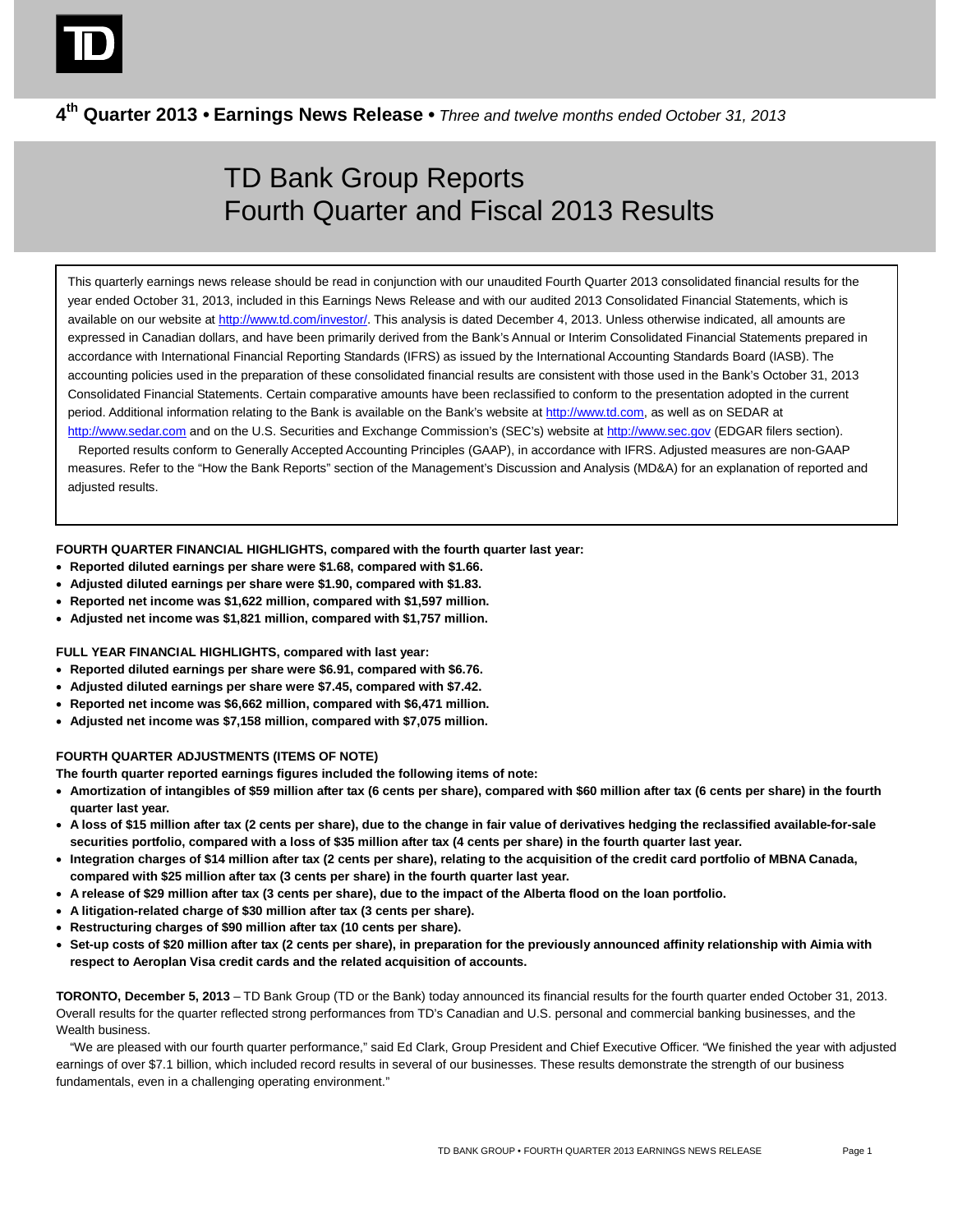## **Canadian Personal and Commercial Banking**

Canadian Personal and Commercial Banking posted reported net income of \$914 million in the fourth quarter. On an adjusted basis, net income was \$948 million, an increase of 14% compared with the fourth quarter last year. These earnings reflect continued good loan and deposit volume growth, favourable credit performance and effective expense management.

"Canadian Personal and Commercial Banking had a good fourth quarter and a strong 2013," said Tim Hockey, Group Head, Canadian Banking, Auto Finance, and Wealth Management. "In 2014, we will continue to deliver legendary service and convenience to customers across all of our channels, including our expanding digital and mobile platforms. We look forward to welcoming Aeroplan Visa credit card customers and providing services to help them meet their financial needs."

#### **Wealth and Insurance**

Wealth and Insurance delivered net income of \$405 million in the quarter, up 38% from the same period last year. Wealth business results were driven by higher fee-based revenue, the addition of Epoch Holding Corporation and higher trading volume compared with same quarter last year. TD Ameritrade contributed \$77 million in earnings to the segment, an increase of 51% over the same period last year.

"Our Wealth business delivered a strong finish to a great year," said Hockey. "In 2014, we plan to build on our market leadership positions, expand our asset management capabilities and continue to invest in our operations and technology infrastructure, which will enhance our ability to provide our clients with legendary experiences."

In Insurance, net income in the fourth quarter increased compared with the same period last year, mainly due to premium volume growth, partially offset by higher claims. The business will continue to monitor industry developments related to Ontario auto insurance, focus on improving the client experience, and will invest in our core capabilities and processes.

#### **U.S. Personal and Commercial Banking**

U.S. Personal and Commercial Banking generated US\$355 million in reported net income for the quarter. On an adjusted basis, the segment earned US\$384 million, an increase of 7% compared with the fourth quarter last year. The increase in earnings was primarily due to strong loan and deposit volume growth, the acquisition of Target's U.S. credit card portfolio, and an improvement in credit quality, partially offset by lower margins and investments in new stores and technology.

"TD Bank, America's Most Convenient Bank, delivered a good fourth quarter and strong year," said Mike Pedersen, Group Head, U.S. Banking. "While we are encouraged by the strong fundamentals of the business, we expect the operating environment to remain challenging in 2014. We will remain focused on loan and deposit growth and expense management, while continuing to provide superior customer service."

#### **Wholesale Banking**

Wholesale Banking generated net income of \$122 million for the quarter, a decrease of 61% compared with the same period last year. The decrease in earnings was primarily due to lower security gains and higher non-interest expenses.

"Overall it was a challenging year for our Wholesale business," said Bob Dorrance, Group Head, Wholesale Banking. "Instability in the economic environment continues to impact corporate and investor activities. Looking ahead, we remain focused on serving our clients, growing our franchise, managing our risks and reducing expenses."

#### **Capital**

TD's Common Equity Tier 1 ratio on a Basel III fully phased-in basis was 9%, up from 8.9% last quarter.

#### **Stock Dividend**

Today, TD announced a stock dividend of one common share per each issued and outstanding common share, which has the same effect as a two-forone split of the common shares. Shareholders of record as at the close of business on January 23, 2014, are entitled to receive the stock dividend on the payment date of January 31, 2014. TD also announced an increase of \$0.01 to the quarterly cash dividend payable on January 31, 2014. The cash dividend is payable on the common shares that are issued and outstanding on January 6, 2014, and as such will not be payable on any common shares issued pursuant to the stock dividend.

 "This announcement reflects the substantial appreciation of our share price over the last decade," said Clark. "We expect that this will help ensure the accessibility of our stock to retail investors." The Bank's share price has increased 170% since the last stock dividend declared by the Bank in 1999.

#### **Conclusion**

"In a challenging operating environment, we are very pleased with the great results in a number of our businesses. We're especially proud that TD Bank, America's Most Convenient Bank, delivered \$1.6 billion in adjusted net income in 2013, achieving a target we set for our U.S. business three years ago. This represents a terrific milestone in our North American success story," said Clark. "We are confident in our ability to succeed in 2014 and beyond as we strategically invest in our businesses and prudently manage expense growth. A critical component of our success is our employees' passion for delivering winning service to our customers and clients. I truly appreciate the outstanding contributions from the entire TD team."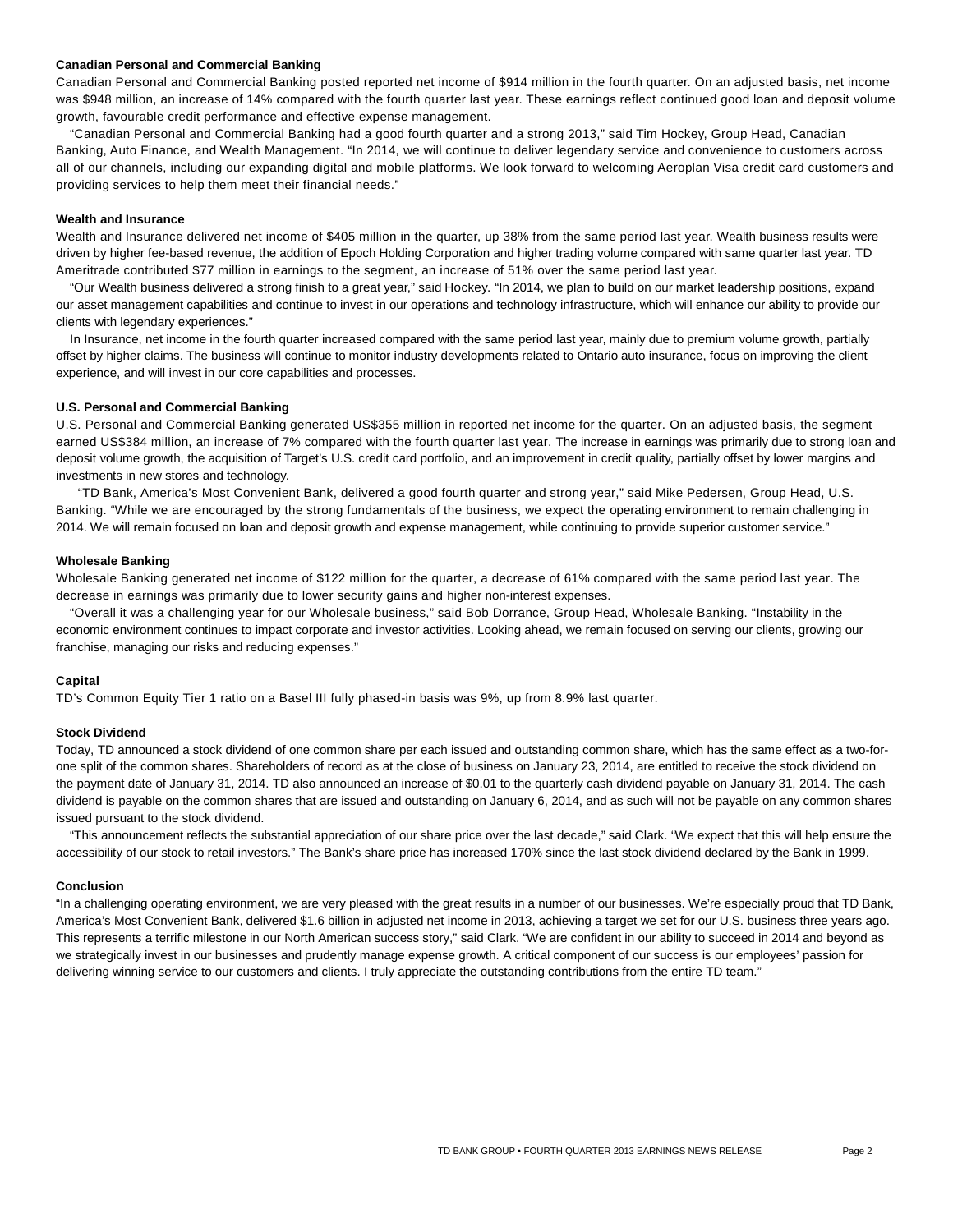#### *Caution Regarding Forward-Looking Statements*

From time to time, the Bank makes written and/or oral forward-looking statements, including in this document, in other filings with Canadian regulators or the U.S. Securities and Exchange Commission, and in other communications. In addition, representatives of the Bank may make forward-looking statements orally to analysts, investors, the media and others. All such statements are made pursuant to the "safe harbour" provisions of, and are intended to be forward-looking statements under, applicable Canadian and U.S. securities legislation, including the U.S. Private Securities Litigation Reform Act of 1995. Forward-looking statements include, but are not limited to, statements made in this document, the Bank's 2013 MD&A under the headings "Economic Summary and Outlook", for each business segment "Business Outlook and Focus for 2014" and in other statements regarding the Bank's objectives and priorities for 2014 and beyond and strategies to achieve them, and the Bank's anticipated financial performance. Forward-looking statements are typically identified by words such as "will", "should", "believe", "expect", "anticipate", "intend", "estimate", "plan", "may", and "could".

By their very nature, these forward-looking statements require the Bank to make assumptions and are subject to inherent risks and uncertainties, general and specific. Especially in light of the uncertainty related to the physical, financial, economic, political, and regulatory environments, such risks and uncertainties many of which are beyond the Bank's control and the effects of which can be difficult to predict – may cause actual results to differ materially from the expectations expressed in the forward-looking statements. Risk factors that could cause such differences include: credit, market (including equity, commodity, foreign exchange, and interest rate), liquidity, operational (including technology), reputational, insurance, strategic, regulatory, legal, environmental, capital adequacy, and other risks. Examples of such risk factors include the general business and economic conditions in the regions in which the Bank operates; disruptions in or attacks (including cyber attacks) on the Bank's information technology, internet, network access or other voice or data communications systems or services; the evolution of various types of fraud to which the Bank is exposed; the failure of third parties to comply with their obligations to the Bank or its affiliates relating to the care and control of information; the impact of recent legislative and regulatory developments; the overall difficult litigation environment, including in the United States; changes to the Bank's credit ratings; changes in currency and interest rates; increased funding costs for credit due to market illiquidity and competition for funding; and the occurrence of natural and unnatural catastrophic events and claims resulting from such events. We caution that the preceding list is not exhaustive of all possible risk factors and other factors could also adversely affect the Bank's results. For more detailed information, please see the "Risk Factors and Management" section of the 2013 MD&A, as may be updated in subsequently filed quarterly reports to shareholders and news releases (as applicable) related to any transactions discussed under the heading "Significant Events" in the relevant MD&A, which applicable releases may be found on www.td.com. All such factors should be considered carefully, as well as other uncertainties and potential events, and the inherent uncertainty of forward-looking statements, when making decisions with respect to the Bank and we caution readers not to place undue reliance on the Bank's forward-looking statements.

Material economic assumptions underlying the forward-looking statements contained in this document are set out in the 2013 MD&A under the headings "Economic Summary and Outlook", and for each business segment, "Business Outlook and Focus for 2014", each as updated in subsequently filed quarterly reports to shareholders.

Any forward-looking statements contained in this document represent the views of management only as of the date hereof and are presented for the purpose of assisting the Bank's shareholders and analysts in understanding the Bank's financial position, objectives and priorities and anticipated financial performance as at and for the periods ended on the dates presented, and may not be appropriate for other purposes. The Bank does not undertake to update any forward-looking statements, whether written or oral, that may be made from time to time by or on its behalf, except as required under applicable securities legislation.

*This document was reviewed by the Bank's Audit Committee and was approved by the Bank's Board of Directors, on the Audit Committee's recommendation, prior to its release.*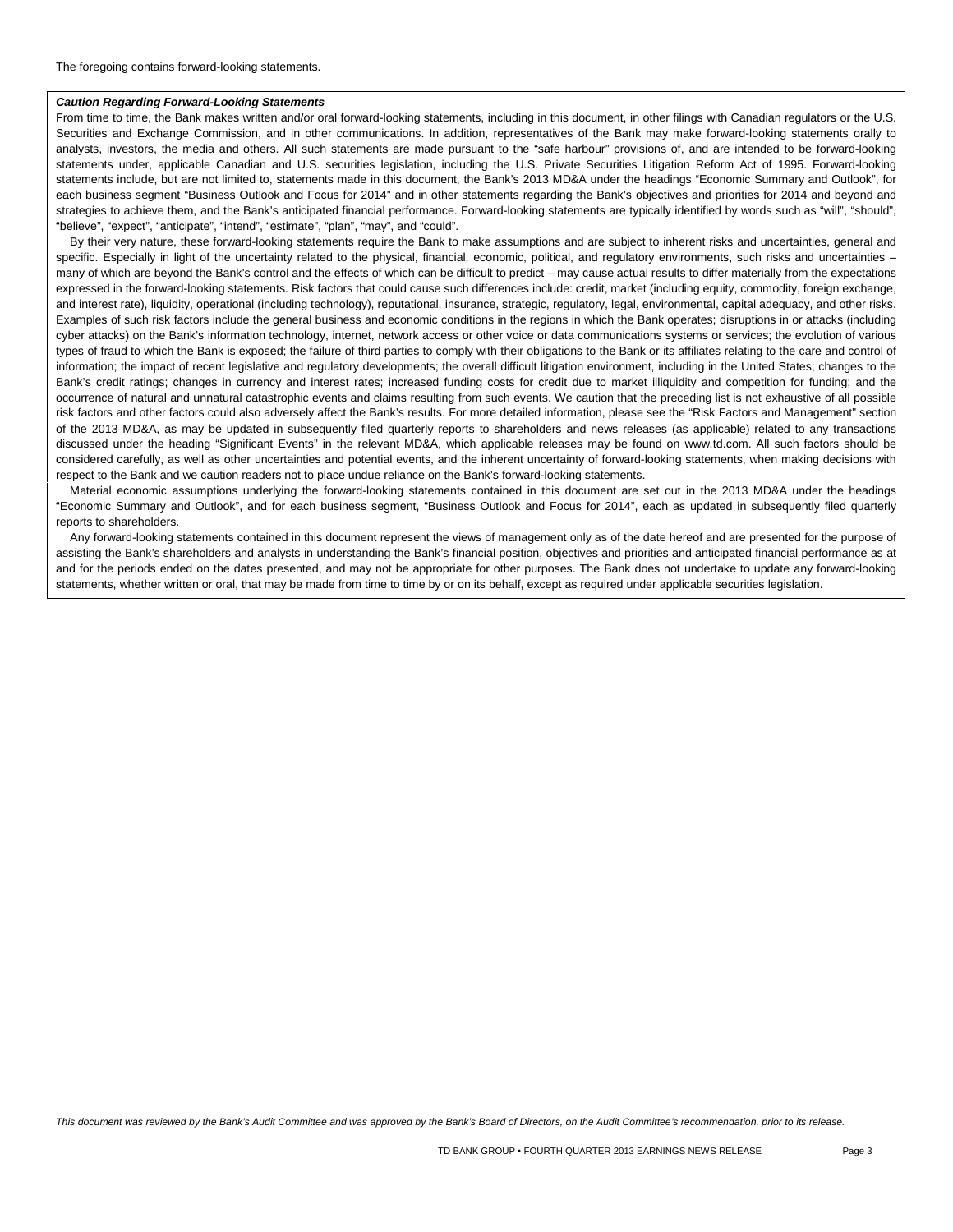# **TABLE 1: FINANCIAL HIGHLIGHTS**

(millions of Canadian dollars, except as noted)

|                                                                                       |               |               | For the three months ended |               |            | For the twelve months ended |                |               |            |        |
|---------------------------------------------------------------------------------------|---------------|---------------|----------------------------|---------------|------------|-----------------------------|----------------|---------------|------------|--------|
|                                                                                       | October 31    |               | July 31                    |               | October 31 |                             | October 31     |               | October 31 |        |
|                                                                                       | 2013          |               | 2013                       |               | 2012       |                             | 2013           |               | 2012       |        |
| <b>Results of operations</b>                                                          |               |               |                            |               |            |                             |                |               |            |        |
| Total revenue <sup>1</sup>                                                            | \$<br>7,001   | \$            | 7,085                      | \$            | 6,577      | \$                          | 27,262         | \$            | 25,546     |        |
| Provision for credit losses                                                           | 352           |               | 477                        |               | 565        |                             | 1,631          |               | 1,795      |        |
| Insurance claims and related expenses <sup>1</sup>                                    | 711           |               | 1,140                      |               | 688        |                             | 3,056          |               | 2,424      |        |
| Non-interest expenses                                                                 | 4,157         |               | 3,764                      |               | 3,606      |                             | 15,042         |               | 13,998     |        |
| Net income - reported                                                                 | 1,622         |               | 1,527                      |               | 1,597      |                             | 6,662          |               | 6,471      |        |
| Net income $-$ adjusted <sup>2</sup>                                                  | 1,821         |               | 1,588                      |               | 1,757      |                             | 7,158          |               | 7,075      |        |
| Economic profit <sup>3</sup>                                                          | 695           |               | 473                        |               | 703        |                             | 2,757          |               | 3,037      |        |
|                                                                                       |               |               | 12.5                       |               | 14.0 %     |                             |                |               | 14.9 %     |        |
| Return on common equity - reported<br>Return on common equity – adjusted <sup>3</sup> | 13.3%<br>15.0 | $\frac{9}{6}$ | 13.0                       | %<br>$\%$     | 15.5 %     |                             | 14.0 %<br>15.0 | $\frac{9}{6}$ | 16.3 %     |        |
|                                                                                       |               |               |                            |               |            |                             |                |               |            |        |
| <b>Financial position</b>                                                             |               |               |                            |               |            |                             |                |               |            |        |
| <b>Total assets</b>                                                                   | \$<br>862,532 | \$            | 835,101                    | \$            | 811,106    | \$                          | 862,532        | \$            | 811,106    |        |
| <b>Total equity</b>                                                                   | 51,973        |               | 50,918                     |               | 49,000     |                             | 51,973         |               | 49,000     |        |
| Total risk-weighted assets <sup>4</sup>                                               | 286,355       |               | 283,521                    |               | 245,875    |                             | 286,355        |               | 245,875    |        |
| <b>Financial ratios</b>                                                               |               |               |                            |               |            |                             |                |               |            |        |
| Efficiency ratio – reported <sup>1</sup>                                              | 59.4 %        |               | 53.1                       | %             | 54.8       | %                           | 55.2 %         |               | 54.8 %     |        |
| Efficiency ratio – adjusted <sup>1,2</sup>                                            | 55.3          | %             | 52.3                       | %             | 52.8       | %                           | 52.8           | %             |            | 51.3 % |
| Common Equity Tier 1 capital to risk weighted assets <sup>5</sup>                     | 9.0           | %             | 8.9                        | $\frac{0}{0}$ | N/A        |                             | 9.0            | %             | N/A        |        |
| Tier 1 capital to risk-weighted assets <sup>4</sup>                                   | 11.0          | $\%$          | 11.0                       | $\frac{0}{0}$ | 12.6 %     |                             | 11.0 %         |               | 12.6 %     |        |
| Provision for credit losses as a % of net average                                     |               |               |                            |               |            |                             |                |               |            |        |
| loans and acceptances <sup>6</sup>                                                    | 0.34 %        |               | 0.43%                      |               | 0.54%      |                             | 0.38%          |               | 0.43%      |        |
| Common share information - reported (dollars)                                         |               |               |                            |               |            |                             |                |               |            |        |
| Per share earnings                                                                    |               |               |                            |               |            |                             |                |               |            |        |
| <b>Basic</b>                                                                          | \$<br>1.69    | \$            | 1.59                       | \$            | 1.67       | \$                          | 6.93           | \$            | 6.81       |        |
| <b>Diluted</b>                                                                        | 1.68          |               | 1.58                       |               | 1.66       |                             | 6.91           |               | 6.76       |        |
| Dividends per share                                                                   | 0.85          |               | 0.81                       |               | 0.77       |                             | 3.24           |               | 2.89       |        |
| Book value per share                                                                  | 51.31         |               | 50.04                      |               | 48.17      |                             | 51.31          |               | 48.17      |        |
| Closing share price                                                                   | 95.64         |               | 86.56                      |               | 81.23      |                             | 95.64          |               | 81.23      |        |
| Shares outstanding (millions)                                                         |               |               |                            |               |            |                             |                |               |            |        |
| Average basic                                                                         | 916.7         |               | 921.4                      |               | 912.4      |                             | 918.9          |               | 906.6      |        |
| Average diluted                                                                       | 919.5         |               | 924.1                      |               | 920.0      |                             | 922.5          |               | 914.9      |        |
| End of period                                                                         | 917.5         |               | 919.8                      |               | 916.1      |                             | 917.5          |               | 916.1      |        |
| Market capitalization (billions of Canadian dollars)                                  | 87.7<br>\$    | \$            | 79.6                       | \$            | 74.4       | \$                          | 87.7           | \$            | 74.4       |        |
| Dividend yield                                                                        | 3.5           | $\frac{9}{6}$ | 3.7                        | $\frac{0}{0}$ | 3.6        | %                           | 3.7            | %             |            | 3.8 %  |
| Dividend payout ratio                                                                 | 50.4 %        |               | 51.0                       | %             | 46.1       | %                           | 46.7 %         |               | 42.5 %     |        |
| Price-earnings ratio                                                                  | 13.9          |               | 12.6                       |               | 12.0       |                             | 13.9           |               | 12.0       |        |
| Common share information - adjusted (dollars) <sup>2</sup>                            |               |               |                            |               |            |                             |                |               |            |        |
| Per share earnings                                                                    |               |               |                            |               |            |                             |                |               |            |        |
| Basic                                                                                 | \$<br>1.90    | \$            | 1.65                       | \$            | 1.84       | \$                          | 7.47           | \$            | 7.47       |        |
| Diluted                                                                               | 1.90          |               | 1.65                       |               | 1.83       |                             | 7.45           |               | 7.42       |        |
| Dividend payout ratio                                                                 | 44.6 %        |               | 49.0                       | %             | 41.7 %     |                             | 43.3 %         |               |            | 38.7 % |
| Price-earnings ratio                                                                  | 12.8          |               | 11.7                       |               | 10.9       |                             | 12.8           |               | 10.9       |        |

<sup>1</sup> Effective the fourth quarter of 2013, Insurance revenue and Insurance claims and related expenses are presented on a gross basis on the Consolidated Statement of Income. Comparative amounts, including certain ratios, have been recast to conform with the current period presentation.

<sup>2</sup> Adjusted measures are non-GAAP measures. Refer to the "How the Bank Reports" section for an explanation of reported and adjusted results.

<sup>3</sup> Economic profit and adjusted return on common equity are non-GAAP financial measures. Refer to the "Economic Profit and Return on Common Equity" section for an explanation. <sup>4</sup> Effective the first quarter of 2013, amounts are calculated in accordance with the Basel III regulatory framework, and are presented based on the "all-in" methodology. Prior to the first

quarter of 2013, amounts were calculated in accordance with the Basel II regulatory framework.<br><sup>5</sup> Effective the first quarter of 2013, the Bank implemented the Basel III regulatory framework. As a result, the Bank began r accordance with the "all-in" methodology.

<sup>6</sup> Excludes acquired credit-impaired loans and debt securities classified as loans. For additional information on acquired credit-impaired loans, see the "Credit Portfolio Quality" section of the MD&A and Note 7 to the Consolidated Financial Statements. For additional information on debt securities classified as loans, see the "Exposure to Non-Agency Collateralized Mortgage Obligations" discussion and tables in the "Credit Portfolio Quality" section of the MD&A and Note 7 to the Consolidated Financial Statements.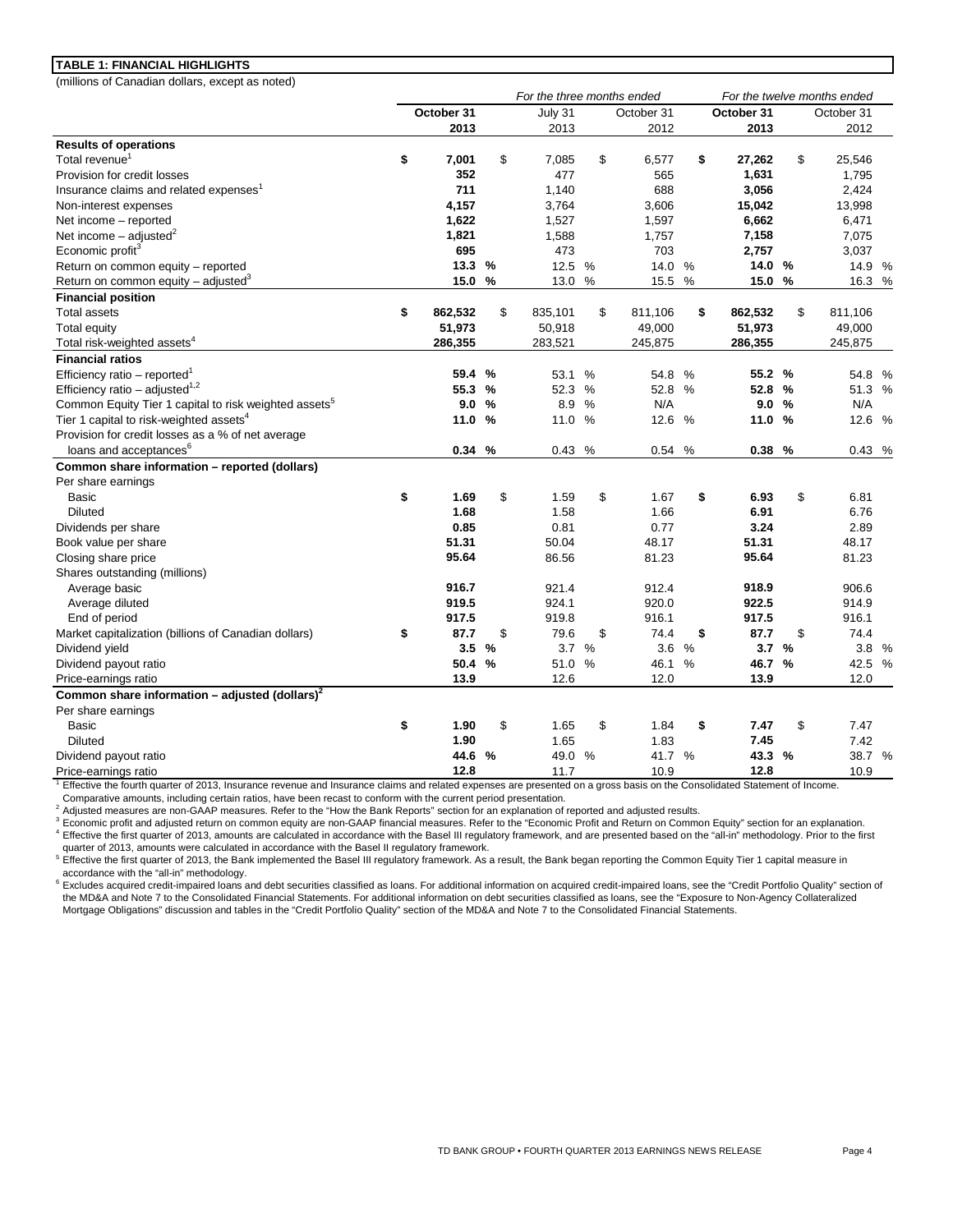# **HOW WE P**E**RFORMED**

#### **How the Bank Reports**

The Bank prepares its Interim Consolidated Financial Statements in accordance with IFRS, the current GAAP, and refers to results prepared in accordance with IFRS as "reported" results. The Bank also utilizes non-GAAP financial measures to arrive at "adjusted" results to assess each of its businesses and to measure the overall Bank performance. To arrive at adjusted results, the Bank removes "items of note", net of income taxes, from reported results. The items of note relate to items which management does not believe are indicative of underlying business performance. The Bank believes that adjusted results provide the reader with a better understanding of how management views the Bank's performance. The items of note are listed in the table on the following page. As explained, adjusted results are different from reported results determined in accordance with IFRS. Adjusted results, items of note, and related terms used in this document are not defined terms under IFRS and, therefore, may not be comparable to similar terms used by other issuers.

# **TABLE 2: OPERATING RESULTS – REPORTED**

(millions of Canadian dollars)

|                                                            |                 |            | For the three months ended |               |    |            | For the twelve months ended |            |
|------------------------------------------------------------|-----------------|------------|----------------------------|---------------|----|------------|-----------------------------|------------|
|                                                            | October 31      |            | July 31                    | October 31    |    | October 31 |                             | October 31 |
|                                                            | 2013            |            | 2013                       | 2012          |    | 2013       |                             | 2012       |
| Net interest income                                        | \$<br>4,184 $$$ |            | 4,146                      | \$<br>3,842   | s. | 16,078 \$  |                             | 15,026     |
| Non-interest income <sup>1</sup>                           | 2,817           |            | 2,939                      | 2,735         |    | 11,184     |                             | 10,520     |
| Total revenue <sup>1</sup>                                 | 7,001           |            | 7,085                      | 6,577         |    | 27,262     |                             | 25,546     |
| Provision for credit losses                                | 352             |            | 477                        | 565           |    | 1,631      |                             | 1,795      |
| Insurance claims and related expenses <sup>1</sup>         | 711             |            | 1,140                      | 688           |    | 3,056      |                             | 2,424      |
| Non-interest expenses                                      | 4,157           |            | 3,764                      | 3,606         |    | 15,042     |                             | 13,998     |
| Income before income taxes and equity in net income of     |                 |            |                            |               |    |            |                             |            |
| an investment in associate                                 | 1,781           |            | 1,704                      | 1,718         |    | 7,533      |                             | 7,329      |
| Provision for income taxes                                 | 240             |            | 252                        | 178           |    | 1,143      |                             | 1,092      |
| Equity in net income of an investment in associate, net of |                 |            |                            |               |    |            |                             |            |
| income taxes                                               | 81              |            | 75                         | 57            |    | 272        |                             | 234        |
| Net income – reported                                      | 1,622           |            | 1,527                      | 1,597         |    | 6,662      |                             | 6,471      |
| Preferred dividends                                        | 49              |            | 38                         | 49            |    | 185        |                             | 196        |
| Net income available to common shareholders and            |                 |            |                            |               |    |            |                             |            |
| non-controlling interests in subsidiaries                  | \$              | $1,573$ \$ | $1,489$ \$                 | $1,548$ \$    |    | 6,477 $$$  |                             | 6,275      |
| Attributable to:                                           |                 |            |                            |               |    |            |                             |            |
| Non-controlling interests                                  | \$              | 27<br>- \$ | 26                         | \$<br>$26$ \$ |    | $105 \t$$  |                             | 104        |
| Common shareholders                                        | 1,546           |            | 1,463                      | 1,522         |    | 6,372      |                             | 6,171      |

<sup>1</sup> Effective the fourth quarter of 2013, Insurance revenue and Insurance claims and related expenses are presented on a gross basis on the Consolidated Statement of Income.

Comparative amounts have been reclassified to conform with the current period presentation.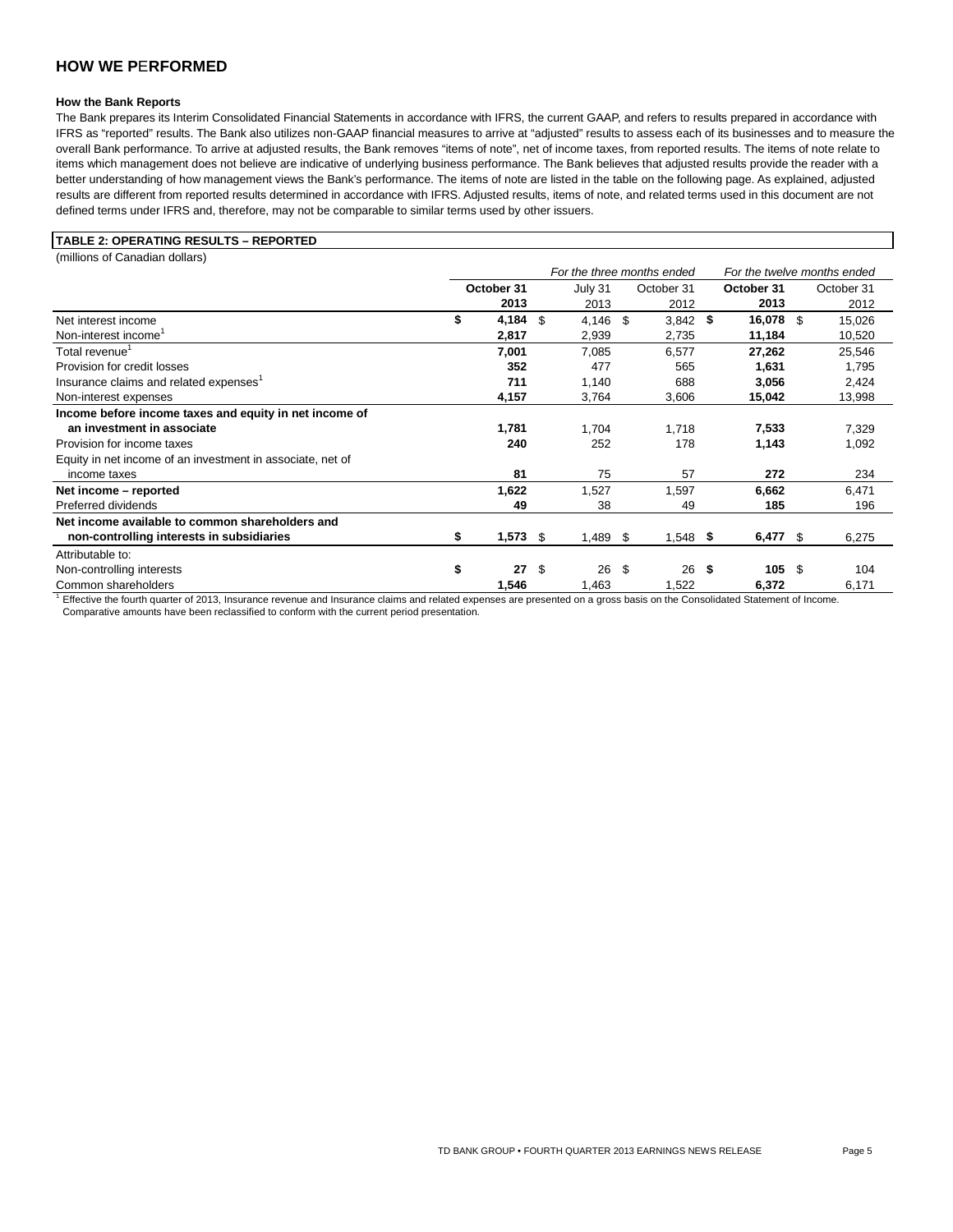#### **TABLE 3: NON-GAAP FINANCIAL MEASURES – RECONCILIATION OF ADJUSTED TO REPORTED NET INCOME**

(millions of Canadian dollars)

|                                                                                       |                          |            |            | For the three months ended For the twelve months ended |              |  |  |
|---------------------------------------------------------------------------------------|--------------------------|------------|------------|--------------------------------------------------------|--------------|--|--|
|                                                                                       | October 31               | July 31    | October 31 | October 31                                             | October 31   |  |  |
|                                                                                       | 2013                     | 2013       | 2012       | 2013                                                   | 2012         |  |  |
| Operating results - adjusted                                                          |                          |            |            |                                                        |              |  |  |
| Net interest income <sup>1</sup>                                                      | \$<br>4,184 \$           | 4,146 \$   | $3,842$ \$ | 16,078                                                 | \$<br>15,062 |  |  |
| Non-interest income <sup>2,3</sup>                                                    | 2,834                    | 2,857      | 2,772      | 11,113                                                 | 10,615       |  |  |
| Total revenue                                                                         | 7,018                    | 7,003      | 6,614      | 27,191                                                 | 25,677       |  |  |
| Provision for credit losses <sup>4</sup>                                              | 392                      | 412        | 511        | 1,606                                                  | 1,903        |  |  |
| Insurance claims and related expenses <sup>3</sup>                                    | 711                      | 1,140      | 688        | 3,056                                                  | 2,424        |  |  |
| Non-interest expenses <sup>5</sup>                                                    | 3,883                    | 3,662      | 3,493      | 14,363                                                 | 13,162       |  |  |
| Income before income taxes and equity in net income of an                             |                          |            |            |                                                        |              |  |  |
| investment in associate                                                               | 2,032                    | 1,789      | 1,922      | 8,166                                                  | 8,188        |  |  |
| Provision for income taxes <sup>6</sup>                                               | 305                      | 290        | 236        | 1,334                                                  | 1,404        |  |  |
| Equity in net income of an investment in associate, net of income taxes <sup>7</sup>  | 94                       | 89         | 71         | 326                                                    | 291          |  |  |
| Net income - adjusted                                                                 | 1,821                    | 1,588      | 1,757      | 7,158                                                  | 7,075        |  |  |
| Preferred dividends                                                                   | 49                       | 38         | 49         | 185                                                    | 196          |  |  |
| Net income available to common shareholders and                                       |                          |            |            |                                                        |              |  |  |
| non-controlling interests in subsidiaries - adjusted                                  | 1,772                    | 1,550      | 1,708      | 6,973                                                  | 6,879        |  |  |
| Attributable to:                                                                      |                          |            |            |                                                        |              |  |  |
| Non-controlling interests in subsidiaries, net of income taxes                        | 27                       | 26         | 26         | 105                                                    | 104          |  |  |
| Net income available to common shareholders - adjusted                                | 1,745                    | 1,524      | 1,682      | 6,868                                                  | 6,775        |  |  |
| Adjustments for items of note, net of income taxes                                    |                          |            |            |                                                        |              |  |  |
| Amortization of intangibles <sup>8</sup>                                              | (59)                     | (59)       | (60)       | (232)                                                  | (238)        |  |  |
| Fair value of derivatives hedging the reclassified available-for-sale                 |                          |            |            |                                                        |              |  |  |
| securities portfolio <sup>9</sup>                                                     | (15)                     | 70         | (35)       | 57                                                     | (89)         |  |  |
| Integration charges and direct transaction costs relating to U.S.                     |                          |            |            |                                                        |              |  |  |
| Personal and Commercial Banking acquisitions <sup>10</sup>                            |                          |            |            |                                                        | (9)          |  |  |
| Fair value of credit default swaps hedging the corporate loan book,                   |                          |            |            |                                                        |              |  |  |
| net of provision for credit losses <sup>11</sup>                                      |                          |            |            |                                                        |              |  |  |
| Integration charges, direct transaction costs, and changes in fair value of           |                          |            |            |                                                        |              |  |  |
| contingent consideration relating to the Chrysler Financial acquisition <sup>12</sup> |                          |            | (3)        |                                                        | (17)         |  |  |
| Integration charges and direct transaction costs relating to the                      |                          |            |            |                                                        |              |  |  |
| acquisition of the credit card portfolio of MBNA Canada <sup>13</sup>                 | (14)                     | (24)       | (25)       | (92)                                                   | (104)        |  |  |
| Litigation and litigation-related charge/reserve <sup>14</sup>                        | (30)                     |            |            | (100)                                                  | (248)        |  |  |
| Reduction of allowance for incurred but not identified credit losses <sup>15</sup>    |                          |            |            |                                                        | 120          |  |  |
| Positive impact due to changes in statutory income tax rates <sup>16</sup>            | $\overline{\phantom{0}}$ |            |            |                                                        | 18           |  |  |
| Impact of Alberta flood on the loan portfolio <sup>17</sup>                           | 29                       | (48)       |            | (19)                                                   |              |  |  |
| Impact of Superstorm Sandy <sup>18</sup>                                              |                          |            | (37)       |                                                        | (37)         |  |  |
| Restructuring charges <sup>19</sup>                                                   | (90)                     |            |            | (90)                                                   |              |  |  |
| Set-up costs in preparation for the previously announced affinity relationship with   |                          |            |            |                                                        |              |  |  |
| Aimia with respect to Aeroplan Visa credit cards and the related acquisition of       |                          |            |            |                                                        |              |  |  |
| accounts <sup>20</sup>                                                                | (20)                     |            |            | (20)                                                   |              |  |  |
| Total adjustments for items of note                                                   | (199)                    | (61)       | (160)      | (496)                                                  | (604)        |  |  |
| Net income available to common shareholders - reported                                | \$<br>1,546 \$           | $1,463$ \$ | $1,522$ \$ | 6,372 \$                                               | 6,171        |  |  |

Adjusted net interest income excludes the following items of note: second quarter 2012 - \$22 million (\$17 million after tax) of certain charges against revenue related to promotional-rate card origination activities, as explained in footnote 13; *first quarter 2012* – \$14 million (\$10 million after tax) of certain charges against revenue related to promotional-rate card origination activities.

Adjusted non-interest income excludes the following items of note: *fourth quarter 2013* - \$17 million loss due to change in fair value of derivatives hedging the reclassified available-forsale (AFS) securities portfolio, as explained in footnote 9; third quarter 2013 - \$82 million gain due to change in fair value of derivatives hedging the reclassified AFS securities portfolio; second quarter 2013 – \$25 million loss due to change in fair value of derivatives hedging the AFS securities portfolio; *first quarter 2013* – \$31 million gain due to change in fair value of derivatives hedging the reclassified AFS securities portfolio; *fourth quarter 2012* – \$1 million loss due to change in fair value of credit default swaps (CDS) hedging the corporate loan book, as explained in footnote 11; \$33 million loss due to change in fair value of derivatives hedging the reclassified available-for-sale AFS; \$2 million loss due to change in fair value of contingent consideration relating to Chrysler Financial, as explained in footnote 12, \$1 million loss due to the impact of Superstorm Sandy, as explained in footnote 18; *third quarter 2012* – \$3 million gain due to change in CDS hedging the corporate loan book; \$2 million gain due to change in fair value of derivatives hedging the reclassified AFS securities portfolio; \$2 million loss due to change in fair value of contingent consideration relating to Chrysler Financial; *second quarter 2012* – \$2 million loss due to change in fair value of CDS hedging the corporate loan book; \$5 million loss due to change in fair value of derivatives hedging the reclassified AFS securities portfolio; *first quarter 2012 -* \$2 million loss due to change in fair value of CDS hedging the corporate loan book; \$53 million loss due to change in fair value of derivatives hedging the reclassified AFS securities portfolio; \$1 million gain due to change in fair value of contingent consideration relating to Chrysler Financial.

Effective the fourth quarter of 2013, Insurance revenue and Insurance claims and related expenses are presented on a gross basis on the Consolidated Statement of Income. Comparative amounts have been reclassified to conform with the current period presentation.

Adjusted provision for credit losses (PCL) excludes the following items of note: *fourth quarter* 2013 - \$40 million release on the provision set up for the impact of the Alberta flood on the loan portfolio, as explained in footnote 17; *third quarter 2013* – \$65 million due to the impact of the Alberta flood on the loan portfolio; *fourth quarter 2012* – \$54 million due to the impact of Superstorm Sandy, as explained in footnote 18; *third quarter 2012* – \$41 million in reduction of allowance for incurred but not identified credit losses in Canadian Personal and Commercial Banking, as explained in footnote 15; *second quarter 2012* – \$80 million in reduction of allowance for incurred but not identified credit losses in Canadian Personal and Commercial Banking; *first quarter 2012* – \$41 million in reduction of allowance for incurred but not identified credit losses in Canadian Personal and Commercial Banking.

Adjusted non-interest expenses excludes the following items of note: *fourth quarter 2013* – \$70 million amortization of intangibles, as explained in footnote 8; \$19 million of integration charges and direct transaction costs relating to the acquisition of the MBNA Canada credit card portfolio, as explained in footnote 13; \$30 million of litigation and litigation-related charges, as explained in footnote 14; \$129 million due to the initiatives to reduce costs, as explained in footnote 19; \$27 million of set-up costs in preparation for the affinity relationship with Aimia Inc. with respect to Aeroplan credit cards, as explained in footnote 20; *third quarter 2013* – \$69 million amortization of intangibles; \$33 million of integration charges and direct transaction costs relating to the acquisition of the credit card portfolio of MBNA Canada; *second quarter 2013* - \$67 million amortization of intangibles; \$41 million of integration charges and direct transaction costs relating to the acquisition of the credit card portfolio of MBNA Canada; *first quarter 2013* – \$66 million amortization of intangibles; \$32 million of integration charges and direct transaction costs relating to the acquisition of the credit card portfolio of MBNA Canada; \$97 million of litigation and litigation-related charges; *fourth quarter 2012* - \$69 million amortization of intangibles; \$4 million of integration charges and direct transaction costs relating to the Chrysler Financial acquisition, as explained in footnote 12; \$33 million of integration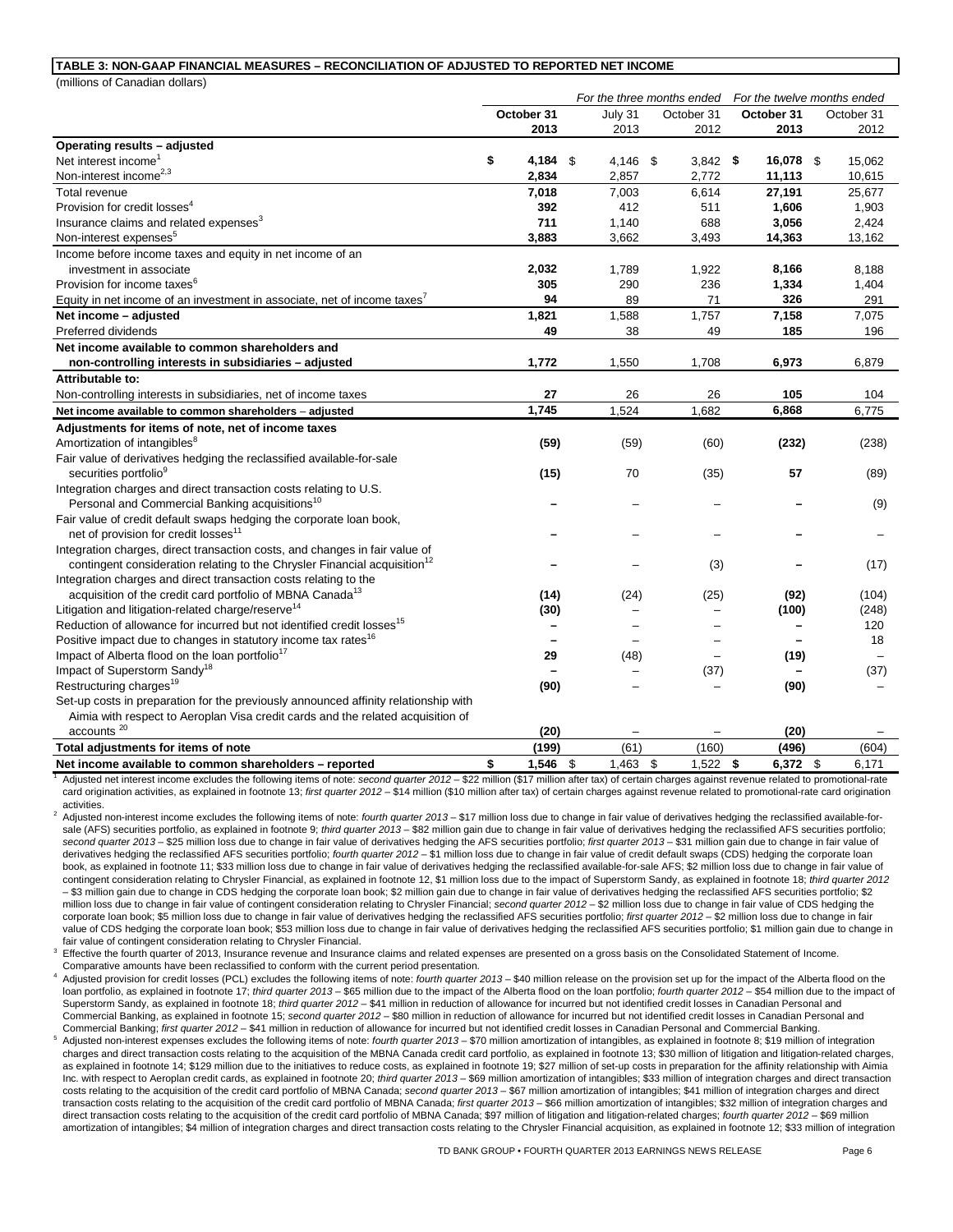charges and direct transaction costs relating to the acquisition of the MBNA Canada credit card portfolio; \$7 million due to the impact of Superstorm Sandy, as explained in footnote 18; *third quarter 2012* – \$69 million amortization of intangibles; \$7 million of integration charges and direct transaction costs relating to the Chrysler Financial acquisition; \$35 million of integration charges and direct transaction costs relating to the acquisition of the MBNA Canada credit card portfolio; \$128 million of litigation and litigation-related charges; *second quarter 2012* – \$69 million amortization of intangibles; \$6 million of integration charges and direct transaction costs relating to the Chrysler Financial acquisition; \$18 million of integration charges and direct transaction costs relating to the acquisition of the MBNA Canada credit card portfolio; *first quarter 2012* – \$70 million amortization of intangibles; \$11 million of integration charges related to U.S. Personal and Commercial Banking acquisitions, as explained in footnote 10; \$7 million of integration charges and direct transaction costs relating to the Chrysler Financial acquisition; \$18 million of integration charges and direct transaction costs relating to the acquisition of the MBNA Canada credit card portfolio; \$285 million of litigation and litigation-related charges.

- <sup>6</sup> For reconciliation between reported and adjusted provision for income taxes, see the "Non-GAAP Financial Measures Reconciliation of Reported to Adjusted Provision for Income Taxes" table in the "Income Taxes" section of the Bank's Consolidated Financial Statements.
- Adjusted equity in net income of an investment in associate excludes the following items of note: *fourth quarter 2013* \$13 million amortization of intangibles, as explained in footnote 8; third quarter 2013 - \$14 million amortization of intangibles; second quarter 2013 - \$14 million amortization of intangibles; first quarter 2013 - \$13 million amortization of intangibles; fourth *quarter 2012 –* \$14 million amortization of intangibles; *third quarter 2012 –* \$13 million amortization of intangibles; *second quarter 2012 –* \$15 million amortization of intangibles; *first quarter 2012* – \$15 million amortization of intangibles.
- Amortization of intangibles primarily relates to the TD Banknorth acquisition in 2005 and its privatization in 2007, the acquisitions by TD Banknorth of Hudson United Bancorp in 2006 and Interchange Financial Services in 2007, the Commerce acquisition in 2008, the amortization of intangibles included in equity in net income of TD Ameritrade, the acquisition of the credit card portfolio of MBNA Canada in 2012, the acquisition of Target Corporation's U.S. credit card portfolio in 2013, and the Epoch Investment Partners, Inc. acquisition in 2013. Amortization of software is recorded in amortization of other intangibles; however, amortization of software is not included for purposes of items of note, which only includes amortization of other intangibles acquired as a result of asset acquisitions and business combinations.
- During 2008, as a result of deterioration in markets and severe dislocation in the credit market, the Bank changed its trading strategy with respect to certain trading debt securities. Since the Bank no longer intended to actively trade in these debt securities, the Bank reclassified these debt securities from trading to the AFS category effective August 1, 2008. As part of the Bank's trading strategy, these debt securities are economically hedged, primarily with CDS and interest rate swap contracts. This includes foreign exchange translation exposure related to the debt securities portfolio and the derivatives hedging it. These derivatives are not eligible for reclassification and are recorded on a fair value basis with changes in fair value recorded in the period's earnings. Management believes that this asymmetry in the accounting treatment between derivatives and the reclassified debt securities results in volatility in earnings from period to period that is not indicative of the economics of the underlying business performance in Wholesale Banking. The Bank may from time to time replace securities within the portfolio to best utilize the initial, matched fixed term funding. As a result, the derivatives are accounted for on an accrual basis in Wholesale Banking and the gains and losses related to the derivatives in excess of the accrued amounts are reported in the Corporate segment. Adjusted results of the Bank exclude the gains and losses of the derivatives in excess of the accrued amount.
- 10 As a result of U.S. Personal and Commercial Banking acquisitions, the Bank incurred integration charges and direct transaction costs. Integration charges consist of costs related to information technology, employee retention, external professional consulting charges, marketing (including customer communication and rebranding), integration-related travel costs, employee severance costs, the costs of amending certain executive employment and award agreements, contract termination fees and the write-down of long-lived assets due to impairment. Direct transaction costs are expenses directly incurred in effecting a business combination and consist primarily of finders' fees, advisory fees, and legal fees. Integration charges in the recent quarters were driven by the South Financial and FDIC-assisted acquisitions and there were no direct transaction costs recorded. The first quarter 2012 was the last quarter U.S. Personal and Commercial Banking included any further FDIC-assisted and South Financial related integration charges or direct transaction costs as an item of note.
- <sup>11</sup> The Bank purchases CDS to hedge the credit risk in Wholesale Banking's corporate lending portfolio. These CDS do not qualify for hedge accounting treatment and are measured at fair value with changes in fair value recognized in current period's earnings. The related loans are accounted for at amortized cost. Management believes that this asymmetry in the accounting treatment between CDS and loans would result in periodic profit and loss volatility which is not indicative of the economics of the corporate loan portfolio or the underlying business performance in Wholesale Banking. As a result, the CDS are accounted for on an accrual basis in Wholesale Banking and the gains and losses on the CDS, in excess of the accrued cost, are reported in the Corporate segment. When a credit event occurs in the corporate loan book that has an associated CDS hedge, the PCL related to the portion that was hedged through the CDS is netted against
- 12 As a result of the Chrysler Financial acquisition in Canada and U.S., the Bank incurred integration charges and direct transaction costs. As well, the Bank experienced volatility in earnings as a result of changes in fair value of contingent consideration. Integration charges consist of costs related to information technology, employee retention, external professional consulting charges, marketing (including customer communication and rebranding), integration-related travel costs, employee severance costs, the cost of amending certain executive employment and award agreements, contract termination fees, and the write-down of long-lived assets due to impairment. Direct transaction costs are expenses directly incurred in effecting a business combination and consist primarily of finders' fees, advisory fees, and legal fees. Contingent consideration is defined as part of the purchase agreement, whereby the Bank is required to pay additional cash consideration in the event that amounts realized on certain assets exceed a pre-established threshold. Contingent consideration is recorded at fair value on the date of acquisition. Changes in fair value subsequent to acquisition are recorded in the Consolidated Statement of Income. Adjusted earnings exclude the gains and losses on contingent consideration in excess of the acquisition date fair value. While integration charges and direct transaction costs related to this acquisition were incurred for both Canada and the U.S., the majority of these charges relate to integration initiatives undertaken for U.S. Personal and Commercial Banking.
- <sup>13</sup> As a result of the acquisition of the MBNA Canada credit card portfolio, as well as certain other assets and liabilities, the Bank incurred integration charges and direct transaction costs. Integration charges consist of costs related to information technology, employee retention, external professional consulting charges, marketing (including customer communication, rebranding and certain charges against revenues related to promotional-rate card origination activities), integration-related travel costs, employee severance costs, the cost of amending certain executive employment and award agreements, contract termination fees, and the write-down of long lived assets due to impairment. The Bank's integration charges related to the MBNA acquisition were higher than what were anticipated when the transaction was first announced. The elevated spending was primarily due to additional costs incurred (other than the amounts capitalized) to build out technology platforms for the business. Direct transaction costs are expenses directly incurred in effecting the business combination and consist primarily of finders' fees, advisory fees and legal fees. Integration charges and direct transaction costs related to this acquisition were incurred by Canadian Personal and Commercial Banking.
- <sup>14</sup> As a result of certain adverse judgments and settlements in the U.S. in 2012 and after continued evaluation of this portfolio of cases throughout that year, the Bank took prudent steps to determine, in accordance with applicable accounting standards, that the litigation provision of \$413 million (\$248 million after tax) was required. In 2013, the Bank further reassessed its litigation provisions and determined that additional litigation and litigation-related charges of \$97 million (\$70 million after tax) and \$30 million (\$30 million after tax) were required as a result of recent developments and settlements reached in the U.S.
- <sup>15</sup> Excluding the impact related to the MBNA credit card and other consumer loan portfolios (which is recorded to the Canadian Personal and Commercial Banking results), "Reduction of allowance for incurred but not identified credit losses", formerly known as "General allowance increase (release) in Canadian Personal and Commercial Banking and Wholesale Banking" includes \$41 million (\$30 million after tax) in the third quarter of 2012, \$80 million (\$59 million after tax) in the second quarter of 2012 and \$41 million (\$31 million after tax) in the first quarter of 2012, all of which are attributable to the Wholesale Banking and non-MBNA related Canadian Personal and Commercial Banking loan portfolios. Beginning in 2013, the change in the "allowance for incurred but not identified credit losses" in the normal course of business is included in the Corporate segment net income and is no longer be recorded as an item of note.
- <sup>16</sup> This represents the impact of changes in the income tax statutory rate on net deferred income tax balances.
- <sup>17</sup> In the third quarter of 2013, the Bank recorded a provision for credit losses of \$65 million (\$48 million after tax) for residential loan losses from Alberta flooding. In the fourth quarter of 2013, a provision of \$40 million (\$29 million after tax) was released. The reduction in the provision reflects an updated estimate incorporating more current information regarding the extent of damage, actual delinquencies in impacted areas, and greater certainty regarding payments to be received under the Alberta Disaster Recovery Program and from property and default insurance.
- <sup>18</sup> In the fourth quarter of 2012, the Bank provided \$62 million (\$37 million after tax) for certain estimated losses resulting from Superstorm Sandy which primarily relate to an increase in provision for credit losses, fixed asset impairments and charges against revenue relating to fee reversals.
- <sup>19</sup> The Bank undertook certain measures commencing in the fourth quarter of 2013, which are expected to continue through fiscal year 2014, to reduce costs in a sustainable manner and achieve greater operational efficiencies. To implement these measures, the Bank recorded a provision of \$129 million (\$90 million after tax) for restructuring initiatives related primarily to retail branch and real estate optimization initiatives.
- <sup>20</sup> On September 16, 2013, the Bank (i) confirmed that it had entered into an agreement pursuant to which TD will become the primary issuer of Aeroplan Visa credit cards commencing on January 1, 2014 (the "affinity relationship"); and (ii) announced that the Bank will acquire approximately 50% of the existing Aeroplan credit card portfolio from CIBC. During the fourth quarter of 2013, in preparation for the affinity relationship with Aimia Inc. and the expected acquisition of part of the CIBC credit card portfolio, the Bank incurred program set-up costs related to information technology, external professional consulting, marketing, training, and program management. These costs are included as an item of note in the Canadian Personal and Commercial Banking segment.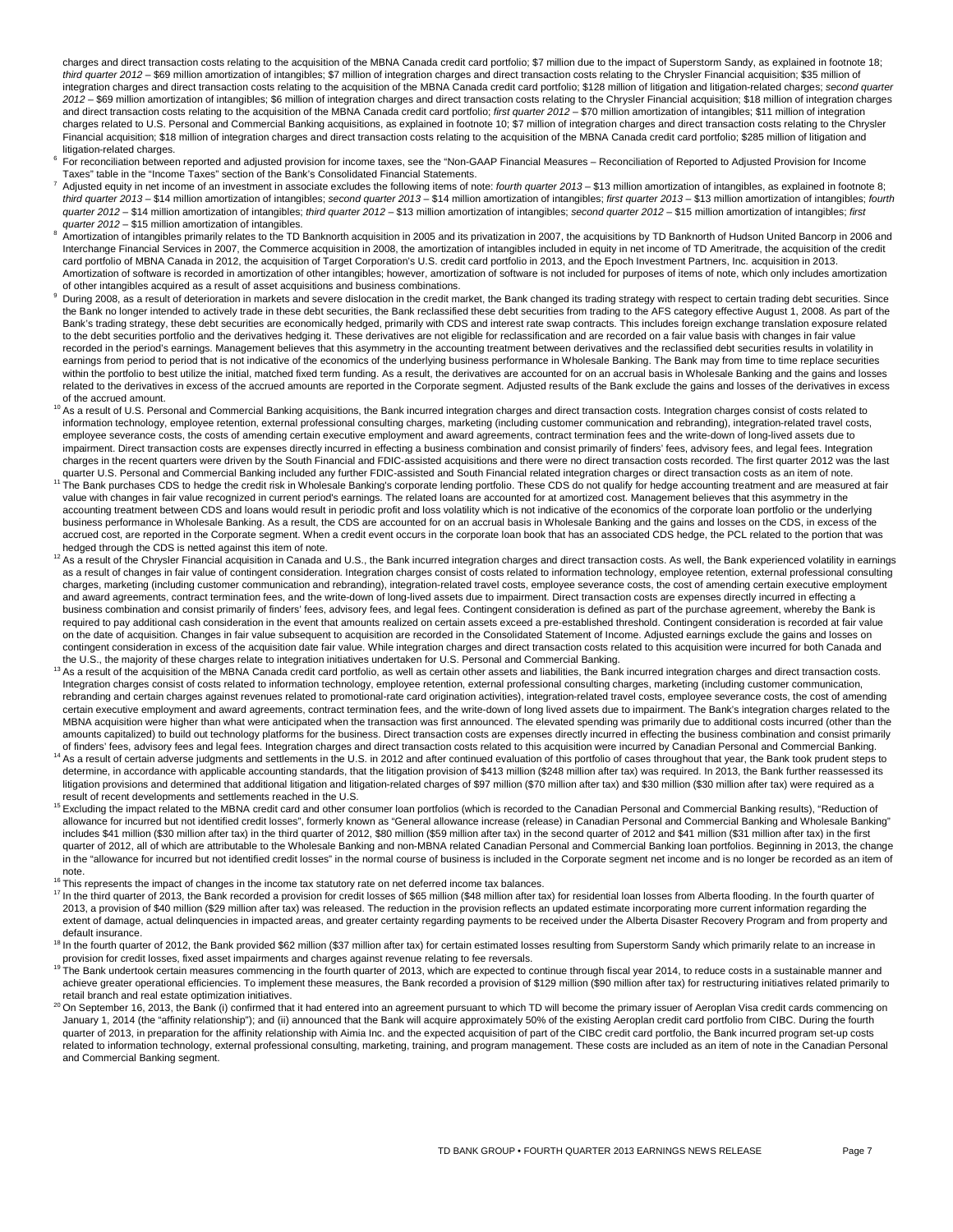#### **TABLE 4: RECONCILIATION OF REPORTED TO ADJUSTED EARNINGS PER SHARE (EPS)<sup>1</sup>**

| (Canadian dollars) |  |
|--------------------|--|

|                                                                                     | For the three months ended |                           |  |                 |  |                   | For the twelve months ended |                   |  |              |  |
|-------------------------------------------------------------------------------------|----------------------------|---------------------------|--|-----------------|--|-------------------|-----------------------------|-------------------|--|--------------|--|
|                                                                                     | October 31                 |                           |  | July 31         |  | October 31        |                             | October 31        |  | October 31   |  |
|                                                                                     |                            | 2013                      |  | 2013            |  | 2012              |                             | 2013              |  | 2012         |  |
| Basic earnings per share – reported                                                 |                            | 1.69 S                    |  | 1.59 \$         |  | $1.67$ \$         |                             | 6.93 <sup>5</sup> |  | 6.81         |  |
| Adjustments for items of note <sup>2</sup>                                          |                            | 0.21                      |  | 0.06            |  | 0.17              |                             | 0.54              |  | 0.66         |  |
| Basic earnings per share - adjusted                                                 |                            | 1.90 S                    |  | 1.65 \$         |  | $1.84$ \$         |                             | 7.47              |  | 7.47         |  |
| Diluted earnings per share - reported<br>Adjustments for items of note <sup>2</sup> |                            | 1.68 <sup>5</sup><br>0.22 |  | 1.58 \$<br>0.07 |  | $1.66$ \$<br>0.17 |                             | 6.91 S<br>0.54    |  | 6.76<br>0.66 |  |
| Diluted earnings per share - adjusted                                               |                            | 1.90 \$                   |  | 1.65 \$         |  | $1.83$ \$         |                             | 7.45              |  | 7.42         |  |

<sup>1</sup> EPS is computed by dividing net income available to common shareholders by the weighted-average number of shares outstanding during the period.

<sup>2</sup> For explanation of items of note, see the "Non-GAAP Financial Measures – Reconciliation of Adjusted to Reported Net Income" table in the "How We Performed" section of this document.

# **TABLE 5: NON-GAAP FINANCIAL MEASURES** – **RECONCILIATION OF REPORTED TO ADJUSTED PROVISION FOR INCOME TAXES**

(millions of Canadian dollars, except as noted)

|                                                                                               | For the three months ended |            |    |         |    |            | For the twelve months ended |    |            |  |
|-----------------------------------------------------------------------------------------------|----------------------------|------------|----|---------|----|------------|-----------------------------|----|------------|--|
|                                                                                               |                            | October 31 |    | July 31 |    | October 31 | October 31                  |    | October 31 |  |
|                                                                                               |                            | 2013       |    | 2013    |    | 2012       | 2013                        |    | 2012       |  |
| Provision for income taxes - reported                                                         | \$                         | 240        | \$ | 252     | \$ | 178        | \$<br>1,143                 | \$ | 1,092      |  |
| Adjustments for items of note: <sup>1,2</sup>                                                 |                            |            |    |         |    |            |                             |    |            |  |
| Amortization of intangibles                                                                   |                            | 24         |    | 24      |    | 23         | 94                          |    | 96         |  |
| Fair value of derivatives hedging the reclassified available-for-sale<br>securities portfolio |                            | 2          |    | (12)    |    | (2)        | (14)                        |    |            |  |
| Integration charges and direct transaction costs relating to U.S.                             |                            |            |    |         |    |            |                             |    |            |  |
| Personal and Commercial Banking acquisitions                                                  |                            |            |    |         |    |            |                             |    | 2          |  |
| Fair value of credit default swaps hedging the corporate loan book,                           |                            |            |    |         |    |            |                             |    |            |  |
| net of provision for credit losses                                                            |                            |            |    |         |    |            |                             |    | 2          |  |
| Integration charges, direct transaction costs, and changes in fair                            |                            |            |    |         |    |            |                             |    |            |  |
| value of contingent consideration relating to the Chrysler                                    |                            |            |    |         |    |            |                             |    |            |  |
| Financial acquisition                                                                         |                            |            |    |         |    | 3          |                             |    | 10         |  |
| Integration charges and direct transaction costs relating to the                              |                            |            |    |         |    |            |                             |    |            |  |
| acquisition of the credit card portfolio of MBNA Canada                                       |                            | 5          |    | 9       |    | 8          | 33                          |    | 36         |  |
| Litigation and litigation-related charge/reserve                                              |                            | (1)        |    |         |    |            | 26                          |    | 165        |  |
| Reduction of allowance for incurred but not identified credit losses                          |                            |            |    |         |    |            |                             |    | (42)       |  |
| Positive impact due to changes in statutory income tax rates                                  |                            |            |    |         |    |            |                             |    | 18         |  |
| Impact of Alberta flood on the loan portfolio                                                 |                            | (11)       |    | 17      |    |            | 6                           |    |            |  |
| Impact of Superstorm Sandy                                                                    |                            |            |    |         |    | 25         |                             |    | 25         |  |
| Restructuring charges                                                                         |                            | 39         |    |         |    |            | 39                          |    |            |  |
| Set-up costs in preparation for the previously announced                                      |                            |            |    |         |    |            |                             |    |            |  |
| affinity relationship with Aimia with respect to Aeroplan                                     |                            |            |    |         |    |            |                             |    |            |  |
| Visa credit cards and the related acquisition of accounts                                     |                            | 7          |    |         |    |            | 7                           |    |            |  |
| Total adjustments for items of note                                                           |                            | 65         |    | 38      |    | 58         | 191                         |    | 312        |  |
| Provision for income taxes - adjusted                                                         | \$                         | 305        | \$ | 290     | \$ | 236        | \$<br>1,334                 | \$ | 1,404      |  |
| Effective income tax rate $-$ adjusted <sup>3</sup>                                           |                            | 15.0 %     |    | 16.2 %  |    | 12.3 %     | 16.3%                       |    | 17.1 %     |  |

1 For explanations of items of note, see the "Non-GAAP Financial Measures – Reconciliation of Adjusted to Reported Net Income" table in the "How We Performed" section of this document.

 $2$  The tax effect for each item of note is calculated using the effective statutory income tax rate of the applicable legal entity.

<sup>3</sup> Adjusted effective income tax rate is the adjusted provision for income taxes before other taxes as a percentage of adjusted net income before taxes.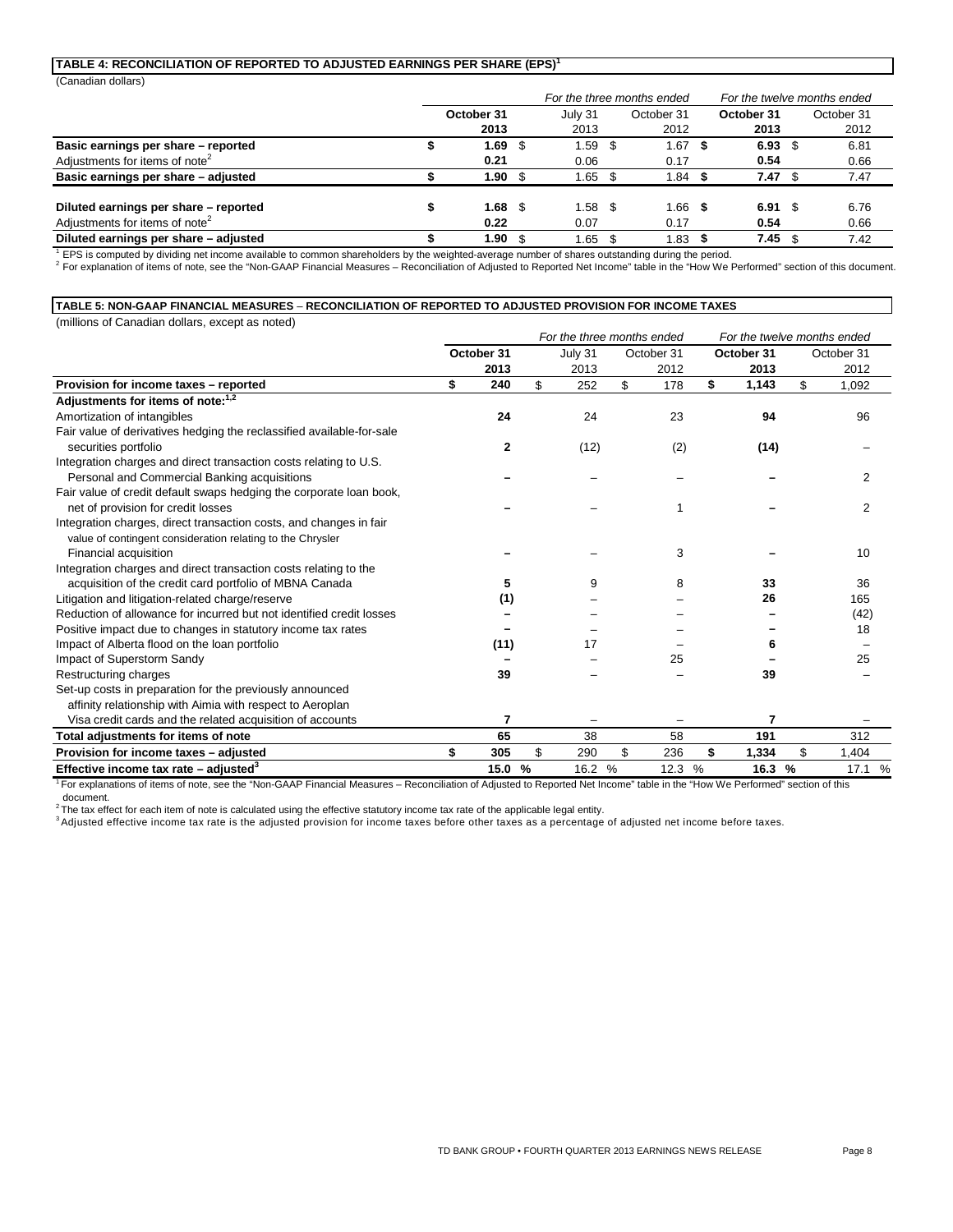## **ECONOMIC PROFIT AND RETURN ON COMMON EQUITY**

The Bank's methodology for allocating capital to its business segments is aligned with the common equity capital requirements under Basel III at a 7% Common Equity Tier 1 (CET1) ratio. The return measures for business segments reflect a return on common equity methodology.

The Bank utilizes economic profit as a tool to measure shareholder value creation. Economic profit is adjusted net income available to common shareholders less a charge for average common equity. The rate used in the charge for average common equity is the equity cost of capital calculated using the capital asset pricing model. The charge represents an assumed minimum return required by common shareholders on the Bank's common equity. The Bank's goal is to achieve positive and growing economic profit.

Adjusted return on common equity (ROE) is adjusted net income available to common shareholders as a percentage of average common equity. ROE is a percentage rate and is a variation of economic profit which is a dollar measure. When ROE exceeds the equity cost of capital, economic profit is positive.

Economic profit and adjusted ROE are non-GAAP financial measures as these are not defined terms under IFRS. Readers are cautioned that earnings and other measures adjusted to a basis other than IFRS do not have standardized meanings under IFRS and, therefore, may not be comparable to similar terms used by other issuers.

## **TABLE 6: ECONOMIC PROFIT AND RETURN ON COMMON EQUITY**

(millions of Canadian dollars)

|                                                                  |    |            |     |         |    | For the three months ended |      | For the twelve months ended |     |            |  |
|------------------------------------------------------------------|----|------------|-----|---------|----|----------------------------|------|-----------------------------|-----|------------|--|
|                                                                  |    | October 31 |     | July 31 |    | October 31                 |      | October 31                  |     | October 31 |  |
|                                                                  |    | 2013       |     | 2013    |    | 2012                       |      | 2013                        |     | 2012       |  |
| Average common equity                                            | S  | 46.267     | \$. | 46.342  | \$ | 43,256                     | ъ    | 45,676                      | \$. | 41,535     |  |
| Rate charged for average common equity                           |    | 9.0        | %   | 9.0     | %  | 9.0%                       |      | 9.0                         | %   | 9.0%       |  |
| Charge for average common equity                                 |    | 1,050      |     | 1,051   |    | 979                        |      | 4,111                       |     | 3,738      |  |
| Net income available to common shareholders                      |    |            |     |         |    |                            |      |                             |     |            |  |
| - reported                                                       | \$ | 1.546      | \$  | 1.463   | \$ | 1.522                      | \$   | 6.372                       | \$. | 6.171      |  |
| Items of note impacting income, net of income taxes <sup>1</sup> |    | 199        |     | 61      |    | 160                        |      | 496                         |     | 604        |  |
| Net income available to common shareholders                      |    |            |     |         |    |                            |      |                             |     |            |  |
| - adiusted                                                       |    | 1,745      |     | 1.524   |    | 1,682                      |      | 6,868                       |     | 6,775      |  |
| Economic profit <sup>2</sup>                                     |    | 695        |     | 473     |    | 703                        |      | 2.757                       | ደ   | 3,037      |  |
| Return on common equity - adjusted                               |    | 15.0       | %   | 13.0    | %  | 15.5                       | $\%$ | 15.0                        | %   | 16.3 %     |  |
|                                                                  |    |            |     |         |    |                            |      |                             |     |            |  |

<sup>1</sup> For explanations of items of note, see the "Non-GAAP Financial Measures – Reconciliation of Adjusted to Reported net income" table in the "How We Performed" section of this document.

 $2$  Economic profit is calculated based on average common equity.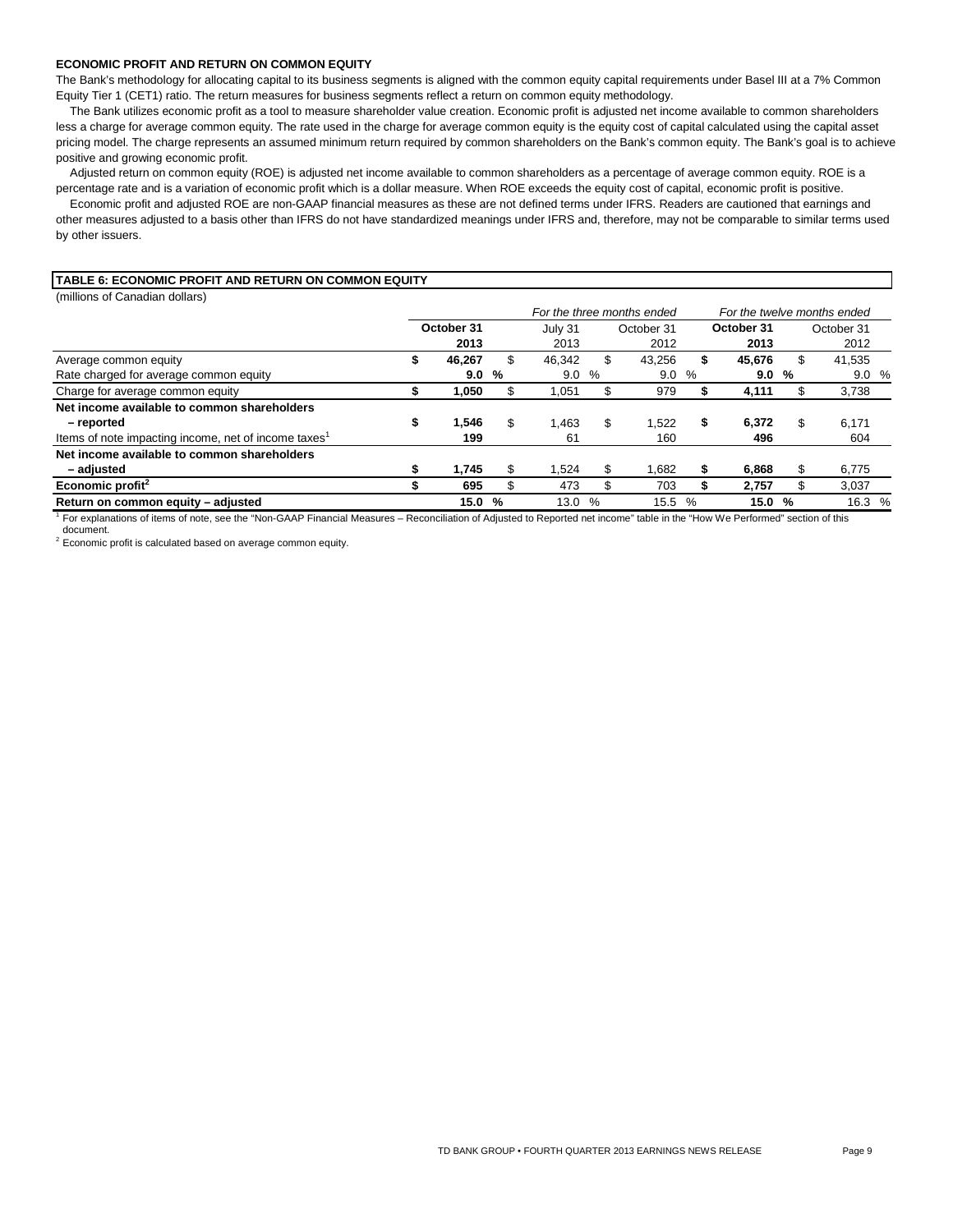#### **SIGNIFICANT EVENTS IN 2013**

# *Acquisition of Target Corporation's U.S. Credit Card Portfolio*

On March 13, 2013, the Bank, through its subsidiary, TD Bank USA, N.A., acquired substantially all of Target Corporation's existing U.S. Visa and private label credit card portfolios (Target), with a gross outstanding balance of \$5.8 billion. TD Bank USA, N.A. also entered into a seven-year program agreement under which it will become the exclusive issuer of Target-branded Visa and private label consumer credit cards to Target Corporation's U.S. customers.

Under the terms of the program agreement, the Bank and Target Corporation share in the profits generated by the portfolios. Target Corporation is responsible for all elements of operations and customer service, and bears most of the operating costs to service the assets. The Bank controls risk management policies and regulatory compliance, and bears all costs relating to funding the receivables for existing Target Visa accounts and all existing and newly issued Target private label accounts in the U.S. The Bank accounted for the purchase as an asset acquisition. The results of the acquisition from the acquisition date to October 31, 2013 have been recorded in the U.S. Personal and Commercial Banking segment.

At the date of acquisition the Bank recorded the credit card receivables acquired at their fair value of \$5.7 billion and intangible assets totalling \$98 million. The gross amount of revenue and credit losses have been recorded on the Consolidated Statement of Income since that date. Target Corporation shares in a fixed percentage of the revenue and credit losses incurred. Target Corporation's net share of revenue and credit losses is recorded in Non-interest expenses on the Consolidated Statement of Income and related receivables from, or payables to, Target Corporation are recorded in Other assets or Other liabilities, respectively, on the Consolidated Balance Sheet.

#### *Acquisition of Epoch Investment Partners, Inc.*

On March 27, 2013, the Bank acquired 100% of the outstanding equity of Epoch Holding Corporation including its wholly-owned subsidiary Epoch Investment Partners, Inc. (Epoch), a New York-based asset management firm. Epoch was acquired for cash consideration of \$674 million. Epoch Holding Corporation shareholders received US\$28 in cash per share.

The acquisition was accounted for as a business combination under the purchase method. The results of the acquisition from the acquisition date have been consolidated with the Bank's results and are reported in the Wealth and Insurance segment. As at March 27, 2013, the acquisition contributed \$34 million of tangible assets, and \$9 million of liabilities. The excess of consideration over the fair value of the acquired net assets of \$649 million has been allocated to customer relationship intangibles of \$149 million and goodwill of \$500 million. Goodwill is not expected to be deductible for tax purposes. For the year ended October 31, 2013, the acquisition contributed \$96 million to revenue and \$2 million to net income.

# *Sale of TD Waterhouse Institutional Services*

On November 12, 2013, TD Waterhouse Canada Inc., a subsidiary of the Bank, completed the sale of the Bank's institutional services business, known as TD Waterhouse Institutional Services, to a subsidiary of National Bank of Canada. The transaction price was \$250 million, subject to certain price adjustment mechanisms. The effects of the sale will be recorded in the first quarter of fiscal 2014.

# *Agreement with Aimia Inc. and Acquisition of certain CIBC Aeroplan Credit Card Accounts*

On August 12, 2013, the Bank and Aimia Inc. (Aimia) announced that the Bank will become the primary credit card issuer for Aeroplan, a loyalty program owned by Aimia, starting on January 1, 2014. On September 16, 2013, the Bank, Aimia, and the Canadian Imperial Bank of Commerce (CIBC) jointly announced agreements under which the Bank will also acquire approximately 50% of CIBC's existing Aeroplan credit card portfolio, which will primarily include accounts held by customers who do not have an existing retail banking relationship with CIBC. The Bank expects to acquire approximately 550,000 cardholder accounts, representing approximately \$3 billion in card balances and \$20 billion in annual retail spend. The Bank will pay a purchase price of par plus \$50 million for the CIBC Aeroplan accounts. In addition, the Bank will pay CIBC a further \$112.5 million plus HST over three years under a commercial subsidy agreement. Depending on the migration of Aeroplan-branded credit card accounts between CIBC and TD over the next five years, TD, Aimia, and CIBC have agreed to make additional potential payments of up to \$400 million. TD will be responsible for, or entitled to receive, up to \$300 million of these potential payments.

Additionally, TD will make a \$100 million upfront payment to Aimia to assist in the development and maintenance of the new Distinction program. The minimum miles purchase commitment is a five-year volume commitment based on miles purchases by TD and CIBC. These payments by TD, in aggregate, would not exceed \$95 million. Also, TD and Aimia will undertake a joint marketing spend of approximately \$140 million in the first four years of the program to support the new Aeroplan Visa co-branded credit cards and program features.

The CIBC portfolio acquisition is subject to customary closing conditions and is expected to close in the first quarter of fiscal 2014.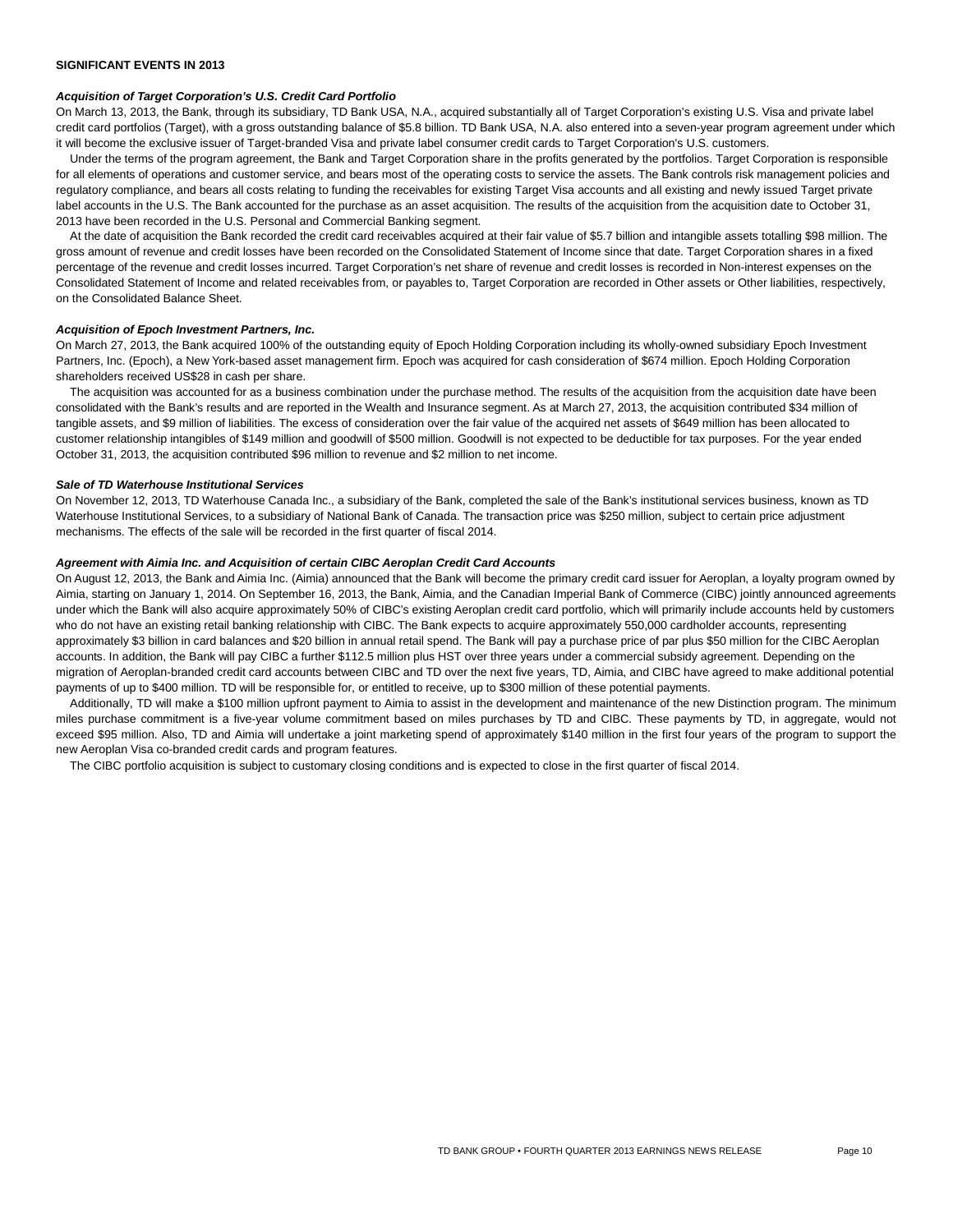# **HOW OUR BUSINESSES PERFORMED**

For management reporting purposes, the Bank's operations and activities are organized around four key business segments operating in a number of locations in key financial centres around the globe: Canadian Personal and Commercial Banking, Wealth and Insurance, U.S. Personal and Commercial Banking, and Wholesale Banking. The Bank's other activities are grouped into the Corporate segment. Effective December 1, 2011, results of the acquisition of the credit card portfolio of MBNA Canada (MBNA) are reported primarily in the Canadian Personal and Commercial Banking and Wealth and Insurance segments. Integration charges and direct transaction costs relating to the acquisition of MBNA are reported in Canadian Personal and Commercial Banking. The results of TD Auto Finance Canada are reported in Canadian Personal and Commercial Banking. The results of TD Auto Finance U.S. are reported in U.S. Personal and Commercial Banking. Integration charges, direct transaction costs, and changes in fair value of contingent consideration related to the Chrysler Financial acquisition were reported in the Corporate segment.

Effective March 13, 2013, results of Target are reported in U.S. Personal and Commercial Banking. Effective March 27, 2013, the results of Epoch are reported in Wealth and Insurance.

Results of each business segment reflect revenue, expenses, assets, and liabilities generated by the businesses in that segment. The Bank measures and evaluates the performance of each segment based on adjusted results where applicable, and for those segments the Bank notes that the measure is adjusted. Net income for the operating business segments is presented before any items of note not attributed to the operating segments. For further details, see the "How the Bank Reports" section, the "Business Focus" section in the MD&A of the Bank's 2013 Annual Report, and Note 1 to the Bank's Consolidated Financial Statements for the year ended October 31, 2013. For information concerning the Bank's measures of economic profit and adjusted return on common equity, which are non-GAAP financial measures, see the "How We Performed" section of this document.

Net interest income within Wholesale Banking is calculated on a taxable equivalent basis (TEB), which means that the value of non-taxable or tax-exempt income, including dividends, is adjusted to its equivalent before-tax value. Using TEB allows the Bank to measure income from all securities and loans consistently and makes for a more meaningful comparison of net interest income with similar institutions. The TEB increase to net interest income and provision for income taxes reflected in Wholesale Banking results is reversed in the Corporate segment. The TEB adjustment for the quarter was \$100 million, compared with \$112 million in the fourth quarter last year, and \$80 million in the prior quarter.

## **TABLE 7: CANADIAN PERSONAL AND COMMERCIAL BANKING**

(millions of Canadian dollars, except as noted)

|                                                                                           | For the three months ended |            |  |             |      |    |            |  |
|-------------------------------------------------------------------------------------------|----------------------------|------------|--|-------------|------|----|------------|--|
|                                                                                           |                            | October 31 |  | July 31     |      |    | October 31 |  |
|                                                                                           |                            | 2013       |  | 2013        |      |    | 2012       |  |
| Net interest income                                                                       | \$                         | 2,151      |  | \$<br>2,126 |      | \$ | 2,071      |  |
| Non-interest income                                                                       |                            | 680        |  | 695         |      |    | 678        |  |
| Total revenue                                                                             |                            | 2,831      |  | 2,821       |      |    | 2,749      |  |
| Provision for credit losses                                                               |                            | 224        |  | 216         |      |    | 306        |  |
| Non-interest expenses – reported                                                          |                            | 1,362      |  | 1,281       |      |    | 1,343      |  |
| Non-interest expenses - adjusted                                                          |                            | 1,316      |  | 1,248       |      |    | 1,310      |  |
| Net income – reported                                                                     |                            | 914        |  | 973         |      |    | 806        |  |
| Adjustments for items of note, net of income taxes <sup>1</sup>                           |                            |            |  |             |      |    |            |  |
| Integration charges and direct transaction costs relating to the                          |                            |            |  |             |      |    |            |  |
| acquisition of the credit card portfolio of MBNA Canada                                   |                            | 14         |  | 24          |      |    | 25         |  |
| Set-up costs in preparation for the previously announced affinity relationship with Aimia |                            |            |  |             |      |    |            |  |
| with respect to Aeroplan Visa credit cards and the related acquisition of accounts        |                            | 20         |  |             |      |    |            |  |
| Net income - adjusted                                                                     | \$                         | 948        |  | \$<br>997   |      | \$ | 831        |  |
| Selected volumes and ratios                                                               |                            |            |  |             |      |    |            |  |
| Return on common equity – reported                                                        |                            | 45.8 %     |  | 49.4 %      |      |    | 41.9 %     |  |
| Return on common equity - adjusted                                                        |                            | 47.5 %     |  | 50.6        | $\%$ |    | 43.1 %     |  |
| Margin on average earning assets (including securitized assets)                           |                            | 2.81%      |  | 2.83        | $\%$ |    | 2.83 %     |  |
| Efficiency ratio - reported                                                               |                            | 48.1 %     |  | 45.4 %      |      |    | 48.9 %     |  |
| Efficiency ratio - adjusted                                                               |                            | 46.5 %     |  | 44.2        | $\%$ |    | 47.7 %     |  |
| Number of Canadian retail stores                                                          |                            | 1,179      |  | 1,169       |      |    | 1,168      |  |
| Average number of full-time equivalent staff                                              |                            | 28,418     |  | 28,345      |      |    | 28,449     |  |

<sup>1</sup> For explanations of items of note, see the "Non-GAAP Financial Measures − Reconciliation of Adjusted to Reported Net Income" table in the "How We Performed" section of this document.

#### Quarterly comparison – Q4 2013 vs. Q4 2012

Canadian Personal and Commercial Banking net income for the quarter on a reported basis was \$914 million, an increase of \$108 million, or 13%, compared with the fourth quarter last year. Adjusted net income for the quarter was \$948 million, an increase of \$117 million, or 14%, compared with the fourth quarter last year. The increase in adjusted earnings was primarily driven by loan and deposit volume growth, favourable credit performance, and effective cost management. The reported annualized return on common equity for the quarter was 45.8%, while the adjusted annualized return on common equity was 47.5%, compared with 41.9% and 43.1%, respectively, in the fourth quarter last year.

Canadian Personal and Commercial Banking revenue is derived from personal and business banking, auto lending and credit cards. Revenue for the quarter was \$2,831 million, an increase of \$82 million, or 3%, compared with the fourth quarter last year. Net interest income growth was driven primarily by portfolio volume growth, and higher revenue from mortgage refinancing, partially offset by the inclusion of the MBNA credit mark release in the fourth quarter last year. The personal banking business generated solid but slowing lending volume growth of \$8.6 billion, or 3%, reflecting slower growth in the housing market and moderation in household borrowing. Compared with the fourth quarter last year, average real estate secured lending volume increased \$7.8 billion, or 4%. Auto lending average volume increased \$0.4 billion, or 3%, while all other personal lending average volumes increased \$0.4 billion or 1% largely driven by credit card balances. Business loans and acceptances average volume increased \$5.1 billion, or 12%. Average personal deposit volumes increased \$3.6 billion, or 2%, due to strong growth in core chequing and savings accounts, partially offset by lower term deposit volume. Average business deposit volumes increased \$5.3 billion, or 8%.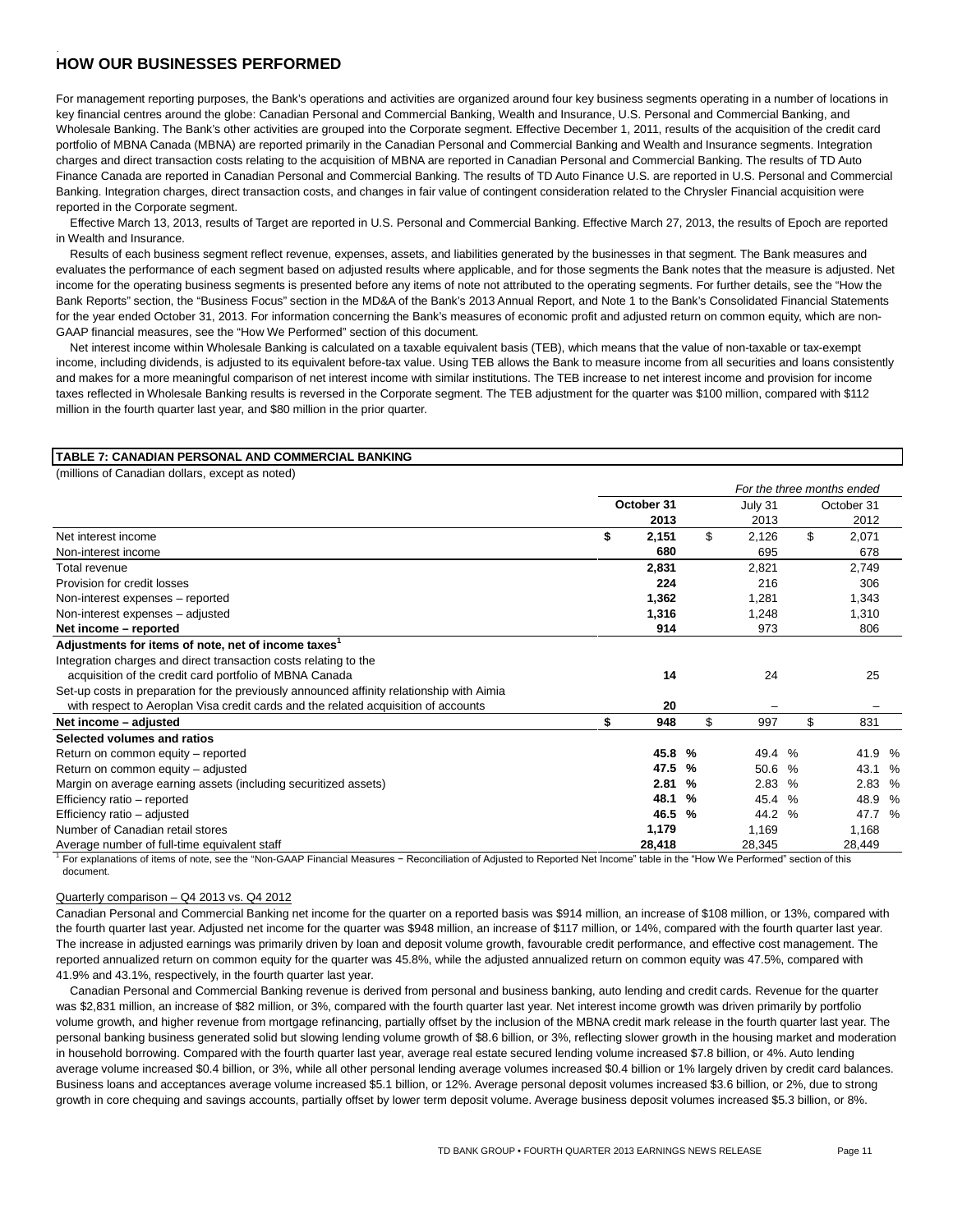Margin on average earning assets was 2.81%, a 2 basis point (bps) decrease primarily due to lower deposit margins. Non-interest income increased \$2 million compared to the fourth quarter last year largely due to volume growth.

PCL for the quarter was \$224 million, a decrease of \$82 million, or 27%, compared with the fourth quarter last year. Personal banking PCL was \$223 million, a decrease of \$66 million, or 23%, due primarily to better credit performance, low bankruptcies and elevated PCL in the fourth quarter last year due to an adjustment related to past due accounts. Business banking PCL was \$1 million, a decrease of \$16 million, compared with the fourth quarter last year primarily due to higher recoveries. Annualized PCL as a percentage of credit volume was 0.28%, a decrease of 13 bps, compared with the fourth quarter last year. Net impaired loans were \$882 million, a decrease of \$118 million, or 12%, compared with the fourth quarter last year. Net impaired loans as a percentage of total loans were 0.28%, compared with 0.33% as at October 31, 2012.

Reported non-interest expenses for the quarter were \$1,362 million, an increase of \$19 million, or 1%, compared with the fourth quarter last year. Adjusted noninterest expenses for the quarter were \$1,316 million, relatively flat compared with the fourth quarter last year as volume growth and investments in the business were largely offset by initiatives to increase productivity.

The average full-time equivalent (FTE) staffing levels decreased by 31 compared with the fourth quarter last year, as investments in front line sales staff was more than offset by volume-related reductions and productivity gains. The reported efficiency ratio for the quarter improved to 48.1%, while the adjusted efficiency ratio improved to 46.5%, compared with 48.9% and 47.7%, respectively, in the fourth quarter last year.

#### Quarterly comparison – Q4 2013 vs. Q3 2013

Canadian Personal and Commercial Banking net income for the quarter on a reported basis decreased \$59 million, or 6%, compared with the prior quarter. Adjusted net income for the quarter decreased \$49 million, or 5%, compared with the prior quarter. The decrease in earnings was primarily due to an increase in non-interest expenses. The reported annualized return on common equity for the quarter was 45.8%, while the adjusted annualized return on common equity was 47.5%, compared with 49.4% and 50.6% respectively, in the prior quarter.

Revenue for the quarter increased \$10 million compared with the prior quarter. Net interest income growth was driven by portfolio volume growth in loans and deposits. Compared with the prior quarter, average real estate secured lending volume increased \$3.4 billion, or 2%. All other personal lending average volumes increased \$0.9 billion or 2%. Business loans and acceptances average volumes increased \$1.1 billion, or 2%. Average personal deposit volumes increased \$2.4 billion, or 2%, while average business deposit volumes increased \$1.7 billion, or 2%. Margin on average earning assets was 2.81%, a 2 bps decrease primarily due to lower deposit margins. Non-interest income decreased \$15 million or 2%, largely due to higher seasonal fee income in the third quarter.

PCL for the quarter increased \$8 million, or 4%, compared with the prior quarter. Personal banking PCL for the quarter increased \$12 million, or 6%, due primarily to higher provisions in auto lending and credit cards. Business banking PCL decreased \$4 million due to higher recoveries. Net impaired loans increased \$2 million, relatively flat compared with the prior quarter. Net impaired loans as a percentage of total loans were 0.28%, in line with the prior quarter.

Reported non-interest expenses for the quarter increased \$81 million, or 6%, compared with the prior quarter. Adjusted non-interest expenses for the quarter increased \$68 million, or 5%, compared with the prior quarter largely due to timing of business investments, marketing initiatives, and higher employee related costs.

The average FTE staffing levels increased by 73, compared with the prior quarter, largely due to new branch openings and higher staffing for business initiatives. The reported efficiency ratio for the quarter worsened to 48.1%, compared with 45.4% in the prior quarter, while the adjusted efficiency ratio worsened to 46.5%, compared with 44.2% in the prior quarter.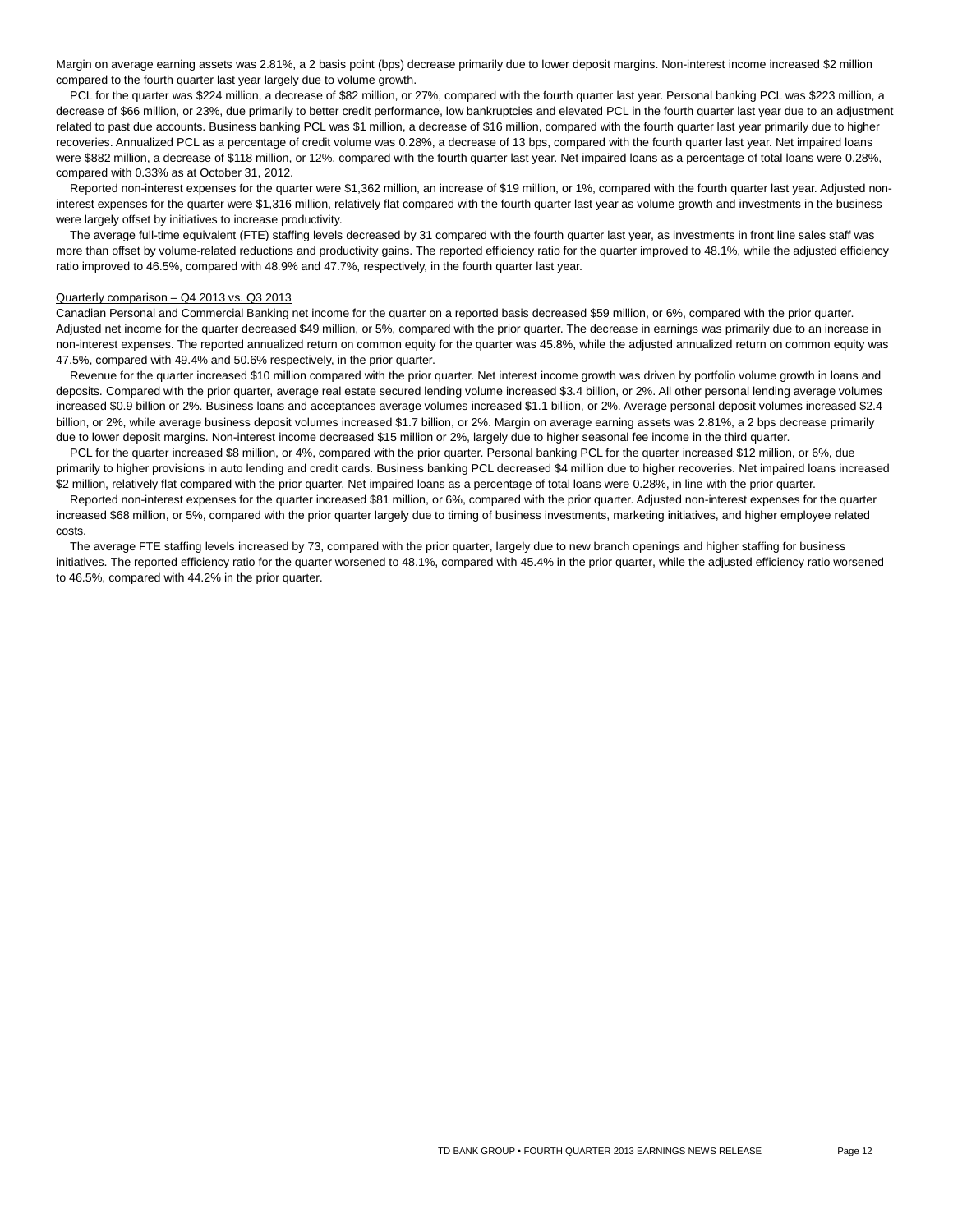## **TABLE 8: WEALTH AND INSURANCE<sup>1</sup>**

(millions of Canadian dollars, except as noted)

|                                                                                          | For the three months ended |            |    |         |      |            |        |  |
|------------------------------------------------------------------------------------------|----------------------------|------------|----|---------|------|------------|--------|--|
|                                                                                          |                            | October 31 |    | July 31 |      | October 31 |        |  |
|                                                                                          |                            | 2013       |    | 2013    |      | 2012       |        |  |
| Net interest income                                                                      | \$                         | 147        | \$ | 144     | \$   | 147        |        |  |
| Insurance revenue                                                                        |                            | 968        |    | 942     |      | 920        |        |  |
| Income (loss) from financial instruments designated at fair value through profit or loss |                            | 17         |    | (40)    |      | (6)        |        |  |
| Non-interest income - other                                                              |                            | 702        |    | 684     |      | 590        |        |  |
| Total revenue <sup>1</sup>                                                               |                            | 1,834      |    | 1,730   |      | 1,651      |        |  |
| Insurance claims and related expenses <sup>1</sup>                                       |                            | 711        |    | 1,140   |      | 688        |        |  |
| Non-interest expenses                                                                    |                            | 730        |    | 711     |      | 676        |        |  |
| Wealth and Insurance net income (loss), before TD Ameritrade                             |                            | 328        |    | (62)    |      | 242        |        |  |
| Wealth                                                                                   |                            | 187        |    | 181     |      | 148        |        |  |
| Insurance                                                                                |                            | 141        |    | (243)   |      | 94         |        |  |
| <b>TD Ameritrade</b>                                                                     |                            | 77         |    | 69      |      | 51         |        |  |
| <b>Total Wealth and Insurance</b>                                                        | \$                         | 405        | \$ | 7       | \$   | 293        |        |  |
| Selected volumes and ratios                                                              |                            |            |    |         |      |            |        |  |
| Assets under administration - Wealth (billions of Canadian dollars)                      | \$                         | 293        | \$ | 279     | \$   | 258        |        |  |
| Assets under management – Wealth (billions of Canadian dollars) <sup>2</sup>             |                            | 257        |    | 246     |      | 207        |        |  |
| Gross originated insurance premiums                                                      |                            | 993        |    | 1,049   |      | 943        |        |  |
| Return on common equity                                                                  |                            | 25.3       | %  | 0.4     | $\%$ |            | 17.9 % |  |
| Efficiency ratio <sup>1</sup>                                                            |                            | 39.8       | %  | 41.1    | $\%$ |            | 40.9 % |  |
| Average number of full-time equivalent staff                                             |                            | 11,451     |    | 11,661  |      | 11,839     |        |  |

Effective the fourth quarter of 2013, Insurance revenue and Insurance claims and related expenses are presented on a gross basis on the Consolidated Statement of Income.

Comparative amounts, including certain ratios, have been recast to conform with the current period presentation.

<sup>2</sup> As at October 31, 2013, the Wealth assets under management include \$38 billion (July 31, 2013 – \$29 billion) related to Epoch.

## Quarterly comparison – Q4 2013 vs. Q4 2012

Wealth and Insurance net income for the quarter was \$405 million, an increase of \$112 million, or 38%, compared with the fourth quarter last year, reflecting higher earnings in Wealth, Insurance and TD Ameritrade. Wealth and Insurance net income excluding TD Ameritrade was \$328 million, an increase of \$86 million, or 36%, compared with the fourth quarter last year. The Bank's reported investment in TD Ameritrade generated net income for the quarter of \$77 million, an increase of \$26 million, or 51%, compared with the fourth quarter last year, driven by higher TD Ameritrade earnings. For its fourth quarter ended September 30, 2013, TD Ameritrade reported net income of US\$200 million, an increase of US\$57 million, or 40%, compared with the fourth quarter last year, driven by increased transaction-based and fee-based revenue, and increased investment gains, partially offset by higher operating expenses. The annualized return on common equity for the quarter was 25.3%, compared with 17.9% in the fourth quarter last year.

Wealth and Insurance revenue is derived from direct investing, advice-based businesses, asset management services, life and health insurance, and property and casualty insurance. Revenue for the quarter was \$1,834 million, an increase of \$183 million, or 11%, compared to the fourth quarter last year. In the Wealth business, revenue increased mainly due to higher fee-based revenue from asset growth and equity market appreciation, the addition of Epoch, and higher trading volume. In the Insurance business, revenue increased mainly due to premium volume growth and higher fair value of assets due to the impact of lower interest rates, partially offset by the sale of the U.S. Insurance business in fiscal 2012.

Insurance claims and related expenses for the quarter were \$711 million, an increase of \$23 million, or 3%, compared with the fourth quarter last year, primarily due to higher current year claims and volume growth, partially offset by lower unfavourable prior years' claims development and lower cost of weather-related events.

Non-interest expenses for the quarter were \$730 million, an increase of \$54 million, or 8%, compared with the fourth quarter last year, primarily due to the addition of Epoch, higher revenue-based variable expenses in the Wealth business, and increased costs to support business growth in Wealth and Insurance, partially offset by expense reductions due to the sale of the U.S. Insurance business in fiscal 2012.

Assets under administration of \$293 billion as at October 31, 2013 increased \$35 billion, or 14%, compared with October 31, 2012. Assets under management of \$257 billion as at October 31, 2013 increased \$50 billion, or 24%, compared with October 31, 2012. These increases were mainly driven by market appreciation of assets, the addition of Epoch assets under management, and growth in new client assets for the period.

Gross originated insurance premiums were \$993 million, an increase of \$50 million, or 5%, compared with the fourth quarter last year. The increase was primarily due to organic business growth.

The average FTE staffing levels decreased by 388, or 3%, compared to the fourth quarter last year, primarily due to the sale of the U.S. Insurance business in fiscal 2012. The efficiency ratio for the current quarter improved to 39.8%, compared with 40.9% in the fourth quarter last year.

## Quarterly comparison – Q4 2013 vs. Q3 2013

Wealth and Insurance net income for the quarter increased \$398 million compared with the prior quarter, reflecting higher earnings in Wealth, Insurance and TD Ameritrade. For the quarter ended July 31, 2013, the Bank took charges of \$565 million (\$418 million after tax) to increase reserves for Ontario automobile insurance claims and for claims resulting from severe weather-related events in southern Alberta and the Greater Toronto Area. Wealth and Insurance net income excluding TD Ameritrade increased \$390 million compared with the prior quarter. The Bank's reported investment in TD Ameritrade increased \$8 million, or 12%, compared with the prior quarter, mainly driven by higher TD Ameritrade earnings. For its fourth quarter ended September 30, 2013, TD Ameritrade reported net income increased US\$16 million, or 9%, compared with the prior quarter, primarily driven by increased investment gains, partially offset by lower transaction-based revenue. The annualized return on common equity for the quarter was 25.3%, compared with 0.4% in the prior quarter.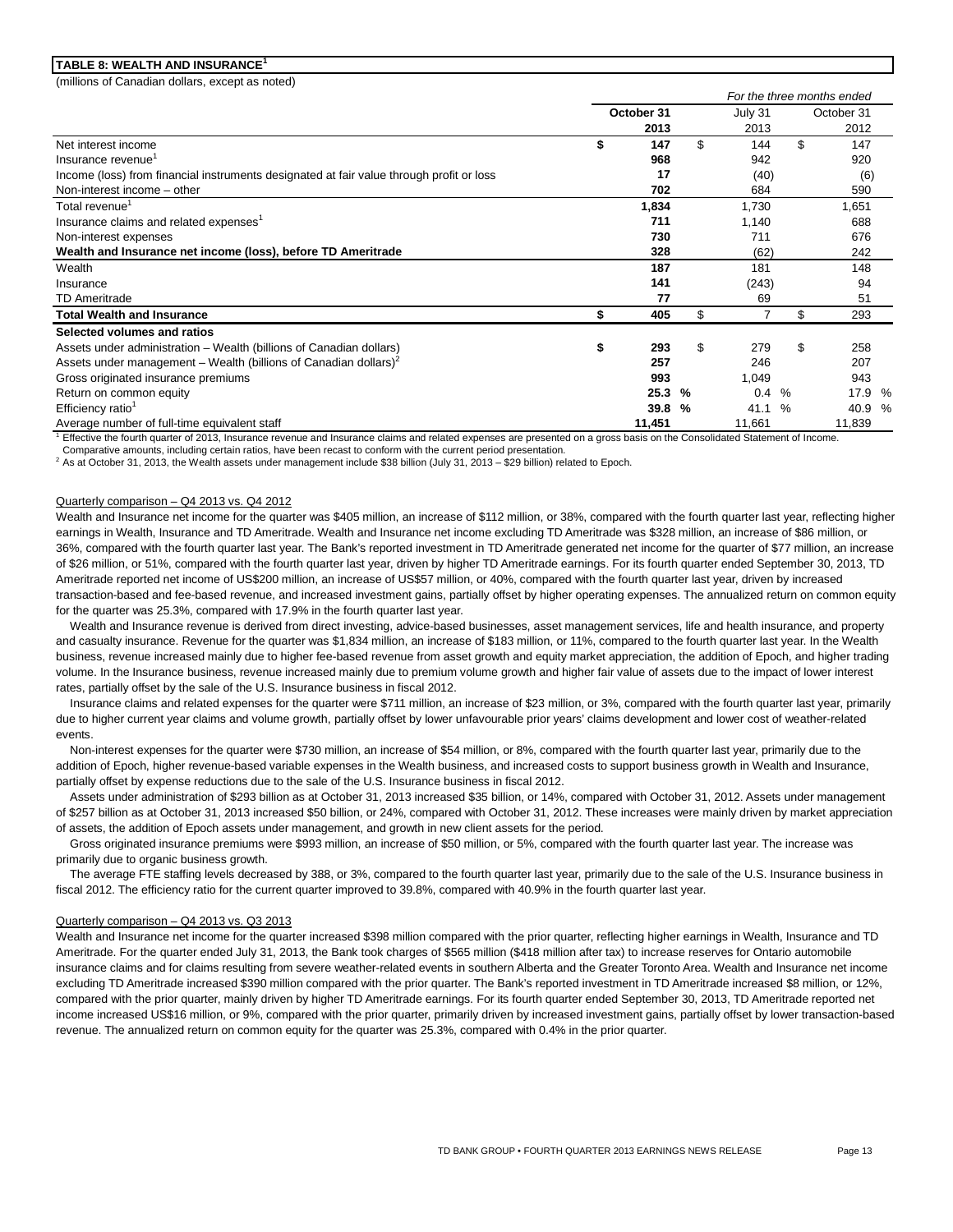Revenue for the quarter increased \$104 million, or 6%, compared with the prior quarter. In the Wealth business, revenue increased mainly due to higher fee-based revenue from asset growth and equity market appreciation. In the Insurance business, revenue increased mainly due to higher fair value of assets due to the impact of lower interest rates and premium volume growth.

Insurance claims and related expenses for the quarter decreased \$429 million, or 38%, compared with the prior quarter, due to unfavourable prior years' claims development recorded in the prior quarter relating to Ontario auto insurance and lower claims from weather-related events.

Non-interest expenses for the quarter increased \$19 million, or 3%, compared to the prior quarter, primarily due to higher expenses in the Wealth business, mainly from higher costs in support of strategic business initiatives and higher variable expenses driven by revenue growth.

Assets under administration as at October 31, 2013 increased by \$14 billion, or 5%, compared with July 31, 2013. Assets under management as at October 31, 2013 increased by \$11 billion, or 4%, compared with July 31, 2013. The increases were mainly due to market appreciation of assets and growth in new client assets for the period.

Gross originated insurance premiums decreased \$56 million, or 5%, compared with the prior quarter due largely to seasonality.

The average FTE staffing levels for the current quarter decreased by 210, or 2%, compared with the prior quarter due to the impact of efficiency initiatives and seasonality in the Insurance business. The efficiency ratio for the current quarter improved to 39.8%, compared with 41.1% in the prior quarter.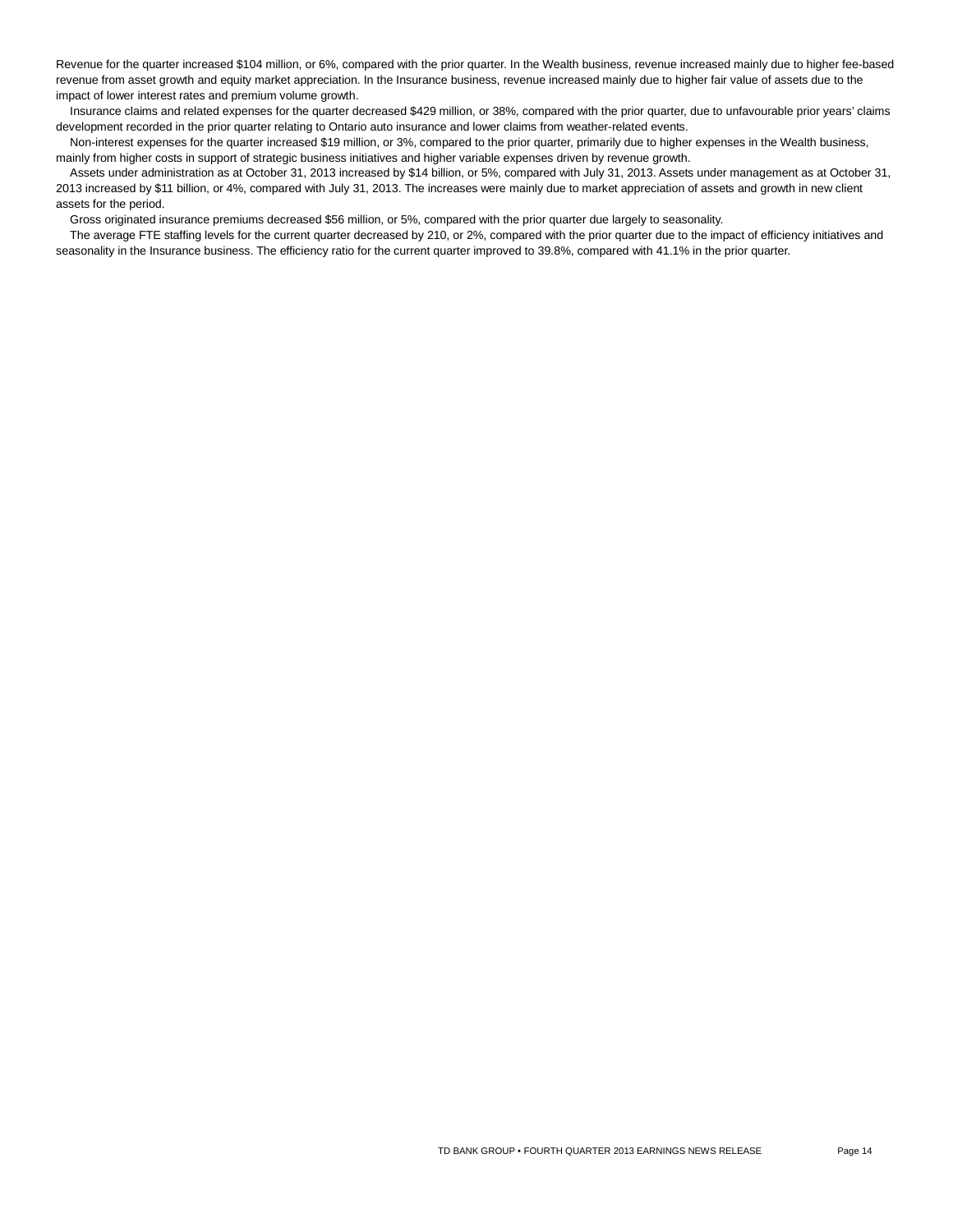#### **TABLE 9: U.S. PERSONAL AND COMMERCIAL BANKING**

(millions of dollars, except as noted)

|                                                     |             |               |         |      |                  |               |            |               |         |    | For the three months ended |               |
|-----------------------------------------------------|-------------|---------------|---------|------|------------------|---------------|------------|---------------|---------|----|----------------------------|---------------|
|                                                     |             |               |         |      | Canadian dollars |               |            |               |         |    | U.S. dollars               |               |
|                                                     | October 31  |               | July 31 |      | October 31       |               | October 31 |               | July 31 |    | October 31                 |               |
|                                                     | 2013        |               | 2013    |      | 2012             |               | 2013       |               | 2013    |    | 2012                       |               |
| Net interest income                                 | \$<br>1,428 | \$            | 1,374   | \$   | 1,148            | \$            | 1,380      | \$            | 1,334   | \$ | 1,164                      |               |
| Non-interest income                                 | 468         |               | 593     |      | 375              |               | 449        |               | 575     |    | 380                        |               |
| Total revenue - reported                            | 1,896       |               | 1,967   |      | 1,523            |               | 1,829      |               | 1,909   |    | 1,544                      |               |
| Total revenue - adjusted                            | 1,896       |               | 1,967   |      | 1,524            |               | 1,829      |               | 1,909   |    | 1,545                      |               |
| Provision for credit losses - loans                 | 211         |               | 218     |      | 231              |               | 204        |               | 213     |    | 234                        |               |
| Provision for credit losses - debt securities       |             |               |         |      |                  |               |            |               |         |    |                            |               |
| classified as loans                                 | (27)        |               | (11)    |      | 3                |               | (26)       |               | (11)    |    | 3                          |               |
| Provision for credit losses - acquired              |             |               |         |      |                  |               |            |               |         |    |                            |               |
| credit-impaired loans <sup>1</sup>                  | (1)         |               | 16      |      | 20               |               | (1)        |               | 15      |    | 20                         |               |
| Provision for credit losses - reported              | 183         |               | 223     |      | 254              |               | 177        |               | 217     |    | 257                        |               |
| Provision for credit losses - adjusted              | 183         |               | 223     |      | 200              |               | 177        |               | 217     |    | 202                        |               |
| Non-interest expenses - reported                    | 1,279       |               | 1,206   |      | 929              |               | 1,234      |               | 1,170   |    | 941                        |               |
| Non-interest expenses - adjusted                    | 1,250       |               | 1,206   |      | 922              |               | 1,206      |               | 1,170   |    | 934                        |               |
| Net income - reported                               | \$<br>369   | \$            | 445     | \$   | 316              | \$            | 355        | \$            | 432     | \$ | 321                        |               |
| Adiustments for items of note <sup>2</sup>          |             |               |         |      |                  |               |            |               |         |    |                            |               |
| Litigation and litigation-related                   |             |               |         |      |                  |               |            |               |         |    |                            |               |
| charge/reserve                                      | 30          |               |         |      |                  |               | 29         |               |         |    |                            |               |
| Impact of Superstorm Sandy                          |             |               |         |      | 37               |               |            |               |         |    | 37                         |               |
| Net income - adjusted                               | \$<br>399   | \$            | 445     | \$   | 353              | \$            | 384        | \$            | 432     | \$ | 358                        |               |
| Selected volumes and ratios                         |             |               |         |      |                  |               |            |               |         |    |                            |               |
| Return on common equity - reported                  | 7.5         | $\frac{9}{6}$ | 9.1     | $\%$ | 7.2              | $\%$          | 7.5        | %             | 9.1     | %  | 7.2 %                      |               |
| Return on common equity - adjusted                  | 8.1         | $\frac{0}{0}$ | 9.1     | %    | 8.1              | %             | 8.1        | %             | 9.1     | %  | 8.1                        | $\frac{0}{0}$ |
| Margin on average earning assets (TEB) <sup>3</sup> | 3.89        | $\frac{9}{6}$ | 3.80    | %    | 3.48             | $\frac{0}{0}$ | 3.89       | %             | 3.80    | %  | 3.48 %                     |               |
| Efficiency ratio - reported                         | 67.5        | $\frac{9}{6}$ | 61.3    | %    | 61.0             | %             | 67.5       | $\frac{9}{6}$ | 61.3    | %  | 61.0                       | %             |
| Efficiency ratio - adjusted                         | 65.9        | %             | 61.3    | %    | 60.5             | %             | 65.9       | %             | 61.3    | %  | 60.5 %                     |               |
| Number of U.S. retail stores                        | 1,317       |               | 1,312   |      | 1,315            |               | 1,317      |               | 1,312   |    | 1,315                      |               |
| Average number of full-time equivalent staff        | 24,797      |               | 24,811  |      | 25,304           |               | 24,797     |               | 24,811  |    | 25,304                     |               |

<sup>1</sup> Includes all Federal Deposit Insurance Corporation (FDIC) covered loans and other acquired credit-impaired loans.

<sup>2</sup> For explanations of items of note, see the "Non-GAAP Financial Measures − Reconciliation of Adjusted to Reported Net Income" table in the "How We Performed" section of this document.

 $3$  Margin on average earning assets exclude the impact related to the TD Ameritrade insured deposit accounts (IDA).

## Quarterly comparison – Q4 2013 vs. Q4 2012

U.S. Personal and Commercial Banking reported net income, in Canadian dollar terms, for the quarter was \$369 million, an increase of \$53 million, or 17%, compared with the fourth quarter last year. Adjusted net income for the quarter was \$399 million, an increase of \$46 million, or 13%, compared with the fourth quarter last year. In U.S. dollar terms, reported net income for the quarter was US\$355 million, an increase of US\$34 million, or 11%, compared with the fourth quarter last year and adjusted net income for the quarter was US\$384 million, an increase of US\$26 million, or 7%, compared with the fourth quarter last year. Results include activity related to the credit card program agreement with Target Corporation subsequent to the acquisition of approximately US\$5.6 billion of credit card receivables on March 13, 2013. Revenue and expenses related to Target are reported on a gross basis on the income statement and non-interest expenses include our expenses related to the business, and amounts due to Target Corporation under the credit card program agreement. The increase in earnings was primarily due to Target, strong loan and deposit volume growth, and an improvement in credit quality, partially offset by lower margins and investments in new stores. The reported and adjusted annualized return on common equity for the quarter were 7.5% and 8.1%, respectively, compared with 7.2% and 8.1%, respectively, in the fourth quarter last year.

U.S. Personal and Commercial Banking revenue is derived from personal banking, business banking, investments, auto lending, and credit cards. In U.S. dollar terms, reported revenue for the quarter was US\$1,829 million, an increase of US\$285 million, or 18%, compared with the fourth quarter last year. Adjusted revenue for the quarter was US\$1,829 million, an increase of US\$284 million, or 18%, compared with the fourth quarter last year primarily due to the inclusion of revenue from Target, strong organic loan and deposit growth and fee growth, partially offset by a lower margin and lower gains on sales of securities. Excluding Target, average loans increased US\$9 billion, or 10%, compared with the fourth quarter last year, with a 14% increase in personal loans and an 8% increase in business loans. Average deposits increased US\$19 billion, or 11%, compared with the fourth quarter last year driven by 8% growth in personal deposit volume, 7% growth in business deposit volume, and 17% growth in TD Ameritrade deposit volume. Margin on average earning assets was 3.89%, a 41 bps increase compared with the fourth quarter last year due to the impact of Target, partially offset by core margin compression.

PCL for the quarter was US\$177 million, a decrease of US\$80 million, or 31%, compared with the fourth quarter last year on a reported basis, and a decrease of US\$25 million, or 12%, compared with the fourth quarter last year on an adjusted basis. Reported PCL in the fourth quarter of 2012 included provisions for Superstorm Sandy and the impact of new regulatory guidance related to loans discharged in bankruptcy which were the primary drivers of the \$80 million decrease. Personal banking PCL was US\$175 million, an increase of US\$47 million, or 37%, compared with the fourth quarter last year primarily due to provisions for Target and increased provisions in auto loans, offset by the impact of the new regulatory guidance recorded in the fourth quarter of 2012. Business banking PCL was US\$25 million, a decrease of US\$46 million, or 65%, compared with the fourth quarter last year reflecting improved credit quality of commercial loans. Annualized PCL as a percentage of credit volume for loans excluding debt securities classified as loans was 0.77%, a decrease of 11 bps, compared with the fourth quarter last year reflecting improving credit quality trends and growth in the portfolio. Net impaired loans, excluding acquired credit-impaired loans and debt securities classified as loans, as a percentage of total loans were 1.3% as at October 31, 2013, compared with 1.2% as at October 30, 2012. Net impaired debt securities classified as loans were US\$985 million, a decrease of US\$358 million, or 27%, compared with the fourth quarter last year.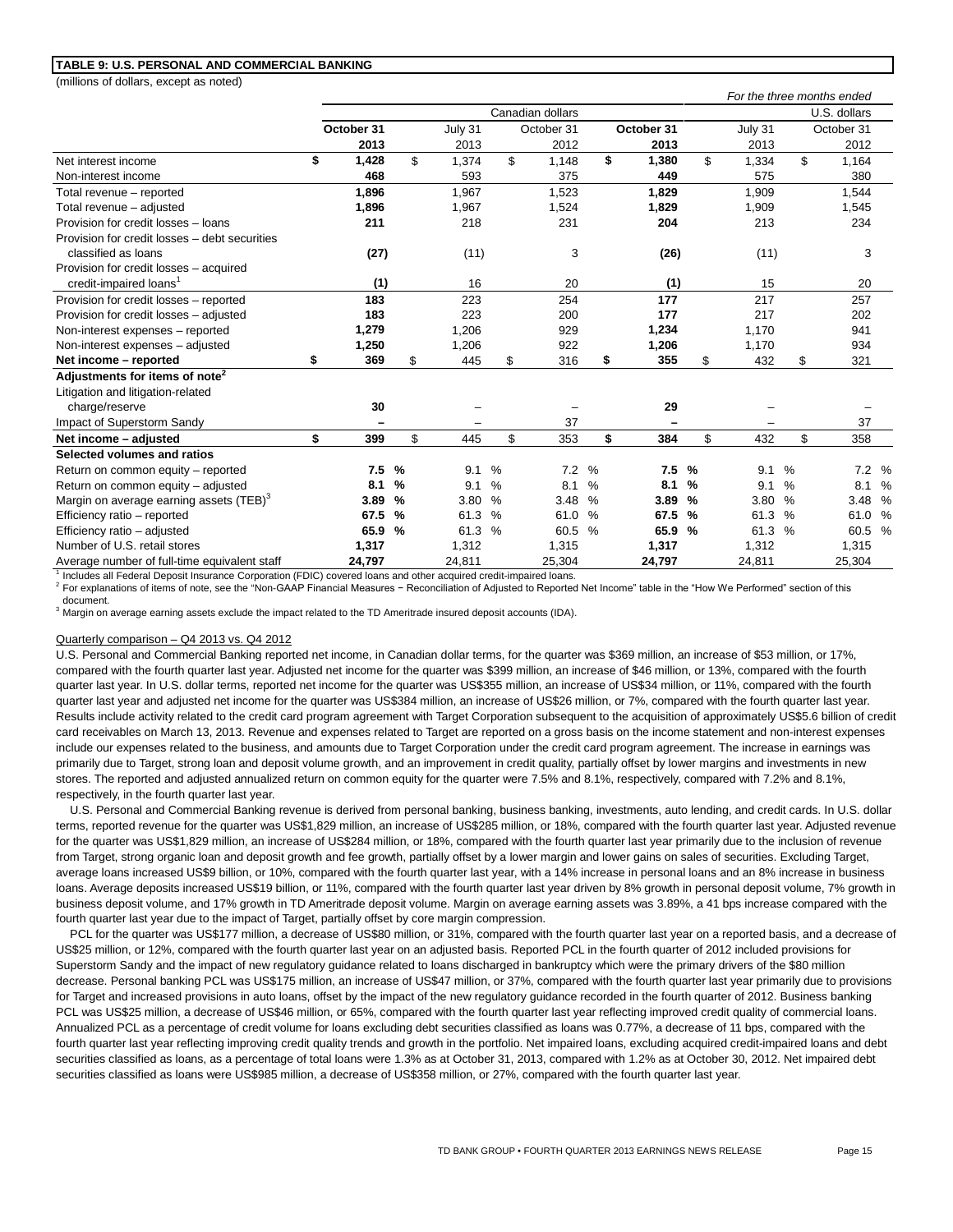Reported non-interest expenses for the quarter was US\$1,234 million, an increase of US\$293 million, or 31%, compared with the fourth quarter last year. Adjusted non-interest expenses for the quarter were US\$1,206 million, an increase of US\$272 million, or 29%, compared with the fourth quarter last year primarily due to increased expenses related to the credit card agreement with Target Corporation, investments in new stores and other growth initiatives, partially offset by productivity gains.

The average FTE staffing levels decreased by 507, primarily due to efficiencies in store network operations including optimization of store locations and planned declines in TD Auto Finance U.S., partially offset by investments in growth initiatives. The efficiency ratio for the quarter worsened to 67.5% on a reported basis, and 65.9% on an adjusted basis, compared with 61.0% and 60.5% respectively, in the fourth quarter last year primarily driven by lower margins.

#### Quarterly comparison – Q4 2013 vs. Q3 2013

U.S. Personal and Commercial Banking reported net income, in Canadian dollar terms, for the quarter decreased \$76 million, or 17%, compared with the prior quarter. Adjusted net income for the quarter decreased \$46 million, or 10%, compared with the prior quarter. In U.S. dollar terms, reported net income for the quarter decreased US\$77 million, or 18%, and adjusted net income for the quarter decreased US\$48 million, or 11%, compared with the prior quarter. The reported and adjusted annualized return on common equity for the quarter were 7.5% and 8.1%, compared with 9.1% on both a reported and an adjusted basis in the prior quarter.

In U.S. dollar terms, revenue for the quarter decreased US\$80 million, or 4%, compared with the prior quarter primarily due to lower gains on security sales. Excluding Target, average loans were up 2%, compared with the prior quarter, with a 2% increase in personal loans and a 3% increase in business loans. Average deposits increased US\$4 billion, or 2%, compared with the prior quarter. Margin on average earning assets increased by 9 bps to 3.89%, compared with the prior quarter as additional margin compression from personal and commercial loans was more than offset by higher deposit margins reflecting higher long term interest rates and increased net interest income on acquired credit-impaired loans and debt securities classified as loans.

PCL for the quarter decreased US\$40 million, or 18%, compared with the prior quarter driven primarily by lower provisions on debt securities classified as loans and acquired credit-impaired loans reflecting lower expected losses. Personal banking PCL decreased US\$29 million, or 14%, from the prior quarter primarily due to lower provisions on auto loans. Business banking PCL was flat compared with prior quarter as provisions for portfolio growth were offset by improvements in asset quality. Annualized adjusted PCL as a percentage of credit volume for loans excluding debt securities classified as loans was 0.77%, a decrease of 11 bps, compared with the prior quarter. Net impaired loans, excluding acquired credit-impaired loans and debt securities classified as loans, as a percentage of total loans were 1.3% as at October 31, 2013, flat compared with July 31, 2013. Net impaired debt securities classified as loans were US\$985 million, a decrease of US\$48 million, or 5%, compared with the prior quarter.

Reported non-interest expenses for the quarter increased US\$64 million, or 5%, compared with the prior quarter. Adjusted non-interest expenses increased US\$36 million, or 3%, compared with the prior quarter primarily due to increased expenses related to the credit card agreement with Target Corporation, higher regulatory compliance costs and timing of planned initiatives.

The average FTE staffing levels decreased by 14 compared with the prior quarter due primarily to efficiencies in store network operations including optimization of store locations and planned declines in TD Auto Finance U.S. The efficiency ratio for the quarter worsened to 67.5% on a reported basis, and 65.9% on an adjusted basis, compared with 61.3% in the prior quarter mainly driven by higher expenses and lower security gains.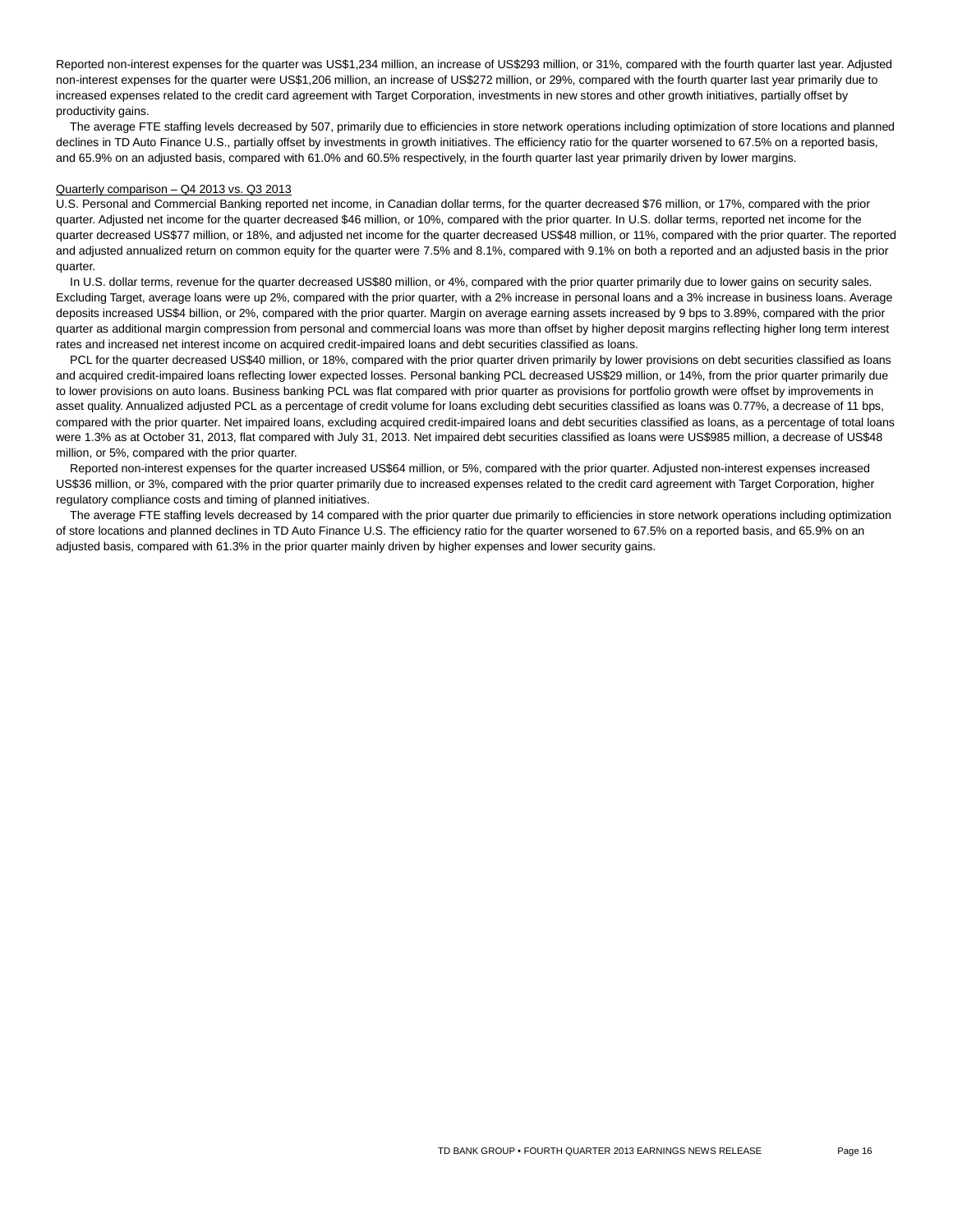#### **TABLE 10: WHOLESALE BANKING**

(millions of Canadian dollars, except as noted)

|                                                         |    |            | For the three months ended |         |      |            |  |
|---------------------------------------------------------|----|------------|----------------------------|---------|------|------------|--|
|                                                         |    | October 31 |                            | July 31 |      | October 31 |  |
|                                                         |    | 2013       |                            | 2013    |      | 2012       |  |
| Net interest income (TEB)                               |    | 509        | \$                         | 505     | \$.  | 481        |  |
| Non-interest income                                     |    | 93         |                            | 58      |      | 244        |  |
| Total revenue                                           |    | 602        |                            | 563     |      | 725        |  |
| Provision for credit losses                             |    |            |                            | 23      |      | 8          |  |
| Non-interest expenses                                   |    | 422        |                            | 351     |      | 374        |  |
| Net income                                              |    | 122        |                            | 147     |      | 309        |  |
| Selected volumes and ratios                             |    |            |                            |         |      |            |  |
| Trading-related revenue                                 | \$ | 342        | S                          | 284     | \$   | 316        |  |
| Risk-weighted assets (billions of dollars) <sup>1</sup> |    | 47         |                            | 46      |      | 43         |  |
| Return on common equity                                 |    | 12.0       | %                          | 14.3    | $\%$ | 30.3 %     |  |
| Efficiency ratio                                        |    | 70.1       | %                          | 62.3    | %    | 51.6 %     |  |
| Average number of full-time equivalent staff            |    | 3,535      |                            | 3,592   |      | 3,545      |  |
| .<br>$\cdots$ $\cdots$<br>$\cdots$                      |    |            |                            |         |      |            |  |

Effective the first quarter of 2013, amounts are calculated in accordance with the Basel III regulatory framework, excluding Credit Valuation Adjustment (CVA) capital in accordance with the Office of the Superintendent of Financial Institutions Canada (OSFI) guidance, and are presented based on the "all-in" methodology. In 2012, amounts were calculated in accordance with the Basel II regulatory framework inclusive of Market Risk Amendments.

#### Quarterly comparison – Q4 2013 vs. Q4 2012

Wholesale Banking net income for the quarter was \$122 million, a decrease of \$187 million, or 61%, compared with the fourth quarter last year. The decrease in earnings was primarily due to lower revenue, higher non-interest expenses and a higher effective tax rate. The annualized return on common equity for the quarter was 12.0%, compared with 30.3% in the fourth quarter last year.

Wholesale Banking revenue is derived primarily from capital markets services and corporate lending. The capital markets businesses generate revenue from advisory, underwriting, trading, facilitation, and trade execution services. Revenue for the quarter was \$602 million, a decrease of \$123 million, or 17%, compared with the fourth quarter last year. The decrease in revenue was primarily due to lower security gains in the investment portfolio, partially offset by higher tradingrelated revenue. The increase in trading-related revenue was due to improved fixed income markets that resulted in increased client activity, partially offset by lower equity trading. Debt underwriting was solid this quarter partially offset by lower mergers and acquisitions (M&A) and advisory fees due to lower industry wide volumes.

PCL for the quarter was \$5 million, compared with \$8 million in the fourth quarter last year. PCL in the current quarter primarily consisted of the accrual cost of credit protection.

Non-interest expenses for the quarter were \$422 million, an increase of \$48 million, or 13%, compared with the fourth quarter last year due to litigation matters. Risk-weighted assets were \$47 billion as at October 31, 2013, an increase of \$4 billion, or 9%, compared with October 31, 2012. The increase was primarily due to the implementation of the Basel III regulatory framework.

#### Quarterly comparison – Q4 2013 vs. Q3 2013

Wholesale Banking net income for the quarter decreased by \$25 million, or 17%, compared with the prior quarter. The decrease was largely due to higher noninterest expenses, partially offset by higher trading-related revenue. The annualized return on common equity for the quarter was 12.0%, compared with 14.3% in the prior quarter.

Revenue for the quarter increased \$39 million, or 7%, compared with the prior quarter, primarily due to higher fixed income trading-related revenue and debt underwriting fees. The increase was partially offset by reduced credit origination revenue and lower equity underwriting fees both impacted by reduced volumes. PCL for the quarter was \$5 million, compared with \$23 million in the prior quarter which included a specific credit provision in the corporate lending portfolio. Non-interest expenses for the quarter increased by \$71 million, or 20%, compared with the prior quarter, primarily due to litigation matters. Risk-weighted assets as at October 31, 2013 increased \$1 billion, or 2%, compared with July 31, 2013.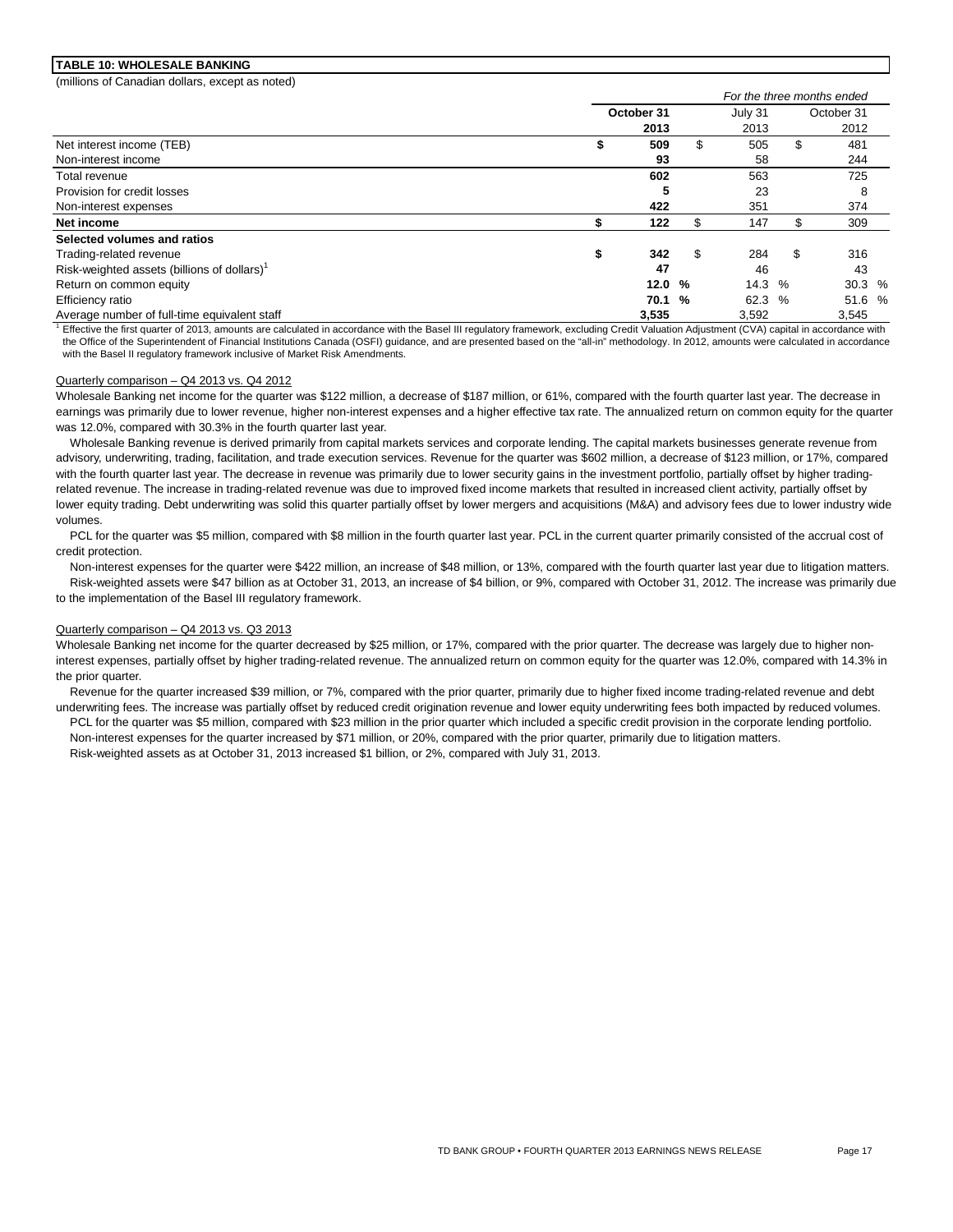# **TABLE 11: CORPORATE**

(millions of Canadian dollars)

|                                                                                            | For the three months ended |            |            |            |  |  |  |  |  |  |
|--------------------------------------------------------------------------------------------|----------------------------|------------|------------|------------|--|--|--|--|--|--|
|                                                                                            |                            | October 31 | July 31    | October 31 |  |  |  |  |  |  |
|                                                                                            |                            | 2013       | 2013       | 2012       |  |  |  |  |  |  |
| Net income (loss) – reported                                                               |                            | $(188)$ \$ | $(45)$ \$  | (127)      |  |  |  |  |  |  |
| Adjustments for items of note: Decrease (increase) in net income <sup>1</sup>              |                            |            |            |            |  |  |  |  |  |  |
| Amortization of intangibles                                                                |                            | 59         | 59         | 60         |  |  |  |  |  |  |
| Fair value of derivatives hedging the reclassified available-for-sale securities portfolio |                            | 15         | (70)       | 35         |  |  |  |  |  |  |
| Integration charges, direct transaction costs, and changes in fair value of contingent     |                            |            |            |            |  |  |  |  |  |  |
| consideration relating to the Chrysler Financial acquisition                               |                            |            |            | 3          |  |  |  |  |  |  |
| Impact of Alberta flood on the loan portfolio                                              |                            | (29)       | 48         |            |  |  |  |  |  |  |
| Restructuring costs                                                                        |                            | 90         |            |            |  |  |  |  |  |  |
| Total adjustments for items of note                                                        |                            | 135        | 37         | 98         |  |  |  |  |  |  |
| Net income (loss) - adjusted                                                               |                            | $(53)$ \$  | $(8)$ \$   | (29)       |  |  |  |  |  |  |
| Decomposition of items included in net gain (loss) - adjusted                              |                            |            |            |            |  |  |  |  |  |  |
| Net corporate expenses                                                                     | \$                         | $(140)$ \$ | $(118)$ \$ | (191)      |  |  |  |  |  |  |
| Other                                                                                      |                            | 60         | 84         | 136        |  |  |  |  |  |  |
| Non-controlling interests                                                                  |                            | 27         | 26         | 26         |  |  |  |  |  |  |
| Net income (loss) - adjusted                                                               |                            | $(53)$ \$  | $(8)$ \$   | (29)       |  |  |  |  |  |  |

<sup>1</sup> For explanations of items of note, see the "Non-GAAP Financial Measures – Reconciliation of Adjusted to Reported Net Income" table in the "How We Performed" section of this document.

## Quarterly comparison – Q4 2013 vs. Q4 2012

Corporate segment's reported net loss for the quarter was \$188 million, compared with a reported net loss of \$127 million in the fourth quarter last year. Adjusted net loss was \$53 million, compared with an adjusted net loss of \$29 million in the fourth quarter last year. The increased loss reflected a lower contribution from Other items which included lower gains from treasury and hedging activities partially offset by positive tax items. Corporate expenses declined as a result of lower project and initiative costs.

# Quarterly comparison - Q4 2013 vs. Q3 2013

Corporate segment's reported net loss for the quarter was \$188 million, compared with a reported net loss of \$45 million in the prior quarter. Adjusted net loss was \$53 million, compared with an adjusted net loss of \$8 million in the prior quarter. The increased loss was due to the unfavourable impact of Other items and higher net corporate expenses. Other items were unfavourable largely due to lower gains from treasury and other hedging activities and the reduction of allowance for incurred but not identified credit losses related to the Canadian loan portfolio in the prior quarter partially offset by positive tax items. Net corporate expenses were elevated from the prior quarter.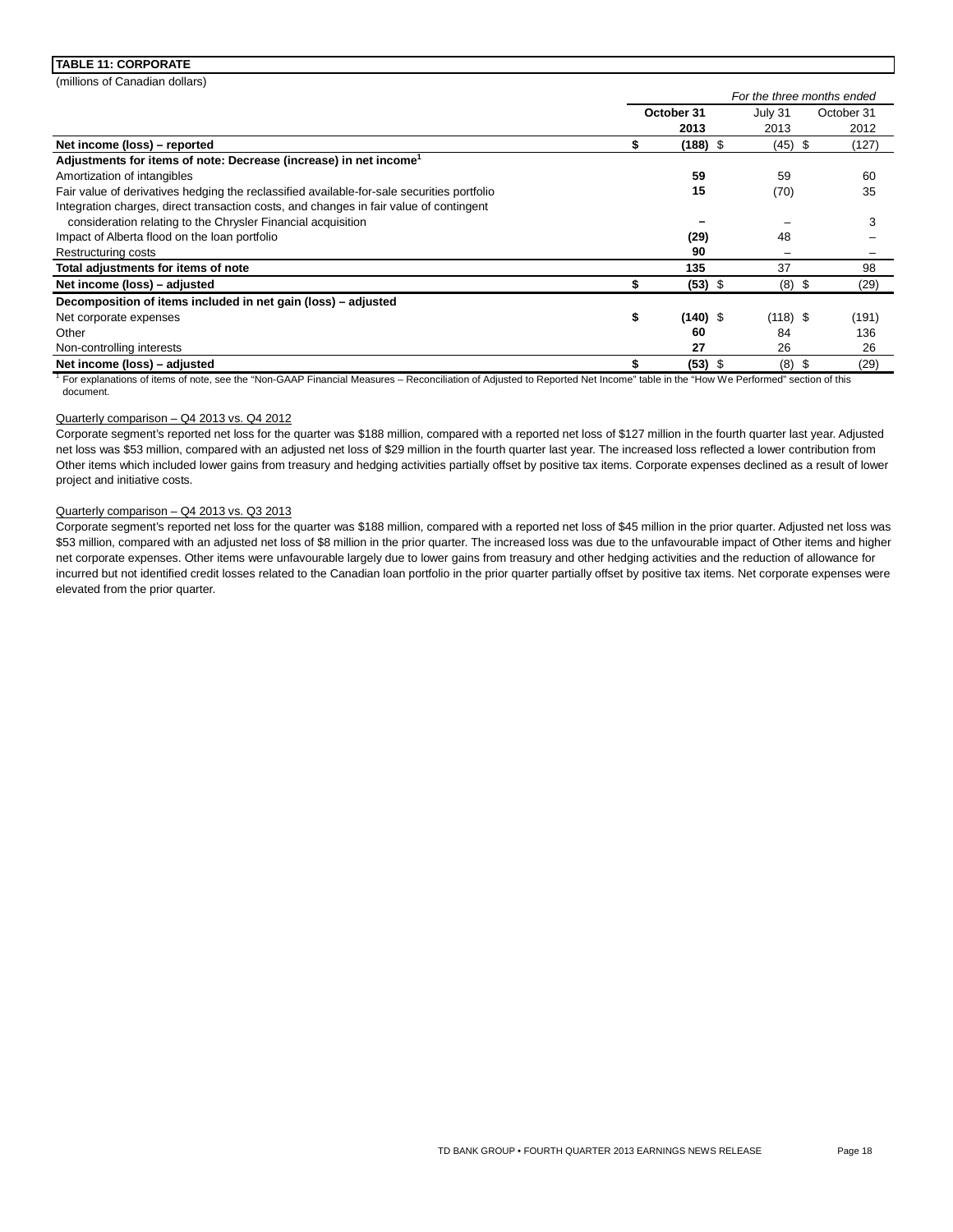# **INTERIM CONSOLIDATED FINANCIAL STATEMENTS** (unaudited)

| <b>INTERIM CONSOLIDATED BALANCE SHEET (unaudited)</b>                                                                                                                                                 |                  |            |
|-------------------------------------------------------------------------------------------------------------------------------------------------------------------------------------------------------|------------------|------------|
| (millions of Canadian dollars, except as noted)                                                                                                                                                       |                  | As at      |
|                                                                                                                                                                                                       | October 31       | October 31 |
|                                                                                                                                                                                                       | 2013             | 2012       |
| <b>ASSETS</b>                                                                                                                                                                                         |                  |            |
| Cash and due from banks                                                                                                                                                                               | \$<br>$3,581$ \$ | 3,436      |
| Interest-bearing deposits with banks                                                                                                                                                                  | 28,855           | 21,692     |
|                                                                                                                                                                                                       | 32,436           | 25.128     |
| Trading loans, securities, and other                                                                                                                                                                  | 101,928          | 94,531     |
| Derivatives                                                                                                                                                                                           | 49,461           | 60,919     |
| Financial assets designated at fair value through profit or loss                                                                                                                                      | 6,532            | 6,173      |
| Available-for-sale securities                                                                                                                                                                         | 79,541           | 98,576     |
|                                                                                                                                                                                                       | 237,462          | 260,199    |
| <b>Held-to-maturity securities</b>                                                                                                                                                                    | 29,961           |            |
| Securities purchased under reverse repurchase agreements                                                                                                                                              | 64,283           | 69,198     |
| Loans                                                                                                                                                                                                 |                  |            |
| Residential mortgages                                                                                                                                                                                 | 185,820          | 172,172    |
| Consumer instalment and other personal                                                                                                                                                                | 119,192          | 117,927    |
| Credit card                                                                                                                                                                                           | 22,222           | 15,358     |
| Business and government                                                                                                                                                                               | 116,799          | 101,041    |
| Debt securities classified as loans                                                                                                                                                                   | 3,744            | 4,994      |
|                                                                                                                                                                                                       | 447,777          | 411,492    |
| Allowance for loan losses                                                                                                                                                                             | (2, 855)         | (2,644)    |
| Loans, net of allowance for loan losses                                                                                                                                                               | 444,922          | 408,848    |
| Other                                                                                                                                                                                                 |                  |            |
| Customers' liability under acceptances                                                                                                                                                                | 6,399            | 7,223      |
| Investment in TD Ameritrade                                                                                                                                                                           | 5,300            | 5,344      |
| Goodwill                                                                                                                                                                                              | 13,297           | 12,311     |
| Other intangibles                                                                                                                                                                                     | 2,493            | 2,217      |
| Land, buildings, equipment, and other depreciable assets                                                                                                                                              | 4,635            | 4,402      |
| Current income tax receivable                                                                                                                                                                         | 583              | 439        |
| Deferred tax assets                                                                                                                                                                                   | 1,588            | 883        |
| Other assets                                                                                                                                                                                          | 19,173           | 14,914     |
|                                                                                                                                                                                                       | 53.468           | 47,733     |
| <b>Total assets</b>                                                                                                                                                                                   | \$<br>862,532 \$ | 811,106    |
| <b>LIABILITIES</b>                                                                                                                                                                                    |                  |            |
| <b>Trading deposits</b>                                                                                                                                                                               | \$<br>47,593 \$  | 38,774     |
| Derivatives                                                                                                                                                                                           | 49,471           | 64,997     |
| Securitization liabilities at fair value                                                                                                                                                              | 21,960           | 25,324     |
| Other financial liabilities designated at fair value through profit or loss                                                                                                                           | 12               | 17         |
|                                                                                                                                                                                                       | 119,036          | 129,112    |
| <b>Deposits</b>                                                                                                                                                                                       |                  |            |
| Personal                                                                                                                                                                                              | 319,749          | 291,759    |
| Banks                                                                                                                                                                                                 | 20,523           | 14,957     |
| Business and government                                                                                                                                                                               | 203,204          | 181,038    |
|                                                                                                                                                                                                       | 543,476          | 487,754    |
| Other                                                                                                                                                                                                 |                  |            |
| Acceptances                                                                                                                                                                                           | 6,399            | 7,223      |
| Obligations related to securities sold short                                                                                                                                                          | 41,829           | 33,435     |
| Obligations related to securities sold under repurchase agreements                                                                                                                                    | 34,414           | 38,816     |
| Securitization liabilities at amortized cost                                                                                                                                                          | 25,592           | 26,190     |
| Provisions                                                                                                                                                                                            | 696              | 656        |
| Current income tax payable<br>Deferred tax liabilities                                                                                                                                                | 134<br>321       | 167<br>327 |
| Other liabilities                                                                                                                                                                                     | 28,913           | 24,858     |
|                                                                                                                                                                                                       | 138,298          | 131,672    |
| Subordinated notes and debentures                                                                                                                                                                     |                  |            |
|                                                                                                                                                                                                       | 7,982            | 11,318     |
| <b>Liability for preferred shares</b>                                                                                                                                                                 | 27               | 26         |
| Liability for capital trust securities                                                                                                                                                                | 1,740            | 2,224      |
| <b>Total liabilities</b>                                                                                                                                                                              | 810,559          | 762,106    |
| <b>EQUITY</b>                                                                                                                                                                                         |                  |            |
| Common shares (millions of shares issued and outstanding: Oct. 31, 2013 – 919.4, Oct. 31, 2012 – 918.2)                                                                                               | 19,316           | 18,691     |
| Preferred shares (millions of shares issued and outstanding: Oct. 31, 2013 – 135.8, Oct. 31, 2012 – 135.8)                                                                                            | 3,395            | 3,395      |
| Treasury shares – common (millions of shares held: Oct. 31, 2013 – (1.9), Oct. 31, 2012 – (2.1))<br>Treasury shares – preferred (millions of shares held: Oct. 31, 2013 – (0.1), Oct. 31, 2012 – nil) | (145)            | (166)      |
| Contributed surplus                                                                                                                                                                                   | (2)<br>170       | (1)<br>196 |
| Retained earnings                                                                                                                                                                                     | 24,565           | 21,763     |
| Accumulated other comprehensive income (loss)                                                                                                                                                         | 3,166            | 3,645      |
|                                                                                                                                                                                                       | 50,465           | 47,523     |
| Non-controlling interests in subsidiaries                                                                                                                                                             |                  | 1,477      |
|                                                                                                                                                                                                       | 1,508            |            |
| <b>Total equity</b>                                                                                                                                                                                   | 51,973           | 49,000     |
| <b>Total liabilities and equity</b>                                                                                                                                                                   | \$<br>862,532 \$ | 811,106    |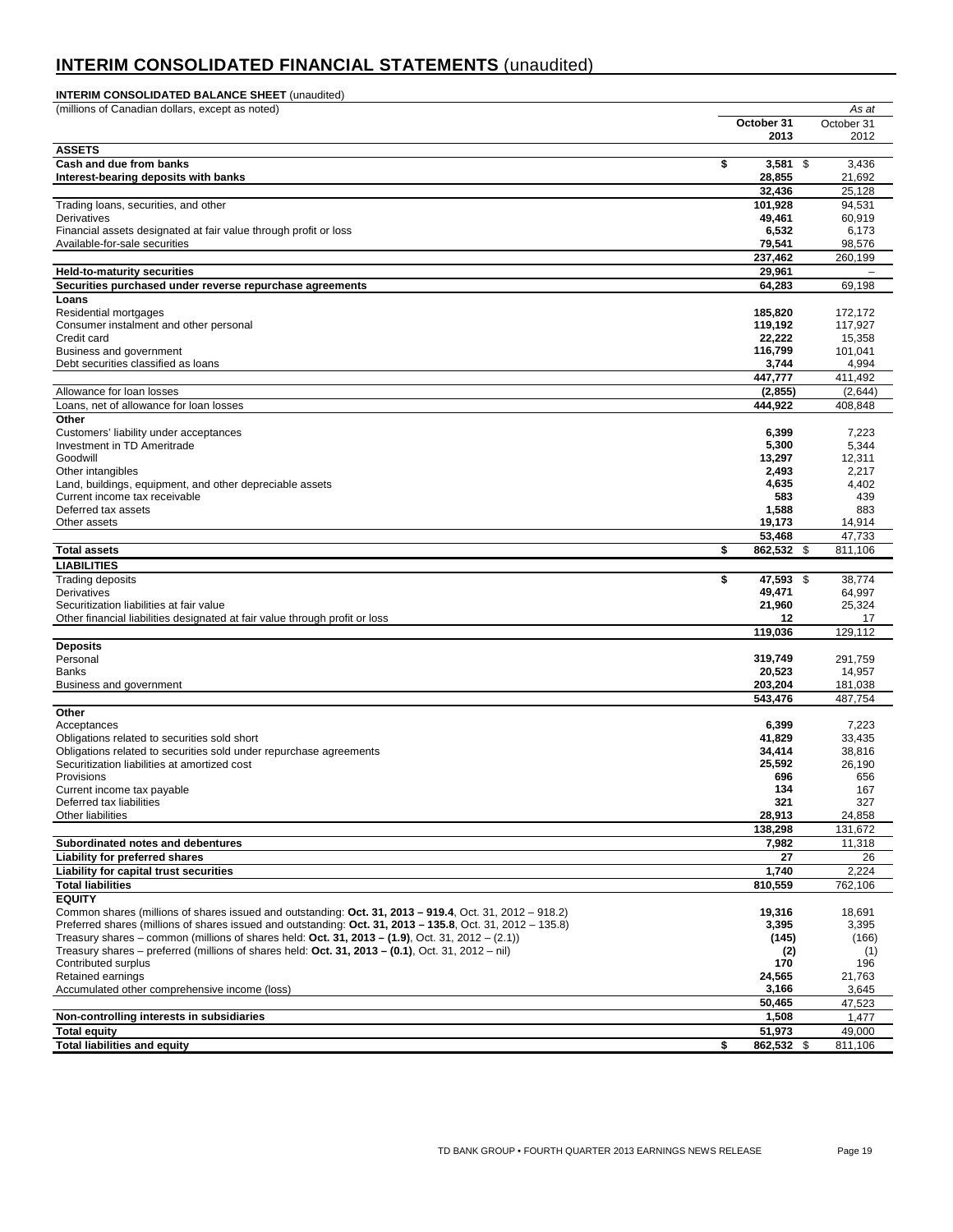# **INTERIM CONSOLIDATED STATEMENT OF INCOME** (unaudited)

| (millions of Canadian dollars, except as noted)                                   |                  |                            |         |                             |            |
|-----------------------------------------------------------------------------------|------------------|----------------------------|---------|-----------------------------|------------|
|                                                                                   |                  | For the three months ended |         | For the twelve months ended |            |
|                                                                                   | October 31       | October 31                 |         | October 31                  | October 31 |
|                                                                                   | 2013             | 2012                       |         | 2013                        | 2012       |
| Interest income                                                                   |                  |                            |         |                             |            |
| Loans                                                                             | \$<br>4,793 \$   | $4,558$ \$                 |         | $18,514$ \$                 | 17,951     |
| Securities                                                                        |                  |                            |         |                             |            |
| Interest                                                                          | 751              | 786                        |         | 2,965                       | 3,259      |
| <b>Dividends</b>                                                                  | 265              | 256                        |         | 1,048                       | 940        |
| Deposits with banks                                                               | 22               | 22                         |         | 89                          | 88         |
|                                                                                   | 5,831            | 5,622                      |         | 22,616                      | 22,238     |
| Interest expense                                                                  |                  |                            |         |                             |            |
| Deposits                                                                          | 1,088            | 1,163                      |         | 4,310                       | 4,670      |
| Securitization liabilities                                                        | 230              | 243                        |         | 927                         | 1,026      |
| Subordinated notes and debentures                                                 | 105              | 152                        |         | 447                         | 612        |
| Preferred shares and capital trust securities                                     | 38               | 44                         |         | 154                         | 174        |
| Other                                                                             | 186              | 178                        |         | 700                         | 730        |
|                                                                                   | 1,647            | 1,780                      |         | 6,538                       | 7,212      |
| Net interest income                                                               | 4,184            | 3,842                      |         | 16,078                      | 15,026     |
| Non-interest income                                                               |                  |                            |         |                             |            |
| Investment and securities services                                                | 731              | 660                        |         | 2,831                       | 2,621      |
| Credit fees                                                                       | 191              | 185                        |         | 785                         | 745        |
| Net securities gains (losses)                                                     | 35               | 178                        |         | 304                         | 373        |
| Trading income (losses)                                                           | (58)             | (66)                       |         | (281)                       | (41)       |
| Service charges                                                                   | 484              | 453                        |         | 1,863                       | 1,775      |
| Card services                                                                     | 386              | 274                        |         | 1,345                       | 1,039      |
| Insurance revenue                                                                 | 968              | 920                        |         | 3,734                       | 3,537      |
| <b>Trust fees</b>                                                                 | 36               | 34                         |         | 148                         | 149        |
| Other income (loss)                                                               | 44               | 97                         |         | 455                         | 322        |
|                                                                                   | 2,817            | 2,735                      |         | 11,184                      | 10.520     |
| <b>Total revenue</b>                                                              | 7,001            | 6,577                      |         | 27,262                      | 25,546     |
| <b>Provision for credit losses</b>                                                | 352              | 565                        |         | 1,631                       | 1,795      |
| Insurance claims and related expenses                                             | 711              | 688                        |         | 3,056                       | 2,424      |
| <b>Non-interest expenses</b>                                                      |                  |                            |         |                             |            |
| Salaries and employee benefits                                                    | 1,928            | 1,837                      |         | 7,622                       | 7,241      |
| Occupancy, including depreciation                                                 | 384              | 355                        |         | 1,456                       | 1,374      |
| Equipment, including depreciation                                                 | 225              | 228                        |         | 847                         | 825        |
| Amortization of other intangibles                                                 | 153              | 133                        |         | 521                         | 477        |
| Marketing and business development                                                | 194              | 221                        |         | 685                         | 668        |
| Brokerage-related fees                                                            | 79               | 71                         |         | 317                         | 296        |
| Professional and advisory services                                                | 301              | 311                        |         | 1,010                       | 925        |
| Communications                                                                    | 70               | 71                         |         | 281                         | 282        |
| Restructuring                                                                     | 129              |                            |         | 129                         |            |
| Other                                                                             | 694              | 379                        |         | 2,174                       | 1,910      |
|                                                                                   | 4,157            | 3,606                      |         | 15,042                      | 13,998     |
| Income before income taxes and equity in net income of an investment in associate | 1,781            | 1,718                      |         | 7,533                       | 7,329      |
| Provision for (recovery of) income taxes                                          | 240              | 178                        |         | 1,143                       | 1,092      |
| Equity in net income of an investment in associate, net of income taxes           | 81               | 57                         |         | 272                         | 234        |
| Net income                                                                        | 1,622            | 1,597                      |         | 6,662                       | 6,471      |
| <b>Preferred dividends</b>                                                        | 49               | 49                         |         | 185                         | 196        |
| Net income available to common shareholders and non-controlling interests         |                  |                            |         |                             |            |
| in subsidiaries                                                                   | \$<br>$1,573$ \$ | $1,548$ \$                 |         | 6,477 $$$                   | 6,275      |
| Attributable to:                                                                  |                  |                            |         |                             |            |
| Non-controlling interests in subsidiaries                                         | \$<br>$27 \quad$ |                            | $26$ \$ | $105 \text{ }$ \$           | 104        |
| Common shareholders                                                               | 1,546            | 1,522                      |         | 6,372                       | 6,171      |
| Weighted-average number of common shares outstanding (millions)                   |                  |                            |         |                             |            |
| Basic                                                                             | 916.7            | 912.4                      |         | 918.9                       | 906.6      |
| Diluted                                                                           | 919.5            | 920.0                      |         | 922.5                       | 914.9      |
| Earnings per share (dollars)                                                      |                  |                            |         |                             |            |
| Basic                                                                             | \$<br>$1.69$ \$  | $1.67$ \$                  |         | 6.93 $$$                    | 6.81       |
| <b>Diluted</b>                                                                    | 1.68             | 1.66                       |         | 6.91                        | 6.76       |
| Dividends per share (dollars)                                                     | 0.85             | 0.77                       |         | 3.24                        | 2.89       |

Certain comparative amounts have been reclassified to conform with the presentation adopted in the current year.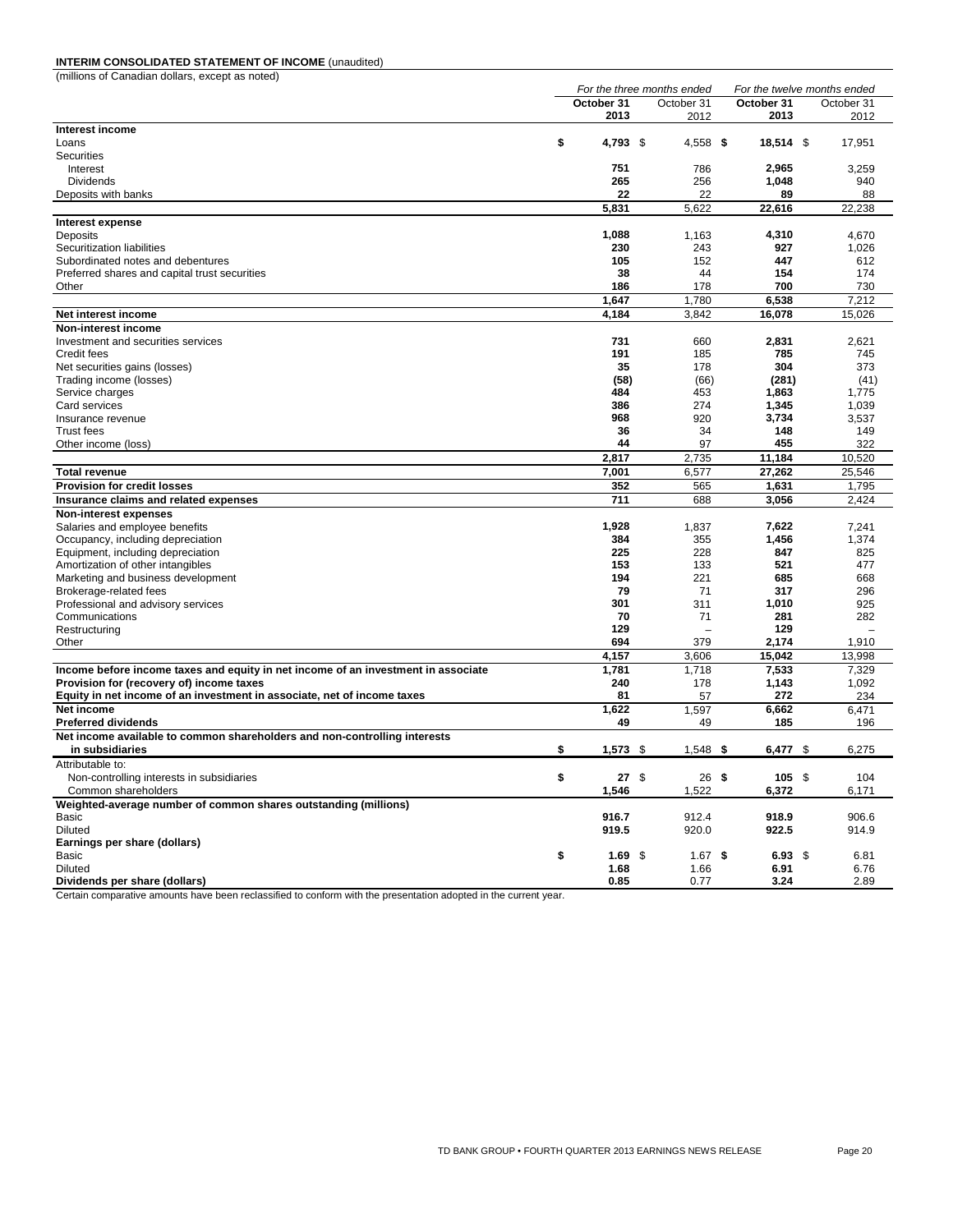#### **INTERIM CONSOLIDATED STATEMENT OF COMPREHENSIVE INCOME** (unaudited)

(millions of Canadian dollars)

|                                                                                                                                                                                                                              |             | For the three months ended |    | For the twelve months ended                                                                           |            |
|------------------------------------------------------------------------------------------------------------------------------------------------------------------------------------------------------------------------------|-------------|----------------------------|----|-------------------------------------------------------------------------------------------------------|------------|
|                                                                                                                                                                                                                              | October 31  | October 31                 |    | October 31                                                                                            | October 31 |
|                                                                                                                                                                                                                              | 2013        | 2012                       |    | 2013                                                                                                  | 2012       |
| Net income                                                                                                                                                                                                                   | $1,622$ \$  | $1,597$ \$                 |    | $6,662$ \$                                                                                            | 6,471      |
| Other comprehensive income (loss), net of income taxes                                                                                                                                                                       |             |                            |    |                                                                                                       |            |
| Change in unrealized gains (losses) on available-for-sale securities <sup>1</sup>                                                                                                                                            | 8           | 106                        |    | (493)                                                                                                 | 689        |
| Reclassification to earnings of net losses (gains) in respect of available-for-sale securities <sup>2</sup>                                                                                                                  | (54)        | (48)                       |    | (250)                                                                                                 | (163)      |
| Net change in unrealized foreign currency translation gains (losses) on investments in                                                                                                                                       |             |                            |    |                                                                                                       |            |
| foreign operations                                                                                                                                                                                                           | 760         | (132)                      |    | 1,892                                                                                                 | 92         |
| Reclassification to earnings of net losses (gains) on investments in foreign operations <sup>3</sup>                                                                                                                         |             |                            |    |                                                                                                       |            |
| Reclassification to earnings of net losses (gains) on hedges of investments in foreign operations <sup>4</sup>                                                                                                               |             |                            |    | (4)                                                                                                   |            |
| Net foreign currency translation gains (losses) from hedging activities <sup>3</sup>                                                                                                                                         | (325)       | 52                         |    | (737)                                                                                                 | (54)       |
| Change in net gains (losses) on derivatives designated as cash flow hedges <sup>6</sup>                                                                                                                                      | 619         | 38                         |    | 668                                                                                                   | 834        |
| Reclassification to earnings of net losses (gains) on cash flow hedges'                                                                                                                                                      | (492)       | (243)                      |    | (1, 559)                                                                                              | (1,079)    |
|                                                                                                                                                                                                                              | 516         | (227)                      |    | (479)                                                                                                 | 319        |
| Comprehensive income (loss) for the period                                                                                                                                                                                   | $2,138$ \$  | $1,370$ \$                 |    | 6,183 $$$                                                                                             | 6,790      |
| Attributable to:                                                                                                                                                                                                             |             |                            |    |                                                                                                       |            |
| Preferred shareholders                                                                                                                                                                                                       | \$<br>49 \$ | 49                         | -5 | 185 \$                                                                                                | 196        |
| Common shareholders                                                                                                                                                                                                          | 2,062       | 1,295                      |    | 5,893                                                                                                 | 6,490      |
| Non-controlling interests in subsidiaries                                                                                                                                                                                    | 27          | 26                         |    | 105                                                                                                   | 104        |
| 1 Mart 19 and the contract of the state of a state of a state of the state of the contract of the state of the state of the state of the state of the state of the state of the state of the state of the state of the state |             |                            |    | $\mathcal{L}$ . The state of $\mathcal{L}$ is the state of $\mathcal{L}$ . The state of $\mathcal{L}$ |            |

Net of income tax provision of \$9 million for the three months ended October 31, 2013 (three months ended October 31, 2012 – net of income tax provision of \$24 million). Net of income tax recovery of \$264 million for the twelve months ended October 31, 2013 (twelve months ended October 31, 2012 – net of income tax provision of \$302 million).  $^2$  Net of income tax provision of \$36 million for the three months ended October 31, 2013 (three months ended October 31, 2012 – net of income tax provision of \$16 million). Net of income

tax provision of \$157 million for the twelve months ended October 31, 2013 (twelve months ended October 31, 2012 – net of income tax provision of \$74 million). <sup>3</sup> Net of income tax provision of nil for the three months ended October 31, 2013 (three months ended October 31, 2012 – income tax provision of nil). Net of income tax provision of nil for

the twelve months ended October 31, 2013 (twelve months ended October 31, 2012 – income tax provision of nil).

<sup>4</sup> Net of income tax provision of nil for the three months ended October 31, 2013 (three months ended October 31, 2012 –income tax provision of nil). Net of income tax provision of \$1 million for the twelve months ended October 31, 2013 (twelve months ended October 31, 2012 – income tax provision of nil).

<sup>5</sup> Net of income tax recovery of \$114 million for the three months ended October 31, 2013 (three months ended October 31, 2012 – income tax provision of \$13 million). Net of income tax recovery of \$264 million for the twelve months ended October 31, 2013 (twelve months ended October 31, 2012 –income tax recovery of \$22 million).

<sup>6</sup> Net of income tax provision of \$332 million for the three months ended October 31, 2013 (three months ended October 31, 2012 – income tax recovery of \$10 million). Net of income tax provision of \$383 million for the twelve months ended October 31, 2013 (twelve months ended October 31, 2012 – net of income tax provision of \$381 million).

 $^7$  Net of income tax provision of \$254 million for the three months ended October 31, 2013 (three months ended October 31, 2012 – net of income tax provision of \$104 million). Net of income tax provision of \$830 million for the twelve months ended October 31, 2013 (twelve months ended October 31, 2012 – net of income tax provision of \$485 million).

All items presented in other comprehensive income will be reclassified to the Consolidated Statement of Income in subsequent periods.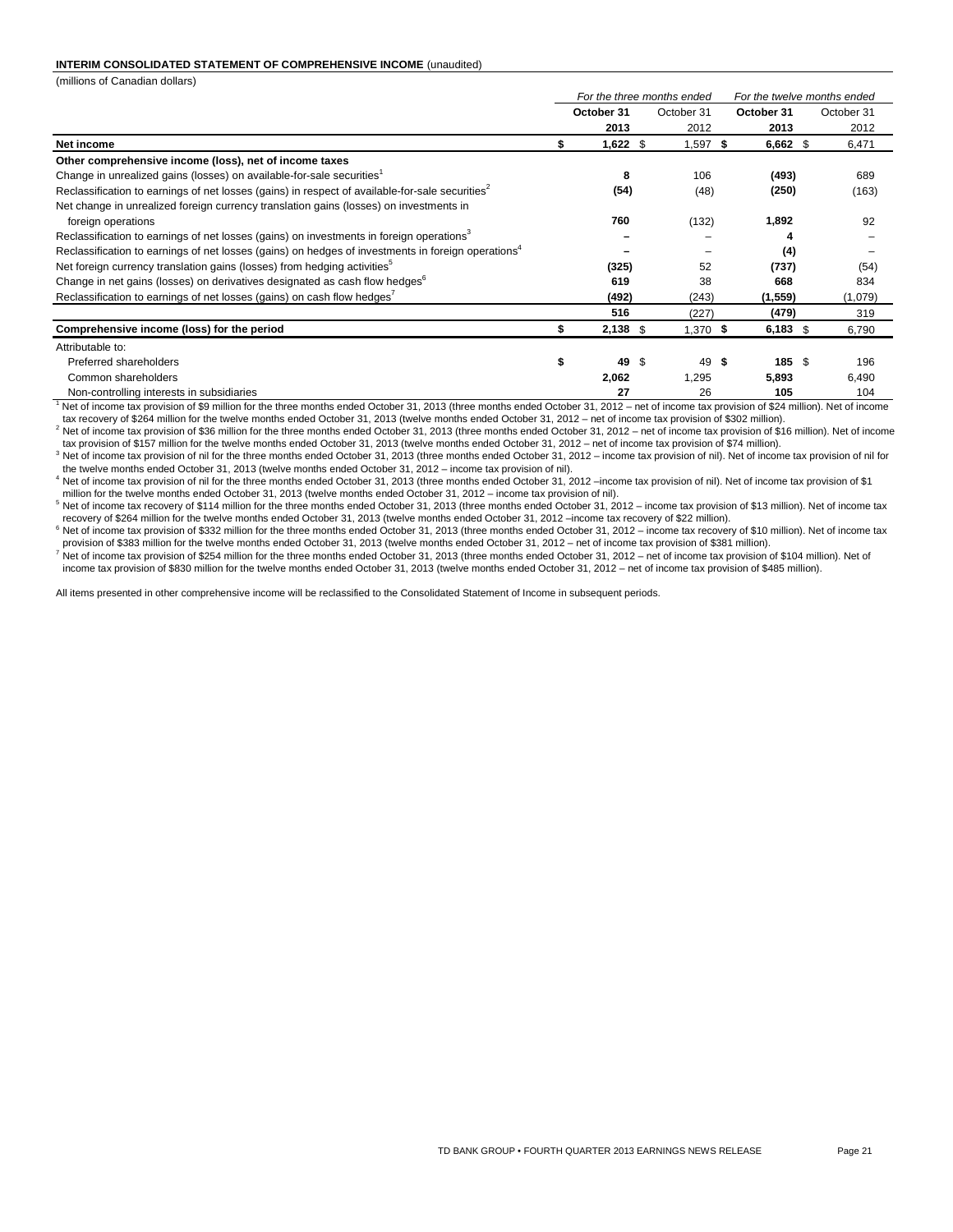# **INTERIM CONSOLIDATED STATEMENT OF CHANGES IN EQUITY** (unaudited)

| (millions of Canadian dollars) |  |  |
|--------------------------------|--|--|
|--------------------------------|--|--|

| October 31<br>October 31<br>October 31<br>October 31<br>2013<br>2012<br>2013<br>2012<br><b>Common shares</b><br>\$<br>19,218 \$<br>18,351 \$<br>18,691 \$<br>Balance at beginning of period<br>17,491<br>Proceeds from shares issued on exercise of stock options<br>112<br>58<br>297<br>253<br>515<br>86<br>282<br>947<br>Shares issued as a result of dividend reinvestment plan<br>Purchase of shares for cancellation<br>(100)<br>(187)<br>L,<br>Proceeds from issuance of new shares<br>19,316<br>18,691<br>19,316<br>18,691<br>Balance at end of period<br><b>Preferred shares</b><br>3,395<br>3,395<br>3,395<br>3,395<br>Balance at beginning of period<br>3,395<br>3,395<br>3,395<br>3,395<br>Balance at end of period<br>Treasury shares - common<br>Balance at beginning of period<br>(144)<br>(178)<br>(166)<br>(116)<br>Purchase of shares<br>(987)<br>(3, 552)<br>(3, 175)<br>(1,045)<br>986<br>1,057<br>3,573<br>3,125<br>Sale of shares<br>(145)<br>(166)<br>(145)<br>(166)<br>Balance at end of period<br>Treasury shares - preferred<br>(1)<br>Balance at beginning of period<br>(3)<br>(1)<br>Purchase of shares<br>(29)<br>(16)<br>(86)<br>(77)<br>30<br>85<br>Sale of shares<br>16<br>76<br>(2)<br>(1)<br>(2)<br>(1)<br>Balance at end of period<br><b>Contributed surplus</b><br>181<br>203<br>196<br>Balance at beginning of period<br>212<br>Net premium (discount) on sale of treasury shares<br>(1)<br>(3)<br>10<br>$\overline{\phantom{0}}$<br>(11)<br>(6)<br>(25)<br>(25)<br>Stock options<br>2<br>Other<br>(1)<br>L.<br>170<br>170<br>196<br>196<br>Balance at end of period<br><b>Retained earnings</b><br>24,122<br>20,943<br>21,763<br>18,213<br>Balance at beginning of period<br>Net income attributable to shareholders<br>1,595<br>1,571<br>6,557<br>6,367<br>Common dividends<br>(702)<br>(2,621)<br>(779)<br>(2,977)<br>Preferred dividends<br>(49)<br>(185)<br>(49)<br>(196)<br>(593)<br>(324)<br>Premium paid on repurchase of common shares<br>Share issue expenses<br>$\overline{\phantom{0}}$<br>24,565<br>24,565<br>21,763<br>Balance at end of period<br>21,763<br>Accumulated other comprehensive income (loss)<br>Net unrealized gain (loss) on available-for-sale securities:<br>778<br>1,475<br>1,417<br>949<br>Balance at beginning of period<br>(46)<br>(743)<br>58<br>526<br>Other comprehensive income (loss)<br>732<br>1,475<br>732<br>1,475<br>Balance at end of period<br>Net unrealized foreign currency translation gain (loss) on investments in foreign<br>operations, net of hedging activities:<br>294<br>(426)<br>(346)<br>(464)<br>Balance at beginning of period<br>435<br>1,155<br>Other comprehensive income (loss)<br>(80)<br>38<br>729<br>Balance at end of period<br>729<br>(426)<br>(426)<br>Net gain (loss) on derivatives designated as cash flow hedges:<br>1,578<br>Balance at beginning of period<br>2,801<br>2,596<br>2,841<br>Other comprehensive income (loss)<br>127<br>(205)<br>(891)<br>(245)<br>1,705<br>1,705<br>Balance at end of period<br>2,596<br>2,596<br>Total<br>3,166<br>3,645<br>3,166<br>3,645<br>Non-controlling interests in subsidiaries<br>Balance at beginning of period<br>1,499<br>1,477<br>1,482<br>1,483<br>Net income attributable to non-controlling interests in subsidiaries<br>105<br>104<br>27<br>26<br>(31)<br>(110)<br>Other<br>(18)<br>(74)<br>1,508<br>1,477<br>1,508<br>Balance at end of period<br>1,477<br>\$<br>51,973 \$<br>49,000 \$<br>51,973 \$<br>49,000<br><b>Total equity</b> |  | For the three months ended | For the twelve months ended |
|----------------------------------------------------------------------------------------------------------------------------------------------------------------------------------------------------------------------------------------------------------------------------------------------------------------------------------------------------------------------------------------------------------------------------------------------------------------------------------------------------------------------------------------------------------------------------------------------------------------------------------------------------------------------------------------------------------------------------------------------------------------------------------------------------------------------------------------------------------------------------------------------------------------------------------------------------------------------------------------------------------------------------------------------------------------------------------------------------------------------------------------------------------------------------------------------------------------------------------------------------------------------------------------------------------------------------------------------------------------------------------------------------------------------------------------------------------------------------------------------------------------------------------------------------------------------------------------------------------------------------------------------------------------------------------------------------------------------------------------------------------------------------------------------------------------------------------------------------------------------------------------------------------------------------------------------------------------------------------------------------------------------------------------------------------------------------------------------------------------------------------------------------------------------------------------------------------------------------------------------------------------------------------------------------------------------------------------------------------------------------------------------------------------------------------------------------------------------------------------------------------------------------------------------------------------------------------------------------------------------------------------------------------------------------------------------------------------------------------------------------------------------------------------------------------------------------------------------------------------------------------------------------------------------------------------------------------------------------------------------------------------------------------------------------------------------------------------------------------------------------------------------------------------------------------------------------------------------------------------------------------------------------------------------------------------------------------------------------------------------------------------------------------------------------------------------------------------------------------------------------------|--|----------------------------|-----------------------------|
|                                                                                                                                                                                                                                                                                                                                                                                                                                                                                                                                                                                                                                                                                                                                                                                                                                                                                                                                                                                                                                                                                                                                                                                                                                                                                                                                                                                                                                                                                                                                                                                                                                                                                                                                                                                                                                                                                                                                                                                                                                                                                                                                                                                                                                                                                                                                                                                                                                                                                                                                                                                                                                                                                                                                                                                                                                                                                                                                                                                                                                                                                                                                                                                                                                                                                                                                                                                                                                                                                                          |  |                            |                             |
|                                                                                                                                                                                                                                                                                                                                                                                                                                                                                                                                                                                                                                                                                                                                                                                                                                                                                                                                                                                                                                                                                                                                                                                                                                                                                                                                                                                                                                                                                                                                                                                                                                                                                                                                                                                                                                                                                                                                                                                                                                                                                                                                                                                                                                                                                                                                                                                                                                                                                                                                                                                                                                                                                                                                                                                                                                                                                                                                                                                                                                                                                                                                                                                                                                                                                                                                                                                                                                                                                                          |  |                            |                             |
|                                                                                                                                                                                                                                                                                                                                                                                                                                                                                                                                                                                                                                                                                                                                                                                                                                                                                                                                                                                                                                                                                                                                                                                                                                                                                                                                                                                                                                                                                                                                                                                                                                                                                                                                                                                                                                                                                                                                                                                                                                                                                                                                                                                                                                                                                                                                                                                                                                                                                                                                                                                                                                                                                                                                                                                                                                                                                                                                                                                                                                                                                                                                                                                                                                                                                                                                                                                                                                                                                                          |  |                            |                             |
|                                                                                                                                                                                                                                                                                                                                                                                                                                                                                                                                                                                                                                                                                                                                                                                                                                                                                                                                                                                                                                                                                                                                                                                                                                                                                                                                                                                                                                                                                                                                                                                                                                                                                                                                                                                                                                                                                                                                                                                                                                                                                                                                                                                                                                                                                                                                                                                                                                                                                                                                                                                                                                                                                                                                                                                                                                                                                                                                                                                                                                                                                                                                                                                                                                                                                                                                                                                                                                                                                                          |  |                            |                             |
|                                                                                                                                                                                                                                                                                                                                                                                                                                                                                                                                                                                                                                                                                                                                                                                                                                                                                                                                                                                                                                                                                                                                                                                                                                                                                                                                                                                                                                                                                                                                                                                                                                                                                                                                                                                                                                                                                                                                                                                                                                                                                                                                                                                                                                                                                                                                                                                                                                                                                                                                                                                                                                                                                                                                                                                                                                                                                                                                                                                                                                                                                                                                                                                                                                                                                                                                                                                                                                                                                                          |  |                            |                             |
|                                                                                                                                                                                                                                                                                                                                                                                                                                                                                                                                                                                                                                                                                                                                                                                                                                                                                                                                                                                                                                                                                                                                                                                                                                                                                                                                                                                                                                                                                                                                                                                                                                                                                                                                                                                                                                                                                                                                                                                                                                                                                                                                                                                                                                                                                                                                                                                                                                                                                                                                                                                                                                                                                                                                                                                                                                                                                                                                                                                                                                                                                                                                                                                                                                                                                                                                                                                                                                                                                                          |  |                            |                             |
|                                                                                                                                                                                                                                                                                                                                                                                                                                                                                                                                                                                                                                                                                                                                                                                                                                                                                                                                                                                                                                                                                                                                                                                                                                                                                                                                                                                                                                                                                                                                                                                                                                                                                                                                                                                                                                                                                                                                                                                                                                                                                                                                                                                                                                                                                                                                                                                                                                                                                                                                                                                                                                                                                                                                                                                                                                                                                                                                                                                                                                                                                                                                                                                                                                                                                                                                                                                                                                                                                                          |  |                            |                             |
|                                                                                                                                                                                                                                                                                                                                                                                                                                                                                                                                                                                                                                                                                                                                                                                                                                                                                                                                                                                                                                                                                                                                                                                                                                                                                                                                                                                                                                                                                                                                                                                                                                                                                                                                                                                                                                                                                                                                                                                                                                                                                                                                                                                                                                                                                                                                                                                                                                                                                                                                                                                                                                                                                                                                                                                                                                                                                                                                                                                                                                                                                                                                                                                                                                                                                                                                                                                                                                                                                                          |  |                            |                             |
|                                                                                                                                                                                                                                                                                                                                                                                                                                                                                                                                                                                                                                                                                                                                                                                                                                                                                                                                                                                                                                                                                                                                                                                                                                                                                                                                                                                                                                                                                                                                                                                                                                                                                                                                                                                                                                                                                                                                                                                                                                                                                                                                                                                                                                                                                                                                                                                                                                                                                                                                                                                                                                                                                                                                                                                                                                                                                                                                                                                                                                                                                                                                                                                                                                                                                                                                                                                                                                                                                                          |  |                            |                             |
|                                                                                                                                                                                                                                                                                                                                                                                                                                                                                                                                                                                                                                                                                                                                                                                                                                                                                                                                                                                                                                                                                                                                                                                                                                                                                                                                                                                                                                                                                                                                                                                                                                                                                                                                                                                                                                                                                                                                                                                                                                                                                                                                                                                                                                                                                                                                                                                                                                                                                                                                                                                                                                                                                                                                                                                                                                                                                                                                                                                                                                                                                                                                                                                                                                                                                                                                                                                                                                                                                                          |  |                            |                             |
|                                                                                                                                                                                                                                                                                                                                                                                                                                                                                                                                                                                                                                                                                                                                                                                                                                                                                                                                                                                                                                                                                                                                                                                                                                                                                                                                                                                                                                                                                                                                                                                                                                                                                                                                                                                                                                                                                                                                                                                                                                                                                                                                                                                                                                                                                                                                                                                                                                                                                                                                                                                                                                                                                                                                                                                                                                                                                                                                                                                                                                                                                                                                                                                                                                                                                                                                                                                                                                                                                                          |  |                            |                             |
|                                                                                                                                                                                                                                                                                                                                                                                                                                                                                                                                                                                                                                                                                                                                                                                                                                                                                                                                                                                                                                                                                                                                                                                                                                                                                                                                                                                                                                                                                                                                                                                                                                                                                                                                                                                                                                                                                                                                                                                                                                                                                                                                                                                                                                                                                                                                                                                                                                                                                                                                                                                                                                                                                                                                                                                                                                                                                                                                                                                                                                                                                                                                                                                                                                                                                                                                                                                                                                                                                                          |  |                            |                             |
|                                                                                                                                                                                                                                                                                                                                                                                                                                                                                                                                                                                                                                                                                                                                                                                                                                                                                                                                                                                                                                                                                                                                                                                                                                                                                                                                                                                                                                                                                                                                                                                                                                                                                                                                                                                                                                                                                                                                                                                                                                                                                                                                                                                                                                                                                                                                                                                                                                                                                                                                                                                                                                                                                                                                                                                                                                                                                                                                                                                                                                                                                                                                                                                                                                                                                                                                                                                                                                                                                                          |  |                            |                             |
|                                                                                                                                                                                                                                                                                                                                                                                                                                                                                                                                                                                                                                                                                                                                                                                                                                                                                                                                                                                                                                                                                                                                                                                                                                                                                                                                                                                                                                                                                                                                                                                                                                                                                                                                                                                                                                                                                                                                                                                                                                                                                                                                                                                                                                                                                                                                                                                                                                                                                                                                                                                                                                                                                                                                                                                                                                                                                                                                                                                                                                                                                                                                                                                                                                                                                                                                                                                                                                                                                                          |  |                            |                             |
|                                                                                                                                                                                                                                                                                                                                                                                                                                                                                                                                                                                                                                                                                                                                                                                                                                                                                                                                                                                                                                                                                                                                                                                                                                                                                                                                                                                                                                                                                                                                                                                                                                                                                                                                                                                                                                                                                                                                                                                                                                                                                                                                                                                                                                                                                                                                                                                                                                                                                                                                                                                                                                                                                                                                                                                                                                                                                                                                                                                                                                                                                                                                                                                                                                                                                                                                                                                                                                                                                                          |  |                            |                             |
|                                                                                                                                                                                                                                                                                                                                                                                                                                                                                                                                                                                                                                                                                                                                                                                                                                                                                                                                                                                                                                                                                                                                                                                                                                                                                                                                                                                                                                                                                                                                                                                                                                                                                                                                                                                                                                                                                                                                                                                                                                                                                                                                                                                                                                                                                                                                                                                                                                                                                                                                                                                                                                                                                                                                                                                                                                                                                                                                                                                                                                                                                                                                                                                                                                                                                                                                                                                                                                                                                                          |  |                            |                             |
|                                                                                                                                                                                                                                                                                                                                                                                                                                                                                                                                                                                                                                                                                                                                                                                                                                                                                                                                                                                                                                                                                                                                                                                                                                                                                                                                                                                                                                                                                                                                                                                                                                                                                                                                                                                                                                                                                                                                                                                                                                                                                                                                                                                                                                                                                                                                                                                                                                                                                                                                                                                                                                                                                                                                                                                                                                                                                                                                                                                                                                                                                                                                                                                                                                                                                                                                                                                                                                                                                                          |  |                            |                             |
|                                                                                                                                                                                                                                                                                                                                                                                                                                                                                                                                                                                                                                                                                                                                                                                                                                                                                                                                                                                                                                                                                                                                                                                                                                                                                                                                                                                                                                                                                                                                                                                                                                                                                                                                                                                                                                                                                                                                                                                                                                                                                                                                                                                                                                                                                                                                                                                                                                                                                                                                                                                                                                                                                                                                                                                                                                                                                                                                                                                                                                                                                                                                                                                                                                                                                                                                                                                                                                                                                                          |  |                            |                             |
|                                                                                                                                                                                                                                                                                                                                                                                                                                                                                                                                                                                                                                                                                                                                                                                                                                                                                                                                                                                                                                                                                                                                                                                                                                                                                                                                                                                                                                                                                                                                                                                                                                                                                                                                                                                                                                                                                                                                                                                                                                                                                                                                                                                                                                                                                                                                                                                                                                                                                                                                                                                                                                                                                                                                                                                                                                                                                                                                                                                                                                                                                                                                                                                                                                                                                                                                                                                                                                                                                                          |  |                            |                             |
|                                                                                                                                                                                                                                                                                                                                                                                                                                                                                                                                                                                                                                                                                                                                                                                                                                                                                                                                                                                                                                                                                                                                                                                                                                                                                                                                                                                                                                                                                                                                                                                                                                                                                                                                                                                                                                                                                                                                                                                                                                                                                                                                                                                                                                                                                                                                                                                                                                                                                                                                                                                                                                                                                                                                                                                                                                                                                                                                                                                                                                                                                                                                                                                                                                                                                                                                                                                                                                                                                                          |  |                            |                             |
|                                                                                                                                                                                                                                                                                                                                                                                                                                                                                                                                                                                                                                                                                                                                                                                                                                                                                                                                                                                                                                                                                                                                                                                                                                                                                                                                                                                                                                                                                                                                                                                                                                                                                                                                                                                                                                                                                                                                                                                                                                                                                                                                                                                                                                                                                                                                                                                                                                                                                                                                                                                                                                                                                                                                                                                                                                                                                                                                                                                                                                                                                                                                                                                                                                                                                                                                                                                                                                                                                                          |  |                            |                             |
|                                                                                                                                                                                                                                                                                                                                                                                                                                                                                                                                                                                                                                                                                                                                                                                                                                                                                                                                                                                                                                                                                                                                                                                                                                                                                                                                                                                                                                                                                                                                                                                                                                                                                                                                                                                                                                                                                                                                                                                                                                                                                                                                                                                                                                                                                                                                                                                                                                                                                                                                                                                                                                                                                                                                                                                                                                                                                                                                                                                                                                                                                                                                                                                                                                                                                                                                                                                                                                                                                                          |  |                            |                             |
|                                                                                                                                                                                                                                                                                                                                                                                                                                                                                                                                                                                                                                                                                                                                                                                                                                                                                                                                                                                                                                                                                                                                                                                                                                                                                                                                                                                                                                                                                                                                                                                                                                                                                                                                                                                                                                                                                                                                                                                                                                                                                                                                                                                                                                                                                                                                                                                                                                                                                                                                                                                                                                                                                                                                                                                                                                                                                                                                                                                                                                                                                                                                                                                                                                                                                                                                                                                                                                                                                                          |  |                            |                             |
|                                                                                                                                                                                                                                                                                                                                                                                                                                                                                                                                                                                                                                                                                                                                                                                                                                                                                                                                                                                                                                                                                                                                                                                                                                                                                                                                                                                                                                                                                                                                                                                                                                                                                                                                                                                                                                                                                                                                                                                                                                                                                                                                                                                                                                                                                                                                                                                                                                                                                                                                                                                                                                                                                                                                                                                                                                                                                                                                                                                                                                                                                                                                                                                                                                                                                                                                                                                                                                                                                                          |  |                            |                             |
|                                                                                                                                                                                                                                                                                                                                                                                                                                                                                                                                                                                                                                                                                                                                                                                                                                                                                                                                                                                                                                                                                                                                                                                                                                                                                                                                                                                                                                                                                                                                                                                                                                                                                                                                                                                                                                                                                                                                                                                                                                                                                                                                                                                                                                                                                                                                                                                                                                                                                                                                                                                                                                                                                                                                                                                                                                                                                                                                                                                                                                                                                                                                                                                                                                                                                                                                                                                                                                                                                                          |  |                            |                             |
|                                                                                                                                                                                                                                                                                                                                                                                                                                                                                                                                                                                                                                                                                                                                                                                                                                                                                                                                                                                                                                                                                                                                                                                                                                                                                                                                                                                                                                                                                                                                                                                                                                                                                                                                                                                                                                                                                                                                                                                                                                                                                                                                                                                                                                                                                                                                                                                                                                                                                                                                                                                                                                                                                                                                                                                                                                                                                                                                                                                                                                                                                                                                                                                                                                                                                                                                                                                                                                                                                                          |  |                            |                             |
|                                                                                                                                                                                                                                                                                                                                                                                                                                                                                                                                                                                                                                                                                                                                                                                                                                                                                                                                                                                                                                                                                                                                                                                                                                                                                                                                                                                                                                                                                                                                                                                                                                                                                                                                                                                                                                                                                                                                                                                                                                                                                                                                                                                                                                                                                                                                                                                                                                                                                                                                                                                                                                                                                                                                                                                                                                                                                                                                                                                                                                                                                                                                                                                                                                                                                                                                                                                                                                                                                                          |  |                            |                             |
|                                                                                                                                                                                                                                                                                                                                                                                                                                                                                                                                                                                                                                                                                                                                                                                                                                                                                                                                                                                                                                                                                                                                                                                                                                                                                                                                                                                                                                                                                                                                                                                                                                                                                                                                                                                                                                                                                                                                                                                                                                                                                                                                                                                                                                                                                                                                                                                                                                                                                                                                                                                                                                                                                                                                                                                                                                                                                                                                                                                                                                                                                                                                                                                                                                                                                                                                                                                                                                                                                                          |  |                            |                             |
|                                                                                                                                                                                                                                                                                                                                                                                                                                                                                                                                                                                                                                                                                                                                                                                                                                                                                                                                                                                                                                                                                                                                                                                                                                                                                                                                                                                                                                                                                                                                                                                                                                                                                                                                                                                                                                                                                                                                                                                                                                                                                                                                                                                                                                                                                                                                                                                                                                                                                                                                                                                                                                                                                                                                                                                                                                                                                                                                                                                                                                                                                                                                                                                                                                                                                                                                                                                                                                                                                                          |  |                            |                             |
|                                                                                                                                                                                                                                                                                                                                                                                                                                                                                                                                                                                                                                                                                                                                                                                                                                                                                                                                                                                                                                                                                                                                                                                                                                                                                                                                                                                                                                                                                                                                                                                                                                                                                                                                                                                                                                                                                                                                                                                                                                                                                                                                                                                                                                                                                                                                                                                                                                                                                                                                                                                                                                                                                                                                                                                                                                                                                                                                                                                                                                                                                                                                                                                                                                                                                                                                                                                                                                                                                                          |  |                            |                             |
|                                                                                                                                                                                                                                                                                                                                                                                                                                                                                                                                                                                                                                                                                                                                                                                                                                                                                                                                                                                                                                                                                                                                                                                                                                                                                                                                                                                                                                                                                                                                                                                                                                                                                                                                                                                                                                                                                                                                                                                                                                                                                                                                                                                                                                                                                                                                                                                                                                                                                                                                                                                                                                                                                                                                                                                                                                                                                                                                                                                                                                                                                                                                                                                                                                                                                                                                                                                                                                                                                                          |  |                            |                             |
|                                                                                                                                                                                                                                                                                                                                                                                                                                                                                                                                                                                                                                                                                                                                                                                                                                                                                                                                                                                                                                                                                                                                                                                                                                                                                                                                                                                                                                                                                                                                                                                                                                                                                                                                                                                                                                                                                                                                                                                                                                                                                                                                                                                                                                                                                                                                                                                                                                                                                                                                                                                                                                                                                                                                                                                                                                                                                                                                                                                                                                                                                                                                                                                                                                                                                                                                                                                                                                                                                                          |  |                            |                             |
|                                                                                                                                                                                                                                                                                                                                                                                                                                                                                                                                                                                                                                                                                                                                                                                                                                                                                                                                                                                                                                                                                                                                                                                                                                                                                                                                                                                                                                                                                                                                                                                                                                                                                                                                                                                                                                                                                                                                                                                                                                                                                                                                                                                                                                                                                                                                                                                                                                                                                                                                                                                                                                                                                                                                                                                                                                                                                                                                                                                                                                                                                                                                                                                                                                                                                                                                                                                                                                                                                                          |  |                            |                             |
|                                                                                                                                                                                                                                                                                                                                                                                                                                                                                                                                                                                                                                                                                                                                                                                                                                                                                                                                                                                                                                                                                                                                                                                                                                                                                                                                                                                                                                                                                                                                                                                                                                                                                                                                                                                                                                                                                                                                                                                                                                                                                                                                                                                                                                                                                                                                                                                                                                                                                                                                                                                                                                                                                                                                                                                                                                                                                                                                                                                                                                                                                                                                                                                                                                                                                                                                                                                                                                                                                                          |  |                            |                             |
|                                                                                                                                                                                                                                                                                                                                                                                                                                                                                                                                                                                                                                                                                                                                                                                                                                                                                                                                                                                                                                                                                                                                                                                                                                                                                                                                                                                                                                                                                                                                                                                                                                                                                                                                                                                                                                                                                                                                                                                                                                                                                                                                                                                                                                                                                                                                                                                                                                                                                                                                                                                                                                                                                                                                                                                                                                                                                                                                                                                                                                                                                                                                                                                                                                                                                                                                                                                                                                                                                                          |  |                            |                             |
|                                                                                                                                                                                                                                                                                                                                                                                                                                                                                                                                                                                                                                                                                                                                                                                                                                                                                                                                                                                                                                                                                                                                                                                                                                                                                                                                                                                                                                                                                                                                                                                                                                                                                                                                                                                                                                                                                                                                                                                                                                                                                                                                                                                                                                                                                                                                                                                                                                                                                                                                                                                                                                                                                                                                                                                                                                                                                                                                                                                                                                                                                                                                                                                                                                                                                                                                                                                                                                                                                                          |  |                            |                             |
|                                                                                                                                                                                                                                                                                                                                                                                                                                                                                                                                                                                                                                                                                                                                                                                                                                                                                                                                                                                                                                                                                                                                                                                                                                                                                                                                                                                                                                                                                                                                                                                                                                                                                                                                                                                                                                                                                                                                                                                                                                                                                                                                                                                                                                                                                                                                                                                                                                                                                                                                                                                                                                                                                                                                                                                                                                                                                                                                                                                                                                                                                                                                                                                                                                                                                                                                                                                                                                                                                                          |  |                            |                             |
|                                                                                                                                                                                                                                                                                                                                                                                                                                                                                                                                                                                                                                                                                                                                                                                                                                                                                                                                                                                                                                                                                                                                                                                                                                                                                                                                                                                                                                                                                                                                                                                                                                                                                                                                                                                                                                                                                                                                                                                                                                                                                                                                                                                                                                                                                                                                                                                                                                                                                                                                                                                                                                                                                                                                                                                                                                                                                                                                                                                                                                                                                                                                                                                                                                                                                                                                                                                                                                                                                                          |  |                            |                             |
|                                                                                                                                                                                                                                                                                                                                                                                                                                                                                                                                                                                                                                                                                                                                                                                                                                                                                                                                                                                                                                                                                                                                                                                                                                                                                                                                                                                                                                                                                                                                                                                                                                                                                                                                                                                                                                                                                                                                                                                                                                                                                                                                                                                                                                                                                                                                                                                                                                                                                                                                                                                                                                                                                                                                                                                                                                                                                                                                                                                                                                                                                                                                                                                                                                                                                                                                                                                                                                                                                                          |  |                            |                             |
|                                                                                                                                                                                                                                                                                                                                                                                                                                                                                                                                                                                                                                                                                                                                                                                                                                                                                                                                                                                                                                                                                                                                                                                                                                                                                                                                                                                                                                                                                                                                                                                                                                                                                                                                                                                                                                                                                                                                                                                                                                                                                                                                                                                                                                                                                                                                                                                                                                                                                                                                                                                                                                                                                                                                                                                                                                                                                                                                                                                                                                                                                                                                                                                                                                                                                                                                                                                                                                                                                                          |  |                            |                             |
|                                                                                                                                                                                                                                                                                                                                                                                                                                                                                                                                                                                                                                                                                                                                                                                                                                                                                                                                                                                                                                                                                                                                                                                                                                                                                                                                                                                                                                                                                                                                                                                                                                                                                                                                                                                                                                                                                                                                                                                                                                                                                                                                                                                                                                                                                                                                                                                                                                                                                                                                                                                                                                                                                                                                                                                                                                                                                                                                                                                                                                                                                                                                                                                                                                                                                                                                                                                                                                                                                                          |  |                            |                             |
|                                                                                                                                                                                                                                                                                                                                                                                                                                                                                                                                                                                                                                                                                                                                                                                                                                                                                                                                                                                                                                                                                                                                                                                                                                                                                                                                                                                                                                                                                                                                                                                                                                                                                                                                                                                                                                                                                                                                                                                                                                                                                                                                                                                                                                                                                                                                                                                                                                                                                                                                                                                                                                                                                                                                                                                                                                                                                                                                                                                                                                                                                                                                                                                                                                                                                                                                                                                                                                                                                                          |  |                            |                             |
|                                                                                                                                                                                                                                                                                                                                                                                                                                                                                                                                                                                                                                                                                                                                                                                                                                                                                                                                                                                                                                                                                                                                                                                                                                                                                                                                                                                                                                                                                                                                                                                                                                                                                                                                                                                                                                                                                                                                                                                                                                                                                                                                                                                                                                                                                                                                                                                                                                                                                                                                                                                                                                                                                                                                                                                                                                                                                                                                                                                                                                                                                                                                                                                                                                                                                                                                                                                                                                                                                                          |  |                            |                             |
|                                                                                                                                                                                                                                                                                                                                                                                                                                                                                                                                                                                                                                                                                                                                                                                                                                                                                                                                                                                                                                                                                                                                                                                                                                                                                                                                                                                                                                                                                                                                                                                                                                                                                                                                                                                                                                                                                                                                                                                                                                                                                                                                                                                                                                                                                                                                                                                                                                                                                                                                                                                                                                                                                                                                                                                                                                                                                                                                                                                                                                                                                                                                                                                                                                                                                                                                                                                                                                                                                                          |  |                            |                             |
|                                                                                                                                                                                                                                                                                                                                                                                                                                                                                                                                                                                                                                                                                                                                                                                                                                                                                                                                                                                                                                                                                                                                                                                                                                                                                                                                                                                                                                                                                                                                                                                                                                                                                                                                                                                                                                                                                                                                                                                                                                                                                                                                                                                                                                                                                                                                                                                                                                                                                                                                                                                                                                                                                                                                                                                                                                                                                                                                                                                                                                                                                                                                                                                                                                                                                                                                                                                                                                                                                                          |  |                            |                             |
|                                                                                                                                                                                                                                                                                                                                                                                                                                                                                                                                                                                                                                                                                                                                                                                                                                                                                                                                                                                                                                                                                                                                                                                                                                                                                                                                                                                                                                                                                                                                                                                                                                                                                                                                                                                                                                                                                                                                                                                                                                                                                                                                                                                                                                                                                                                                                                                                                                                                                                                                                                                                                                                                                                                                                                                                                                                                                                                                                                                                                                                                                                                                                                                                                                                                                                                                                                                                                                                                                                          |  |                            |                             |
|                                                                                                                                                                                                                                                                                                                                                                                                                                                                                                                                                                                                                                                                                                                                                                                                                                                                                                                                                                                                                                                                                                                                                                                                                                                                                                                                                                                                                                                                                                                                                                                                                                                                                                                                                                                                                                                                                                                                                                                                                                                                                                                                                                                                                                                                                                                                                                                                                                                                                                                                                                                                                                                                                                                                                                                                                                                                                                                                                                                                                                                                                                                                                                                                                                                                                                                                                                                                                                                                                                          |  |                            |                             |
|                                                                                                                                                                                                                                                                                                                                                                                                                                                                                                                                                                                                                                                                                                                                                                                                                                                                                                                                                                                                                                                                                                                                                                                                                                                                                                                                                                                                                                                                                                                                                                                                                                                                                                                                                                                                                                                                                                                                                                                                                                                                                                                                                                                                                                                                                                                                                                                                                                                                                                                                                                                                                                                                                                                                                                                                                                                                                                                                                                                                                                                                                                                                                                                                                                                                                                                                                                                                                                                                                                          |  |                            |                             |
|                                                                                                                                                                                                                                                                                                                                                                                                                                                                                                                                                                                                                                                                                                                                                                                                                                                                                                                                                                                                                                                                                                                                                                                                                                                                                                                                                                                                                                                                                                                                                                                                                                                                                                                                                                                                                                                                                                                                                                                                                                                                                                                                                                                                                                                                                                                                                                                                                                                                                                                                                                                                                                                                                                                                                                                                                                                                                                                                                                                                                                                                                                                                                                                                                                                                                                                                                                                                                                                                                                          |  |                            |                             |
|                                                                                                                                                                                                                                                                                                                                                                                                                                                                                                                                                                                                                                                                                                                                                                                                                                                                                                                                                                                                                                                                                                                                                                                                                                                                                                                                                                                                                                                                                                                                                                                                                                                                                                                                                                                                                                                                                                                                                                                                                                                                                                                                                                                                                                                                                                                                                                                                                                                                                                                                                                                                                                                                                                                                                                                                                                                                                                                                                                                                                                                                                                                                                                                                                                                                                                                                                                                                                                                                                                          |  |                            |                             |
|                                                                                                                                                                                                                                                                                                                                                                                                                                                                                                                                                                                                                                                                                                                                                                                                                                                                                                                                                                                                                                                                                                                                                                                                                                                                                                                                                                                                                                                                                                                                                                                                                                                                                                                                                                                                                                                                                                                                                                                                                                                                                                                                                                                                                                                                                                                                                                                                                                                                                                                                                                                                                                                                                                                                                                                                                                                                                                                                                                                                                                                                                                                                                                                                                                                                                                                                                                                                                                                                                                          |  |                            |                             |
|                                                                                                                                                                                                                                                                                                                                                                                                                                                                                                                                                                                                                                                                                                                                                                                                                                                                                                                                                                                                                                                                                                                                                                                                                                                                                                                                                                                                                                                                                                                                                                                                                                                                                                                                                                                                                                                                                                                                                                                                                                                                                                                                                                                                                                                                                                                                                                                                                                                                                                                                                                                                                                                                                                                                                                                                                                                                                                                                                                                                                                                                                                                                                                                                                                                                                                                                                                                                                                                                                                          |  |                            |                             |
|                                                                                                                                                                                                                                                                                                                                                                                                                                                                                                                                                                                                                                                                                                                                                                                                                                                                                                                                                                                                                                                                                                                                                                                                                                                                                                                                                                                                                                                                                                                                                                                                                                                                                                                                                                                                                                                                                                                                                                                                                                                                                                                                                                                                                                                                                                                                                                                                                                                                                                                                                                                                                                                                                                                                                                                                                                                                                                                                                                                                                                                                                                                                                                                                                                                                                                                                                                                                                                                                                                          |  |                            |                             |
|                                                                                                                                                                                                                                                                                                                                                                                                                                                                                                                                                                                                                                                                                                                                                                                                                                                                                                                                                                                                                                                                                                                                                                                                                                                                                                                                                                                                                                                                                                                                                                                                                                                                                                                                                                                                                                                                                                                                                                                                                                                                                                                                                                                                                                                                                                                                                                                                                                                                                                                                                                                                                                                                                                                                                                                                                                                                                                                                                                                                                                                                                                                                                                                                                                                                                                                                                                                                                                                                                                          |  |                            |                             |
|                                                                                                                                                                                                                                                                                                                                                                                                                                                                                                                                                                                                                                                                                                                                                                                                                                                                                                                                                                                                                                                                                                                                                                                                                                                                                                                                                                                                                                                                                                                                                                                                                                                                                                                                                                                                                                                                                                                                                                                                                                                                                                                                                                                                                                                                                                                                                                                                                                                                                                                                                                                                                                                                                                                                                                                                                                                                                                                                                                                                                                                                                                                                                                                                                                                                                                                                                                                                                                                                                                          |  |                            |                             |
|                                                                                                                                                                                                                                                                                                                                                                                                                                                                                                                                                                                                                                                                                                                                                                                                                                                                                                                                                                                                                                                                                                                                                                                                                                                                                                                                                                                                                                                                                                                                                                                                                                                                                                                                                                                                                                                                                                                                                                                                                                                                                                                                                                                                                                                                                                                                                                                                                                                                                                                                                                                                                                                                                                                                                                                                                                                                                                                                                                                                                                                                                                                                                                                                                                                                                                                                                                                                                                                                                                          |  |                            |                             |
|                                                                                                                                                                                                                                                                                                                                                                                                                                                                                                                                                                                                                                                                                                                                                                                                                                                                                                                                                                                                                                                                                                                                                                                                                                                                                                                                                                                                                                                                                                                                                                                                                                                                                                                                                                                                                                                                                                                                                                                                                                                                                                                                                                                                                                                                                                                                                                                                                                                                                                                                                                                                                                                                                                                                                                                                                                                                                                                                                                                                                                                                                                                                                                                                                                                                                                                                                                                                                                                                                                          |  |                            |                             |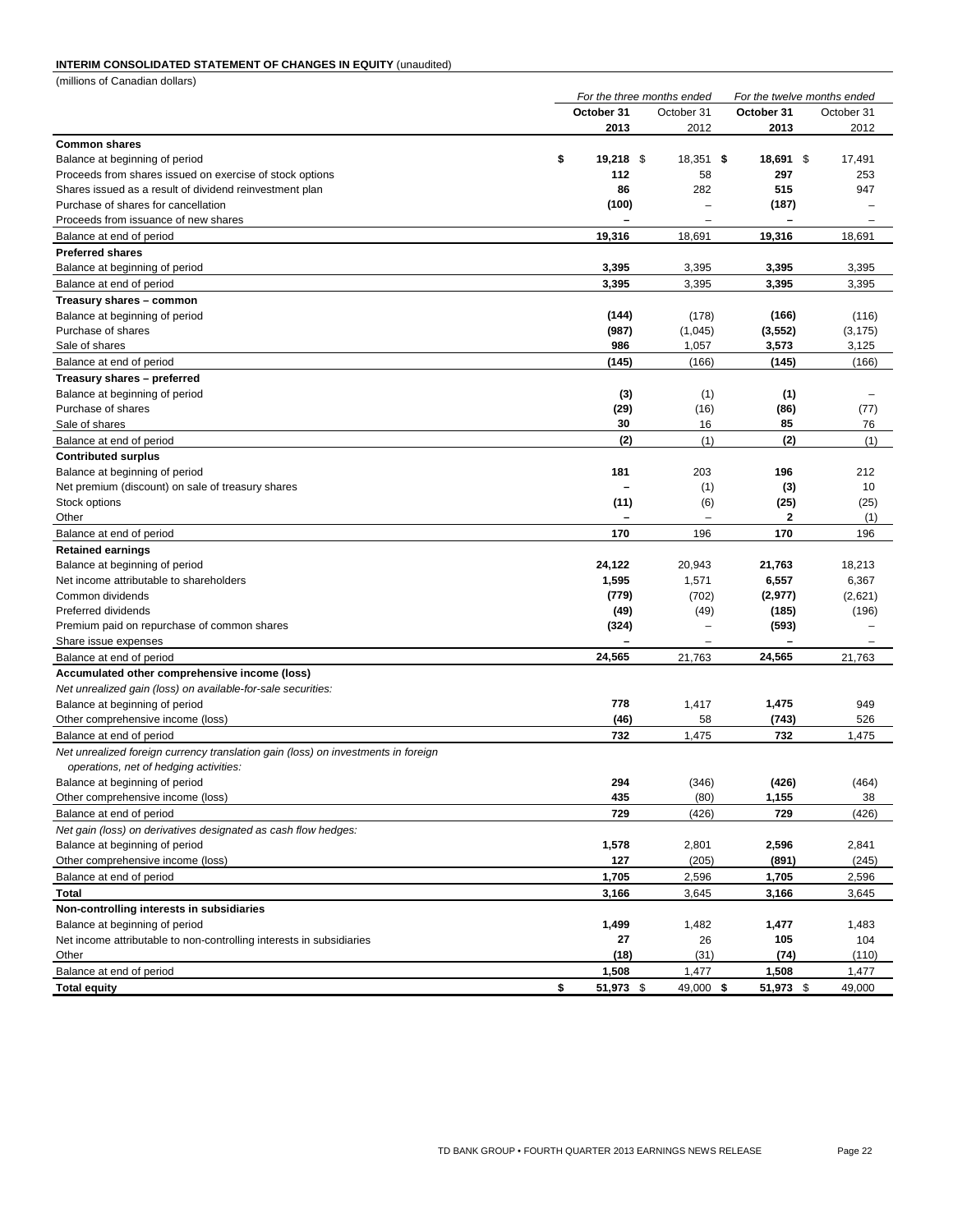# **INTERIM CONSOLIDATED STATEMENT OF CASH FLOWS** (unaudited)

|  | (millions of Canadian dollars) |  |
|--|--------------------------------|--|
|  |                                |  |

|                                                                                        |                          | For the three months ended |            | For the twelve months ended |
|----------------------------------------------------------------------------------------|--------------------------|----------------------------|------------|-----------------------------|
|                                                                                        | October 31               | October 31                 | October 31 | October 31                  |
|                                                                                        | 2013                     | 2012                       | 2013       | 2012                        |
| Cash flows from (used in) operating activities                                         |                          |                            |            |                             |
| Net income before income taxes                                                         | \$<br>$1,862$ \$         | $1,775$ \$                 | 7,805 \$   | 7,563                       |
| Adjustments to determine net cash flows from (used in) operating activities            |                          |                            |            |                             |
| Provision for credit losses                                                            | 352                      | 565                        | 1,631      | 1,795                       |
| Depreciation                                                                           | 130                      | 130                        | 518        | 508                         |
| Amortization of other intangibles                                                      | 153                      | 133                        | 521        | 477                         |
| Net securities losses (gains)                                                          | (35)                     | (178)                      | (304)      | (373)                       |
| Equity in net income of an investment in associate                                     | (81)                     | (57)                       | (272)      | (234)                       |
| Deferred taxes                                                                         | (281)                    | (43)                       | (362)      | 112                         |
| Changes in operating assets and liabilities                                            |                          |                            |            |                             |
| Interest receivable and payable                                                        | 74                       | 203                        | (425)      | (236)                       |
| Securities sold short                                                                  | 1,964                    | 1,365                      | 8,394      | 9,818                       |
| Trading loans and securities                                                           | (5, 134)                 | (4,680)                    | (7, 397)   | (21, 178)                   |
| Loans net of securitization and sales                                                  | (11, 807)                | (4, 541)                   | (33, 820)  | (27, 836)                   |
| Deposits                                                                               | 28,913                   | 8,728                      | 64,541     | 47,487                      |
| Derivatives                                                                            | (1,895)                  | 1,080                      | (4,068)    | 2,208                       |
| Financial assets and liabilities designated at fair value through profit or loss       | (424)                    | (318)                      | (364)      | (1,952)                     |
| Securitization liabilities                                                             | (2,742)                  | 874                        | (3,962)    | (2,265)                     |
| Other                                                                                  | (2,006)                  | (2,988)                    | 128        | (2,069)                     |
| Income taxes paid                                                                      | (76)                     | (272)                      | (869)      | (1,296)                     |
| Net cash from (used in) operating activities                                           | 8,967                    | 1,776                      | 31,695     | 12,529                      |
| Cash flows from (used in) financing activities                                         |                          |                            |            |                             |
| Change in securities sold under repurchase agreements                                  | 2,628                    | 4,323                      | (4, 402)   | 12,825                      |
| Issue of subordinated notes and debentures                                             |                          | $\overline{\phantom{0}}$   |            |                             |
| Repayment of subordinated notes and debentures                                         | $\overline{\phantom{0}}$ | $\overline{\phantom{0}}$   | (3,400)    | (201)                       |
| Repayment or redemption of liability for preferred shares and capital trust securities | (6)                      | 6                          | (483)      | (11)                        |
| Translation adjustment on subordinated notes and debentures issued in a foreign        |                          |                            |            |                             |
| currency and other                                                                     | (2)                      | (23)                       | 64         | (24)                        |
| Common shares issued                                                                   | 96                       | 47                         | 247        | 206                         |
| Repurchase of common shares                                                            | (424)                    |                            | (780)      |                             |
| Sale of treasury shares                                                                | 1,016                    | 1,072                      | 3,655      | 3,211                       |
| Purchase of treasury shares                                                            | (1,016)                  | (1,061)                    | (3,638)    | (3,252)                     |
| Dividends paid                                                                         | (742)                    | (469)                      | (2,647)    | (1,870)                     |
| Distributions to non-controlling interests in subsidiaries                             | (27)                     | (26)                       | (105)      | (104)                       |
| Net cash from (used in) financing activities                                           | 1,523                    | 3,869                      | (11,489)   | 10,780                      |
| Cash flows from (used in) investing activities                                         |                          |                            |            |                             |
| Interest-bearing deposits with banks                                                   | (7, 101)                 | (4, 432)                   | (7, 163)   | (676)                       |
| Activities in available-for-sale                                                       |                          |                            |            |                             |
| Purchases                                                                              | (15, 861)                | (15, 529)                  | (60, 958)  | (64, 861)                   |
| Proceeds from maturities                                                               | 12,454                   | 9,342                      | 39,468     | 40,223                      |
| Proceeds from sales                                                                    | 4,174                    | 4,175                      | 18,189     | 20,707                      |
| Activities in held-to-maturity                                                         |                          |                            |            |                             |
| Purchases                                                                              | (4, 351)                 |                            | (11, 836)  |                             |
| Proceeds from maturities                                                               | 799                      | $\overline{\phantom{0}}$   | 2,873      |                             |
| Activities in debt securities classified as loans                                      |                          |                            |            |                             |
| Purchases                                                                              | (92)                     | (47)                       | (721)      | (213)                       |
| Proceeds from maturities                                                               | 254                      | 278                        | 1,399      | 1,568                       |
| Proceeds from sales                                                                    | 208                      | 109                        | 1,030      | 162                         |
| Net purchases of premises, equipment, and other depreciable assets                     | (242)                    | (265)                      | (751)      | (827)                       |
| Securities purchased (sold) under reverse repurchase agreements                        | (253)                    | 1,178                      | 4,915      | (12, 217)                   |
| Net cash acquired from (paid for) acquisitions                                         | $\overline{\phantom{0}}$ |                            | (6,543)    | (6, 839)                    |
| Net cash from (used in) investing activities                                           | (10, 011)                | (5, 191)                   | (20,098)   | (22, 973)                   |
| Effect of exchange rate changes on cash and due from banks                             | 35                       | (7)                        | 37         | 4                           |
| Net increase (decrease) in cash and due from banks                                     | 514                      | 447                        | 145        | 340                         |
| Cash and due from banks at beginning of period                                         | 3,067                    | 2,989                      | 3,436      | 3,096                       |
| Cash and due from banks at end of period                                               | \$<br>$3,581$ \$         | 3,436 \$                   | 3,581      | \$<br>3,436                 |
| Supplementary disclosure of cash flow information                                      |                          |                            |            |                             |
| Amount of interest paid during the period                                              | \$<br>1,486 \$           | $1,471$ \$                 | $6,928$ \$ | 7,368                       |
| Amount of interest received during the period                                          | 5,479                    | 5,260                      | 21,533     | 21,218                      |
| Amount of dividends received during the period                                         | 238                      | 242                        | 1,018      | 925                         |
|                                                                                        |                          |                            |            |                             |

Certain comparative amounts have been reclassified to conform with the presentation adopted in the current year.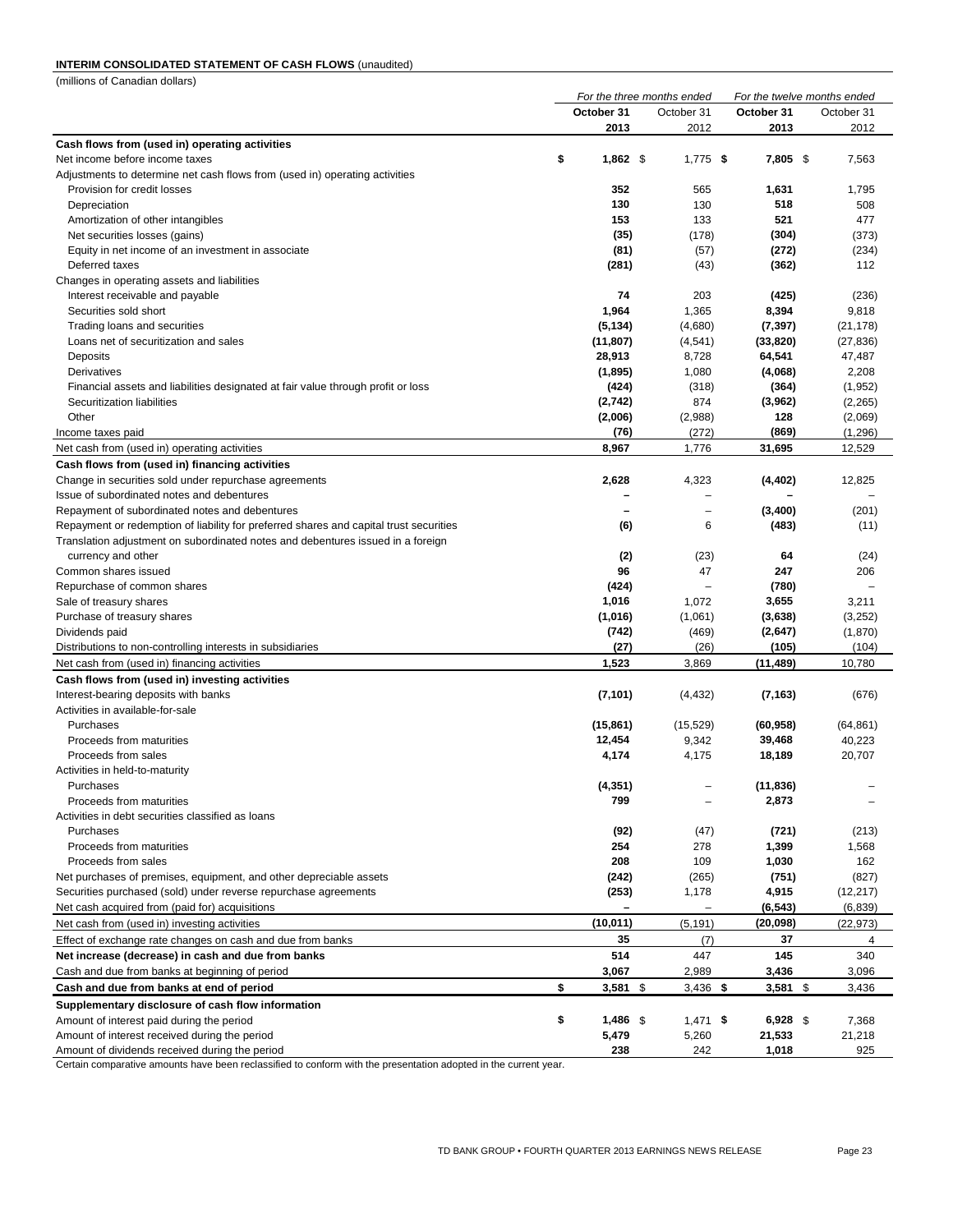## **Appendix A – Segmented Information**

The Bank's operations and activities are organized around four key business segments: Canadian Personal and Commercial Banking, Wealth and Insurance, U.S. Personal and Commercial Banking, and Wholesale Banking. The Bank's other activities are reported in the Corporate segment. Results for these segments for the three and twelve months ended October 31 are presented in the following tables:

## **Results by Business Segment**

(millions of Canadian dollars)

|                                         |                          |      |                |              |         |     |                   |    |            |                      |      |         |     |                |                         |           |      | For the three months ended |     |              |
|-----------------------------------------|--------------------------|------|----------------|--------------|---------|-----|-------------------|----|------------|----------------------|------|---------|-----|----------------|-------------------------|-----------|------|----------------------------|-----|--------------|
|                                         | <b>Canadian Personal</b> |      |                |              |         |     |                   |    |            | <b>U.S. Personal</b> |      |         |     |                |                         |           |      |                            |     |              |
|                                         |                          |      | and Commercial |              |         |     | <b>Wealth and</b> |    |            | and Commercial       |      |         |     | Wholesale      |                         |           |      |                            |     |              |
|                                         |                          |      | <b>Banking</b> |              |         |     | Insurance         |    |            | <b>Banking</b>       |      |         |     | <b>Banking</b> |                         | Corporate |      |                            |     | <b>Total</b> |
|                                         | Oct. 31                  |      | Oct. 31        |              | Oct. 31 |     | Oct. 31           |    | Oct. 31    | Oct. 31              |      | Oct. 31 |     | Oct. 31        | Oct. 31                 | Oct. 31   |      | Oct. 31                    |     | Oct. 31      |
|                                         | 2013                     |      | 2012           |              | 2013    |     | 2012              |    | 2013       | 2012                 |      | 2013    |     | 2012           | 2013                    | 2012      |      | 2013                       |     | 2012         |
| Net interest income (loss)              | \$<br>2,151              | \$   | 2,071          | $\mathbf{s}$ | 147S    |     | 147               | \$ | $1,428$ \$ | $1,148$ \$           |      | 509     | \$  | 481            | \$<br>$(51)$ \$         | (5)       | -\$  | 4,184 \$                   |     | 3,842        |
| Non-interest income (loss) <sup>1</sup> | 680                      |      | 678            |              | 1,687   |     | 1,504             |    | 468        | 375                  |      | 93      |     | 244            | (111)                   | (66)      |      | 2,817                      |     | 2,735        |
| Total revenue <sup>1</sup>              | 2,831                    |      | 2,749          |              | 1,834   |     | 1,651             |    | 1,896      | 1,523                |      | 602     |     | 725            | (162)                   | (71)      |      | 7,001                      |     | 6,577        |
| Provision for (reversal of)             |                          |      |                |              |         |     |                   |    |            |                      |      |         |     |                |                         |           |      |                            |     |              |
| credit losses                           | 224                      |      | 306            |              |         |     |                   |    | 183        | 254                  |      | 5       |     | 8              | (60)                    | (3)       |      | 352                        |     | 565          |
| Insurance claims and                    |                          |      |                |              |         |     |                   |    |            |                      |      |         |     |                |                         |           |      |                            |     |              |
| related expenses <sup>1</sup>           |                          |      |                |              | 711     |     | 688               |    |            |                      |      |         |     |                |                         |           |      | 711                        |     | 688          |
| Non-interest expenses                   | 1,362                    |      | 1,343          |              | 730     |     | 676               |    | 1,279      | 929                  |      | 422     |     | 374            | 364                     | 284       |      | 4,157                      |     | 3,606        |
| Income (loss) before                    |                          |      |                |              |         |     |                   |    |            |                      |      |         |     |                |                         |           |      |                            |     |              |
| income taxes                            | 1,245                    |      | 1,100          |              | 393     |     | 287               |    | 434        | 340                  |      | 175     |     | 343            | (466)                   | (352)     |      | 1,781                      |     | 1,718        |
| Provision for (recovery of)             |                          |      |                |              |         |     |                   |    |            |                      |      |         |     |                |                         |           |      |                            |     |              |
| income taxes                            | 331                      |      | 294            |              | 65      |     | 45                |    | 65         | 24                   |      | 53      |     | 34             | (274)                   | (219)     |      | 240                        |     | 178          |
| Equity in net income of an              |                          |      |                |              |         |     |                   |    |            |                      |      |         |     |                |                         |           |      |                            |     |              |
| investment in associate.                |                          |      |                |              |         |     |                   |    |            |                      |      |         |     |                |                         |           |      |                            |     |              |
| net of income taxes                     |                          |      |                |              | 77      |     | 51                |    |            |                      |      |         |     |                | 4                       | 6         |      | 81                         |     | 57           |
| Net income (loss)                       | \$<br>$914 \text{ } $$   |      | 806            | \$           | 405     | -\$ | 293               | \$ | 369 \$     | 316                  | \$   | 122S    |     | 309            | \$<br>$(188)$ \$        | (127)     | \$   | 1,622                      | \$  | 1,597        |
|                                         |                          |      |                |              |         |     |                   |    |            |                      |      |         |     |                |                         |           |      |                            |     |              |
|                                         |                          |      |                |              |         |     |                   |    |            |                      |      |         |     |                |                         |           |      |                            |     | As at        |
| Total assets (billions                  |                          |      |                |              |         |     |                   |    |            |                      |      |         |     |                |                         |           |      |                            |     |              |
| of Canadian dollars)                    | \$<br>290.3              | - \$ | $282.6$ \$     |              | 27.5    | -\$ | 26.4              | S. | 239.1      | \$<br>209.1          | - \$ | 269.3   | -\$ | 260.7          | \$<br>36.3 <sup>5</sup> | 32.3      | - \$ | 862.5                      | \$. | 811.1        |

# **Results by Business Segment**

(millions of Canadian dollars)

|                                   |                          |                |      |         |      |                   |                  |                      |             |                |                  |            |     | For the twelve months ended |              |
|-----------------------------------|--------------------------|----------------|------|---------|------|-------------------|------------------|----------------------|-------------|----------------|------------------|------------|-----|-----------------------------|--------------|
|                                   | <b>Canadian Personal</b> |                |      |         |      |                   |                  | <b>U.S. Personal</b> |             |                |                  |            |     |                             |              |
|                                   |                          | and Commercial |      |         |      | <b>Wealth and</b> |                  | and Commercial       |             | Wholesale      |                  |            |     |                             |              |
|                                   |                          | <b>Banking</b> |      |         |      | Insurance         |                  | <b>Banking</b>       |             | <b>Banking</b> |                  | Corporate  |     |                             | Total        |
|                                   | Oct. 31                  | Oct. 31        |      | Oct. 31 |      | Oct. 31           | Oct. 31          | Oct. 31              | Oct. 31     | Oct. 31        | Oct. 31          | Oct. 31    |     | Oct. 31                     | Oct. 31      |
|                                   | 2013                     | 2012           |      | 2013    |      | 2012              | 2013             | 2012                 | 2013        | 2012           | 2013             | 2012       |     | 2013                        | 2012         |
| Net interest income (loss)        | \$<br>$8,345$ \$         | 8,023          | - \$ | 579     | - \$ | 583               | \$<br>$5,172$ \$ | 4,663                | \$<br>1,982 | \$<br>1,805    | \$<br>Ξ.         | \$<br>(48) | -\$ | 16,078                      | \$<br>15,026 |
| Non-interest income (loss)        | 2,695                    | 2,629          |      | 6,358   |      | 5,860             | 1,957            | 1,468                | 425         | 849            | (251)            | (286)      |     | 11,184                      | 10,520       |
| Total revenue <sup>1</sup>        | 11,040                   | 10,652         |      | 6,937   |      | 6,443             | 7,129            | 6,131                | 2,407       | 2,654          | (251)            | (334)      |     | 27,262                      | 25,546       |
| Provision for (reversal of)       |                          |                |      |         |      |                   |                  |                      |             |                |                  |            |     |                             |              |
| credit losses                     | 929                      | 1,151          |      |         |      |                   | 779              | 779                  | 26          | 47             | (103)            | (182)      |     | 1,631                       | 1,795        |
| Insurance claims                  |                          |                |      |         |      |                   |                  |                      |             |                |                  |            |     |                             |              |
| and related expenses <sup>1</sup> |                          |                |      | 3,056   |      | 2,424             |                  |                      |             |                |                  |            |     | 3,056                       | 2,424        |
| Non-interest expenses             | 5,136                    | 4,988          |      | 2,821   |      | 2,600             | 4,550            | 4,125                | 1,541       | 1,570          | 994              | 715        |     | 15,042                      | 13,998       |
| Income (loss) before              |                          |                |      |         |      |                   |                  |                      |             |                |                  |            |     |                             |              |
| income taxes                      | 4,975                    | 4,513          |      | 1,060   |      | 1,419             | 1,800            | 1,227                | 840         | 1,037          | (1, 142)         | (867)      |     | 7,533                       | 7,329        |
| Provision for (recovery of)       |                          |                |      |         |      |                   |                  |                      |             |                |                  |            |     |                             |              |
| income taxes                      | 1,321                    | 1,209          |      | 153     |      | 261               | 273              | 99                   | 192         | 157            | (796)            | (634)      |     | 1,143                       | 1,092        |
| Equity in net income of an        |                          |                |      |         |      |                   |                  |                      |             |                |                  |            |     |                             |              |
| investment in associate,          |                          |                |      |         |      |                   |                  |                      |             |                |                  |            |     |                             |              |
| net of income taxes               |                          |                |      | 246     |      | 209               |                  |                      |             |                | 26               | 25         |     | 272                         | 234          |
| Net income (loss)                 | \$<br>3,654              | \$<br>3,304    | -5   | 1,153   | \$   | 1,367             | \$<br>1,527      | \$<br>1,128          | \$<br>648   | \$<br>880      | \$<br>$(320)$ \$ | (208)      | -\$ | 6,662                       | \$<br>6,471  |

1 Effective 2013, Insurance revenue and Insurance claims and related expenses are presented on a gross basis on the Consolidated Statement of Income. Comparative amounts have been reclassified to conform with the current period presentation.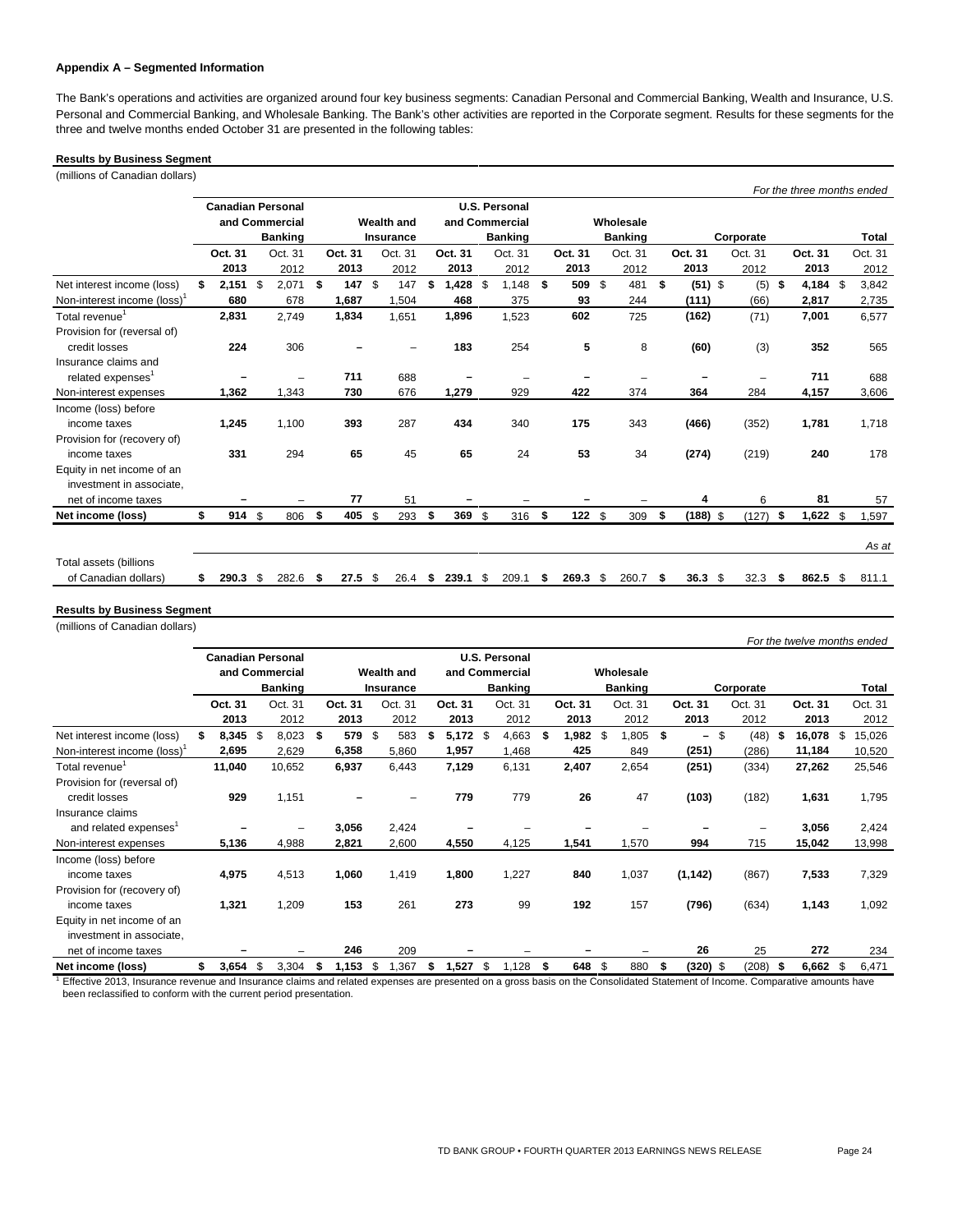# **SHAREHOLDER AND INVESTOR INFORMATION**

| <b>Shareholder Services</b> |  |
|-----------------------------|--|
|-----------------------------|--|

| If you:                                                                                                                                                 | And your inquiry relates to:                                                                                                                                                                                                                                                                                 | <b>Please contact:</b>                                                                                                                                                                                                                                                                                                                                           |
|---------------------------------------------------------------------------------------------------------------------------------------------------------|--------------------------------------------------------------------------------------------------------------------------------------------------------------------------------------------------------------------------------------------------------------------------------------------------------------|------------------------------------------------------------------------------------------------------------------------------------------------------------------------------------------------------------------------------------------------------------------------------------------------------------------------------------------------------------------|
| Are a registered shareholder (your name<br>appears on your TD share certificate)                                                                        | Missing dividends, lost share certificates, estate<br>questions, address changes to the share register,<br>dividend bank account changes, the dividend<br>reinvestment plan, eliminating duplicate mailings of<br>shareholder materials or stopping (and resuming)<br>receiving annual and quarterly reports | <b>Transfer Agent:</b><br><b>CST Trust Company</b><br>P.O. Box 700. Station B<br>Montréal, Québec H3B 3K3<br>1-800-387-0825 (Canada and U.S. only)<br>or 416-682-3860<br>Facsimile: 1-888-249-6189<br>inquiries@canstockta.com or www.canstockta.com                                                                                                             |
| Hold your TD shares through the<br><b>Direct Registration System</b><br>in the United States                                                            | Missing dividends, lost share certificates, estate<br>questions, address changes to the share register,<br>eliminating duplicate mailings of shareholder materials<br>or stopping (and resuming) receiving annual and<br>quarterly reports                                                                   | <b>Co-Transfer Agent and Registrar</b><br>Computershare<br>P.O. Box 43006<br>Providence, Rhode Island 02940-3006<br>or<br>250 Royall Street<br>Canton. Massachusetts 02021<br>1-866-233-4836<br>TDD for hearing impaired: 1-800-231-5469<br>Shareholders outside of U.S.: 201-680-6578<br>TDD shareholders outside of U.S: 201-680-6610<br>www.computershare.com |
| Beneficially own TD shares that are held in<br>the name of an intermediary, such as a bank,<br>a trust company, a securities broker or other<br>nominee | Your TD shares, including questions regarding the<br>dividend reinvestment plan and mailings of shareholder<br>materials                                                                                                                                                                                     | Your intermediary                                                                                                                                                                                                                                                                                                                                                |

For all other shareholder inquiries, please contact TD Shareholder Relations at 416-944-6367 or 1-866-756-8936 or email [tdshinfo@td.com.](mailto:tdshinfo@td.com) Please note that by leaving us an e-mail or voicemail message you are providing your consent for us to forward your inquiry to the appropriate party for response.

## Annual Report on Form 40-F (U.S.)

A copy of the Bank's annual report on Form 40-F for fiscal 2013 will be filed with the Securities and Exchange Commission later today and will be available at http://www.td.com. You may obtain a printed copy of the Bank's annual report on Form 40-F for fiscal 2013 free of charge upon request to TD Shareholder Relations at 416-944-6367 or 1-866-756-8936 or e-mail: tdshinfo@td.com.

**General Information** Contact Corporate & Public Affairs: 416-982-8578

Products and services: Contact TD Canada Trust, 24 hours a day, seven days a week: 1-866-567-8888 French: 1-866-233-2323 Cantonese/Mandarin: 1-800-328-3698 Telephone device for the hearing impaired (TTY): 1-800-361-1180

Internet website: http://www.td.com Internet e-mail: [customer.service@td.com](mailto:customer.service@td.com)